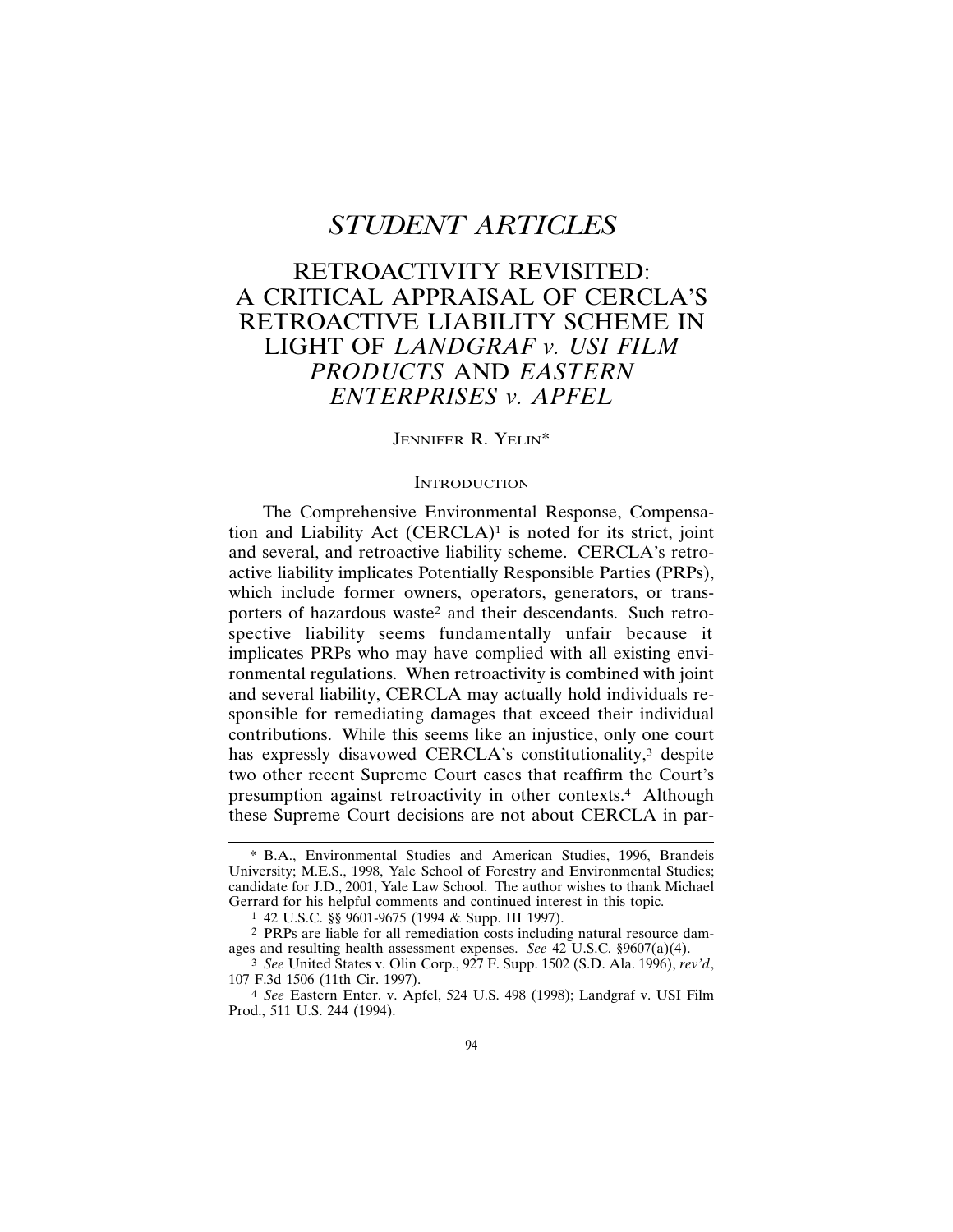ticular, the Court's reasoning transcends the particular facts of the cases to reveal a general anti-retroactivity sentiment. Thus, although the Supreme Court has never addressed CERCLA's constitutionality, these cases suggest that the Court would similarly reject CERCLA's liability scheme if given the opportunity. This Article considers CERCLA's retroactive application, examines precedent that directly addresses the issue, and evaluates CERCLA in light of these recent Supreme Court decisions. This Article concludes that CERCLA's retroactivity is not only intuitively unfair, but is also unconstitutional. Given these concerns, this Article provides alternatives to CERCLA's continued retroactive application.

CERCLA liability is strict, joint and several, and retroactive.5 Strict liability means that PRPs are responsible for site cleanup regardless of fault, negligence, or compliance with thenexisting legal standards. Joint and several liability reduces government expenditures when some contributors cannot be found or are insolvent by holding remaining PRPs responsible for funding the entire remediation, despite their individual contribution. Liability applies to hazardous conditions that were created prior to CERCLA's passage on December 11, 1980, even though such activities may have been completely legal at the time. Michael Gerrard and Deborah Goldberg summarize the implications of such extensive liability:

Numerous parties with varied and sometimes tenuous connections to a contaminated site are potentially responsible for the costs of cleaning it up. . . .

- even if the PRP unknowingly succeeded to the liabilities of a former polluter who left the site decades earlier;
- even if the "polluter" conformed scrupulously to then-current state-of-the-art pollution control standards;
- even if the PRP or its predecessor operated or used the site only briefly and released only a small amount of the least toxic chemicals on the site;
- even if the PRP was a lawful waste generator that used a lawful transporter to haul the waste to a lawful landfill that, decades later, was declared a hazardous waste site; and

<sup>5</sup> *See* Charles de Saillan, *Superfund Reauthorization: A More Modest Proposal*, 27 Envtl. L. Rep. (Envtl. L. Inst.) 10201, 10203 (May, 1997).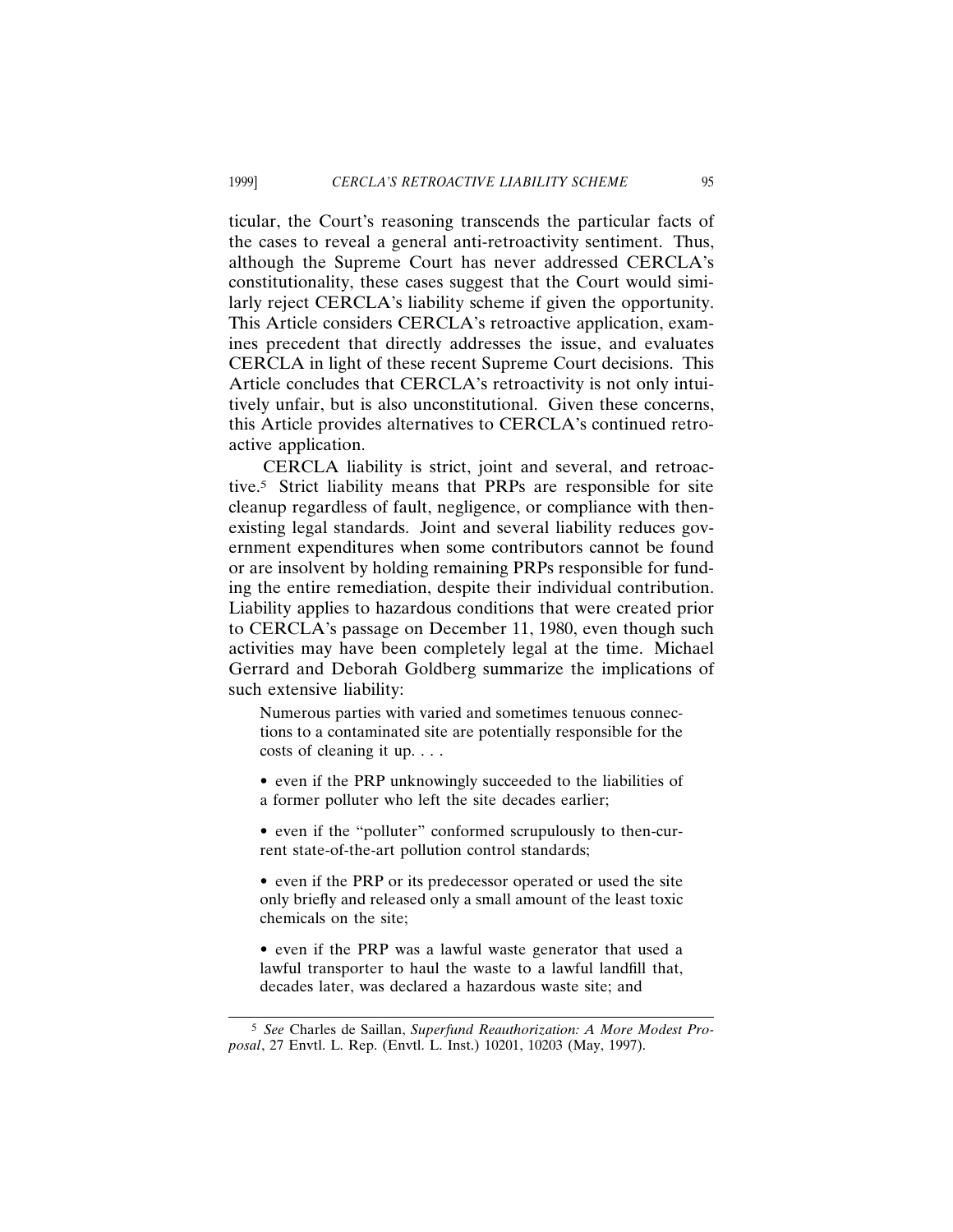• even if other, more culpable PRPs could better afford the costs of remediation.<sup>6</sup>

This far-reaching scheme has dramatic consequences. For instance, over 200 generators were held liable for the remediation of a waste site in California, notwithstanding the fact that the state had required them to use the facility.7

Courts have historically disfavored retroactive liability,<sup>8</sup> maintaining that prospective legislation is the paradigm of the legal system.<sup>9</sup> If legal consequences are retroactively altered, actors are unable to anticipate the true costs of their decisions. Thus, retroactivity can "deprive citizens of legitimate expectations and upset settled transactions."10 Presumably, acts are declared illegal to encourage desirable behavior; however, when legal consequences are changed retroactively, actors are not given the appropriate notice.<sup>11</sup> This is particularly significant when "unanticipated consequences" involve multi-million dollar liability claims. In such cases, predictability is vital to guide investments and insurance decisions.12 Conversely, the uncertainty

9 *See Landgraf*, 511 U.S. at 272 ("[P]rospectivity remains the appropriate default rule. [It] accords with widely held intuitions about how statutes ordinarily operate. . . ."); Union Pac. Ry. Co. v. Laramie Stock Yard Co. (1913), 231 U.S. 190, 191, *quoted in* Greene v. United States, 376 U.S. 149, 160 (1964) ("[T]he first rule of construction is that legislation must be considered as addressed to the future, not to the past."). *See also* JOSEPH STORY, COMMENTA-RIES ON THE CONSTITUTION § 1398, at 306-07 (3d ed. 1858) ("Retrospective laws are . . . generally unjust, and . . . neither accord with sound legislation nor with the fundamental principles of the social compact."), *quoted in Eastern*, 524 U.S. at 533; George Clemen Freeman, Jr., *Inappropriate and Unconstitutional Retroactive Application of Superfund Liability*, 42 BUS. LAW. 215, 218 (1986).

10 General Motors Corp. v. Romein, 503 U.S. 181, 191 (1992), *quoted in Eastern*, 524 U.S. at 533.

11 *See* Brief for Respondents at 21*,* Landgraf v. USI Film Prod., 511 U.S. 244 (1994) (No. 92-757) (quoting BENJAMIN N. CARDOZO, THE GROWTH OF THE LAW 3 (1924)) ("Law as a guide to conduct is reduced to the level of mere futility if it is unknown and unknowable.").

12 *See* George Clemen Freeman, Jr., *A Public Policy Essay: Superfund Retroactivity Revisited*, 50 BUS. LAW. 663, 682 (1995).

<sup>6</sup> Michael B. Gerrard & Deborah Goldberg, *Constitutional Challenges to CERCLA*, N.Y. L.J., May 23, 1997, at 3.

<sup>7</sup> *See* Michael B. Gerrard, *Demons and Angels in Hazardous Waste Regulation: Are Justice, Efficiency, and Democracy Reconcilable?*, 92 NW. U. L. REV. 706, 714 (1998) (book review).

<sup>8</sup> *See, e.g.*, *Eastern*, 524 U.S. at 501 ("Retroactive legislation is generally disfavored."); Bowen v. Georgetown Univ. Hosp., 488 U.S. 204, 208 (1988) ("Retroactivity is not favored in the law."); Ohio *ex rel*. Brown v. Georgeoff, 562 F. Supp. 1300, 1306 (N.D. Ohio 1983) ("As a general rule, the courts do not favor retroactive application of statutes.").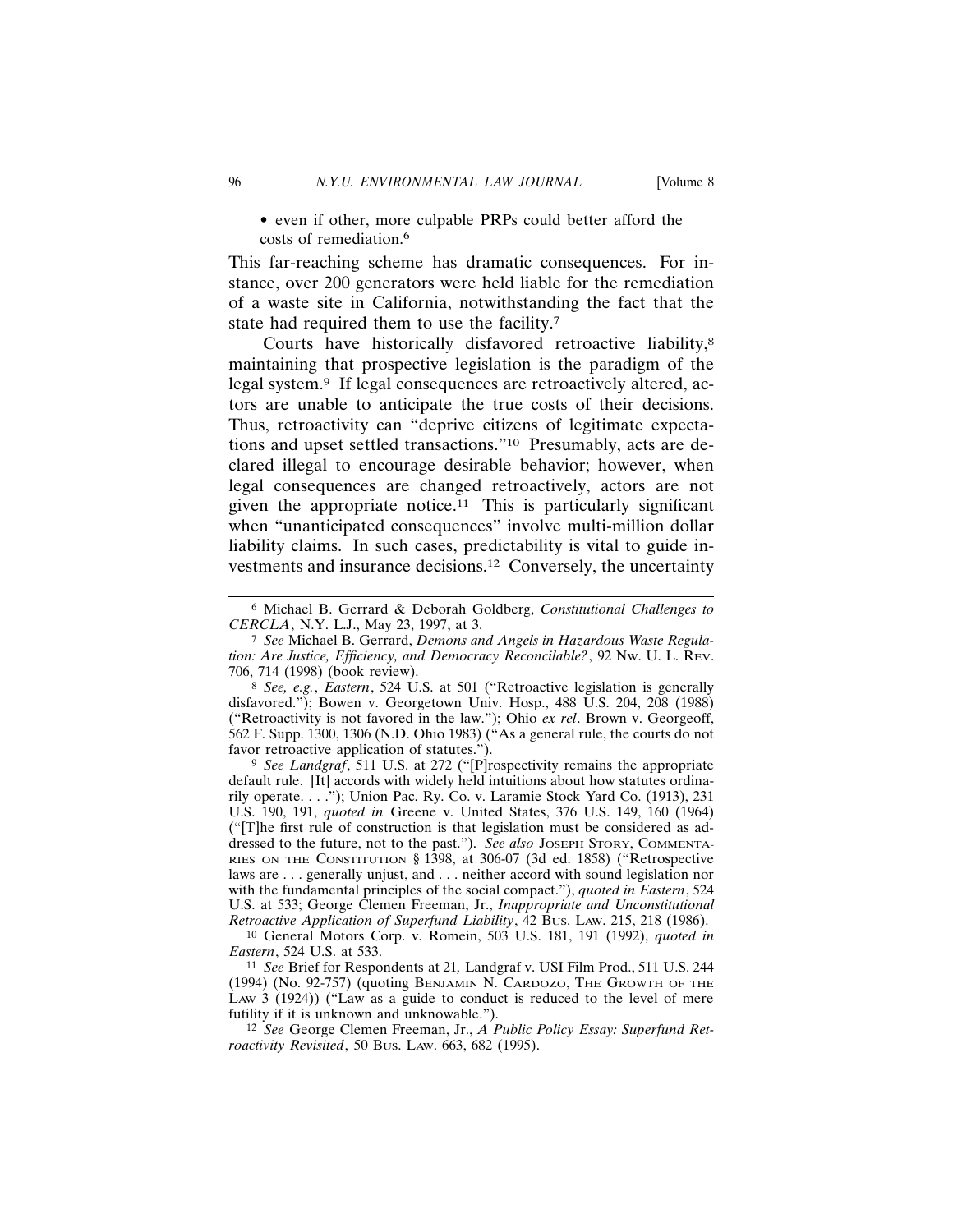associated with CERCLA has created an almost insurmountable roadblock for industry by making it virtually impossible for businesses to secure environmental liability insurance.13 At its root, this uncertainty violates "fundamental concepts of fairness and notice."14 In fact, CERCLA (along with its state counterparts) is the only environmental legislation without modified provisions for pre-enactment violations.15

Despite the apparent injustice of retroactive liability, commentators support CERCLA's liability scheme as a necessary evil.16 Hazardous waste remediation is expensive,17 and retroactive liability is an obvious way to reduce dependence on federal financing. In fact, one author estimates that repealing retroactivity would increase costs by two to three times current expenditures.18 Thus, Representative Sherwood Boehlert proclaimed: "A full repeal of retroactive liability is not realistic because we simply can't afford it."<sup>19</sup> Another author attributes the persis-

14 Nicole M. McGinnis, Comment, *Reconsidering CERCLA Retroactivity after Landgraf v. USI Film Products, 7 U. CHI. LEGAL F. 507, 523 (1997).* 

15 *See* Bruce Howard, *Reforming Retroactivity and Current Owner Liability Standards in CERCLA to Increase Fairness and Efficiency*, 9 J. NAT. RE-SOURCES AND ENVTL. L. 325, 326-27 (1994). *See generally* Heidi Gorovitz Robertson, *If Your Grandfather Could Pollute, So Can You: "Grandfather Clauses" and Their Role in Environmental Inequity*, 45 CATH. U. L. REV. 131 (1995).

16 *See, e.g.*, Gray B. Taylor, Comment, *A Review of the Constitutionality of CERCLA in the Wake of* United States v. Olin Corp., 6 S.C. ENVTL. L.J. 61, 81 (1997).

17 *See* THOMAS W. CHURCH & ROBERT T. NAKAMURA, CLEANING UP THE MESS: IMPLEMENTATION STRATEGIES IN SUPERFUND 8 (1993) (estimating that the average cost of cleanup is \$30 million per site).

18 *See* Rena I. Steinzor, *The Reauthorization of Superfund: The Public Works Alternative*, 25 Envtl. L. Rep. (Envtl. L. Inst.) 10,078, 10,083 (Feb. 1995) (estimating that between \$3.6 and \$4.6 billion annually would be needed to finance cleanup under a revised Superfund, as compared to \$1.4 billion in the 1993 Superfund). *See also* Allan Freedman, *Environment: Superfund Rewrite Focuses on Retroactive Liability*, CONG. Q. WKLY. REP. 1171, 1172 (1995) (citing a Congressional Budget Office analysis estimating that a retroactivity repeal would increase remediation costs by \$1.3 billion).

19 Allan Freedman, *New Liability Limits Proposed for Superfund Site Cleanup*, Cong. Q. Wkly. Rep. 2262 (1995) (quoting Rep. Sherwood Boehlert).

<sup>13</sup> *See* Kevin J. Slattum, Note, *Is The* United States v. Olin *Decision Full of Sound and Fury Signifying Nothing?: The Future of Retroactive Liability of the Comprehensive Environmental Response, Compensation, and Liability Act*, 25 PEPP. L. REV. 141, 176 (1997) (noting that "retroactive CERCLA liability precludes the predictability necessary to run a successful industry and attract investment" and that "environmental liability insurance is nearly non-existent in this country following the enactment of CERCLA.") (citing Freeman, *supra* note 12, at 682-83).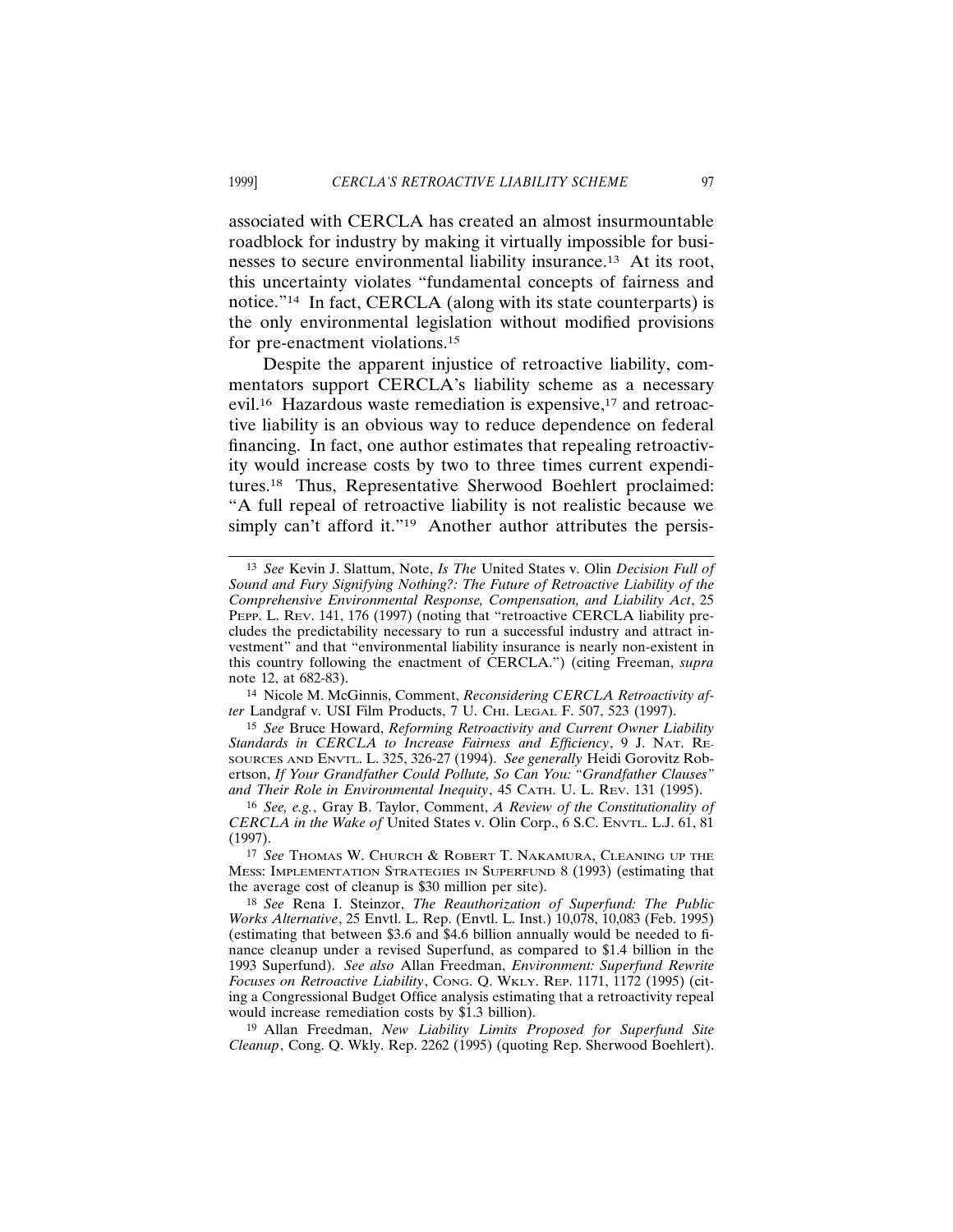tence of CERCLA's retroactive liability scheme to society's belief that polluters are "demons."20 Thus, unyielding liability is deemed necessary to punish "the evil polluter."21

Equity arguments can similarly be advanced to repudiate repeal. If retroactive liability is repealed today, twenty years after CERCLA's passage, those who promptly remediated pre-enactment hazardous sites are punished, while those who delayed cleanup through years of litigation and resistance escape with impunity.22 This could conceivably create a moral hazard in other contexts, whereby citizens accused of violating federal law decide not to cooperate, relying on future liability reductions.

At the time of CERCLA's passage, Congress legitimately may not have realized the potential impact of retroactive liability. Indeed, in 1980, the problem of abandoned hazardous waste sites "was viewed as the malfeasance of a few reckless companies."23 While Congress may have realized that retroactive liability was potentially unfair, it nonetheless "passed the law with the optimistic belief that wrongdoers were relatively few in number, that they could be easily identified and made to pay, and that a modest federal fund would be adequate to fill in any gaps in cleanup costs."24 Although time has revealed the error of this argument, $25$  the bias toward maintaining the status quo prevents legislators and lobbyists from altering the existing liability scheme.<sup>26</sup> In fact, people may be afraid to denounce retroactivity for fear that they will be perceived as opposing environmental protection.

Courts have occasionally upheld retroactivity if the challenged statute explicitly provides for it, or if there is clear con-

24 *Id.*

<sup>20</sup> *See* Gerrard, *supra* note 7, at 707*.*

<sup>21</sup> *See id*.

<sup>22</sup> *See, e.g.*, Nancy Kubasek et al., *Retroactive Liability Under the Superfund: Time to Settle the Issue*, 13 J. LAND USE & ENVTL. L. 197, 229 (1997).

<sup>23</sup> Bradley C. Bobertz, *Transferring the Blame*, ENV'T F., Jan.-Feb. 1996, at 22, 22-23, *quoted in* Gerrard, *supra* note 7, at 712.

<sup>25</sup> *See* Steinzor, *supra* note 18, at 10,085 (citing *Superfund Liability Issues: Hearings Before the Subcomm. on Transp. and Hazardous Materials of the House Comm. on Energy and Commerce*, 103d Cong., 16 (1994) (statement of Katherine N. Probst, Fellow, Center for Risk Mgmt., RFF) (citing a study concluding that 77.5% of remediation costs can be attributed to wastes disposed prior to 1981)).

<sup>&</sup>lt;sup>26</sup> For a discussion of status quo bias in a legal context, see generally Russell Korobkin, *The Status Quo Bias and Contract Default Rules*, 83 CORNELL L. REV. 608 (1998).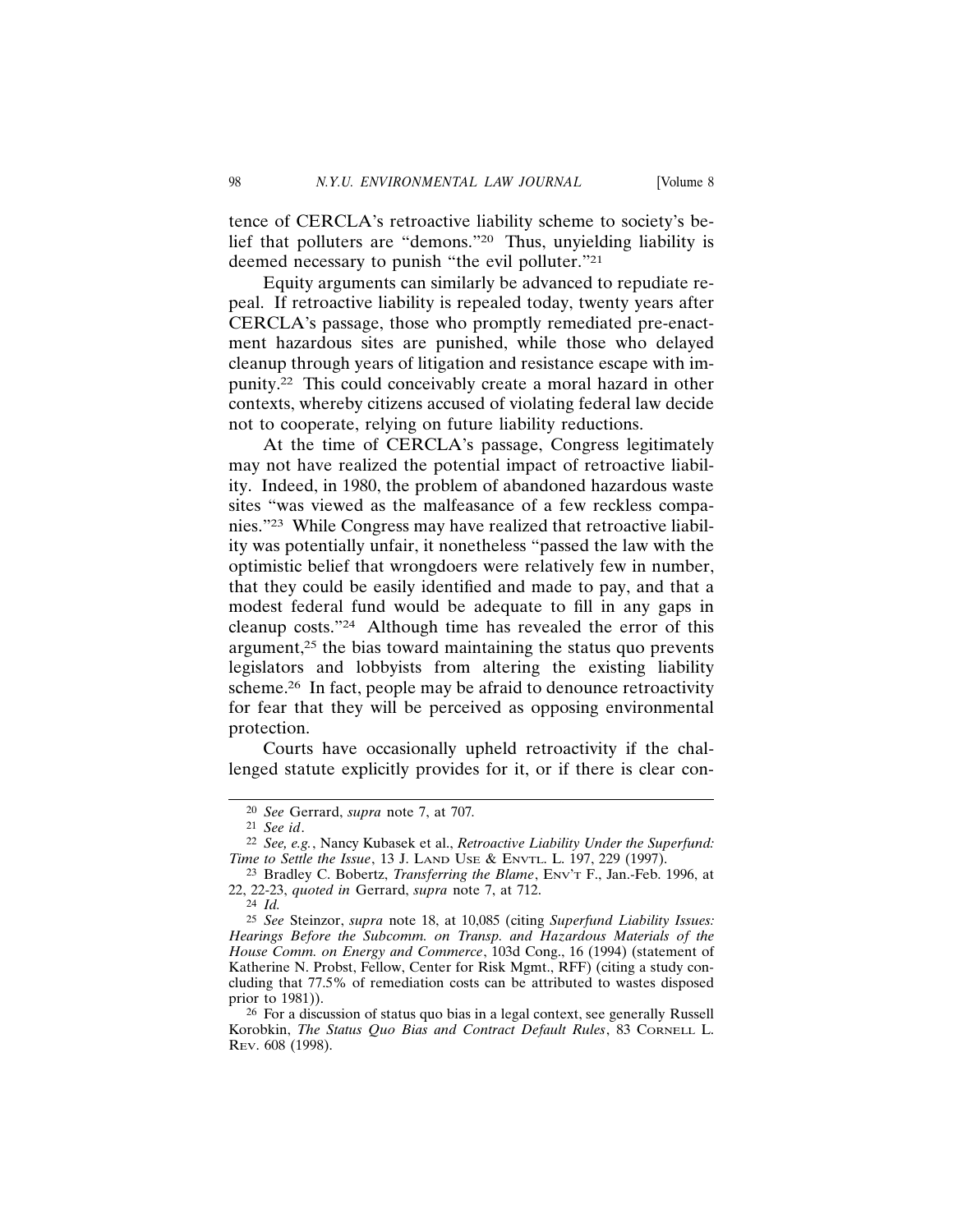gressional intent.27 Most recently, *Landgraf v. USI Film Products, Inc.*28 established that congressional intent can override the traditional presumption against retroactivity when there is legislative history establishing Congress' intent to apply a law retroactively. In fact, several Supreme Court decisions seem to suggest a presumption *in favor* of retroactivity.29 In *Bradley v. Richmond School Board*, the Court held that it should "apply the law in effect at the time it renders its decision, unless doing so would result in manifest injustice or there is statutory direction or legislative history to the contrary."30 Although Justice Anton Scalia has dubbed such decisions "really indefensible,"<sup>31</sup> they have not been overturned. Thus, the Supreme Court has examined numerous retroactive regulations with differing results.32

This varied jurisprudence, coupled with the policy arguments favoring retroactive liability, makes it somewhat difficult to anticipate how the Court would resolve CERCLA retroactivity. The Court's ultimate determination would have significant implications. For example, in the 1970s, approximately eighty billion pounds of hazardous waste were generated each year in the United States alone.<sup>33</sup> In 1980, the Environmental Protection Agency (EPA) estimated that there were 30,000 to 50,000 inactive and uncontrolled hazardous waste sites, with 1200 to

30 *Bradley*, 416 U.S. at 711.

31 *See Landgraf*, 511 U.S. 289. *See also* Nelson Lund, *Retroactivity, Institutional Incentives, and the Politics of Civil Rights*, 1995 PUB. INT. L. REV. 87, 111 (1995) (declaring that *Bradley* and *Thorpe* are irreconcilable with *Landgraf* and dubbing them "anomalies" that conflict with the "traditional presumption against retroactivity").

<sup>27</sup> *See, e.g.*, Comment, *Generator Liability Under Superfund for Clean-up of Abandoned Hazardous Waste Dumpsites*, 130 U. PA. L. REV. 1229, 1239 n.54 (1982) [hereinafter *Generator Liability*] (delineating cases that consider legislative history to uphold retroactive liability).

<sup>28</sup> 511 U.S. 244.

<sup>29</sup> *See, e.g.*, Bradley v. Richmond Sch. Bd., 416 U.S. 696 (1974) (authorizing application of statutory attorney's fees provision to a prevailing party in litigation commenced before the provision's effective date); Thorpe v. Hous. Auth. of Durham, 393 U.S. 268 (1969) (enforcing a regulation requiring a local housing authority to give pre-eviction notice of reasons and opportunity to respond for an eviction initiated before approval of the regulation).

<sup>32</sup> *Compare* Eastern Enter. v. Apfel, 524 U.S. 498 (1998); *Landgraf*, 511 U.S. 244; *and* Bowen v. Georgetown Univ. Hosp., 488 U.S. 204 (1988) (determining that the challenged regulations cannot be given retroactive effect) *with* Usery v. Turner Elkhorn Mining Co., 428 U.S. 1 (1976); *Bradley*, 416 U.S. 696; and *Thorpe*, 393 U.S. 268 (permitting retroactive application of the challenged statutes).

<sup>33</sup> *See* Slattum, *supra* note 13, at 166 n.150.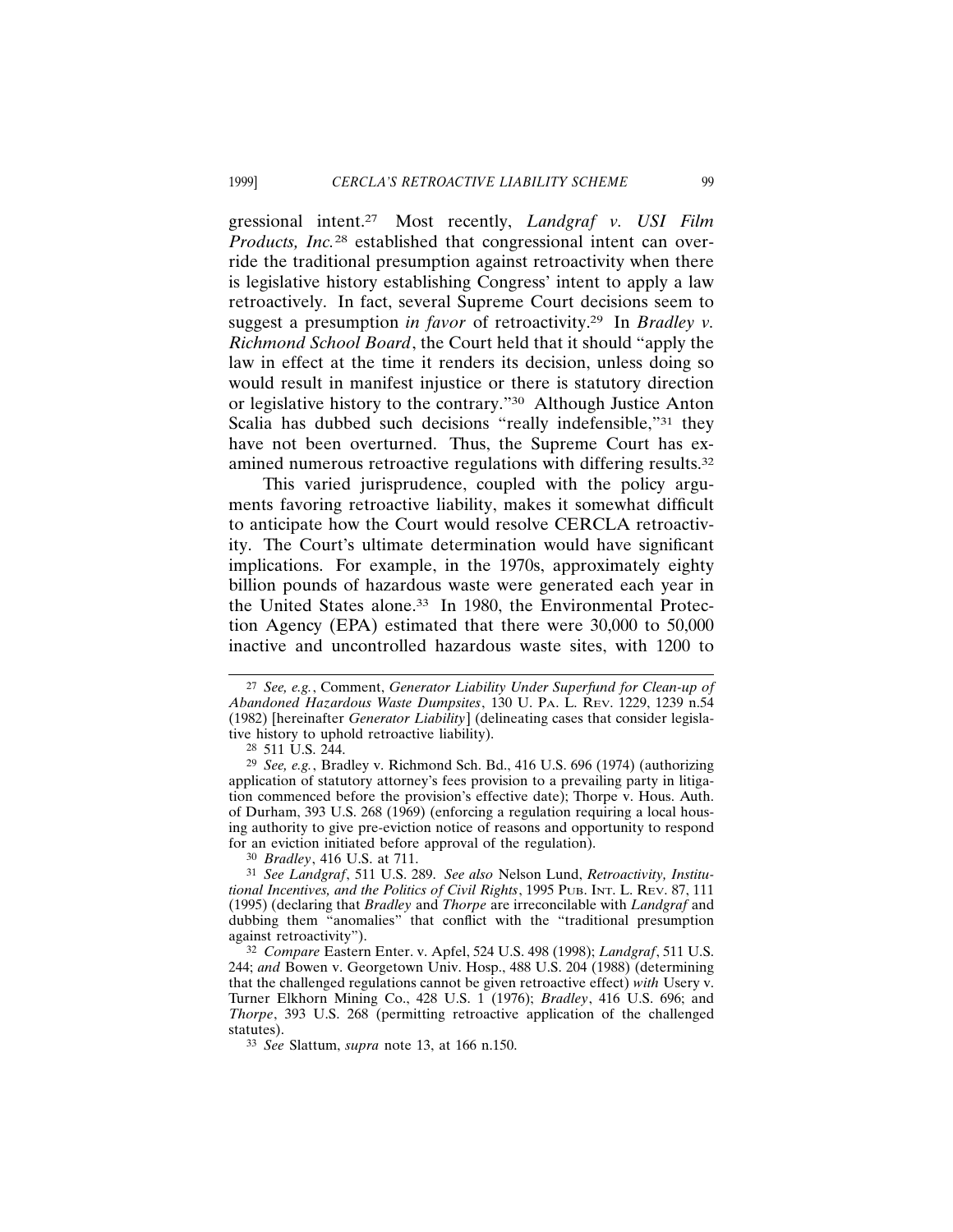2000 of these posing a significant danger to public health and the environment.34 Cleanup of each of these sites raises retroactivity concerns. Despite massive government expenditures,<sup>35</sup> fewer than twenty-two percent of these sites had been remediated by 1995.36 In light of the 1995 termination of the government's Superfund tax collecting authority, the ability to confer retroactive liability is particularly significant.37

Although continued retroactive application of CERCLA would facilitate site remediation, it would necessitate either an explicit statement of retroactivity,<sup>38</sup> substantial textual inferences, or evidence of unambiguous congressional intent.39 CER-CLA does not meet these requirements. To the contrary, the only explicit mention of retroactivity provides that retroactive recovery is *not* authorized for natural resources damages.40 Furthermore, CERCLA's legislative history is notoriously incomplete and convoluted.41 Given this uncertainty, this Article examines CERCLA's text, legislative history, and statutory purpose to ascertain whether its continued retroactive application is legitimate. While "[t]he Justice Department has responded somewhat cavalierly to the issue of CERCLA's retroactivity,

<sup>34</sup> *See Generator Liability*, *supra* note 27, at 1229-30.

<sup>35</sup> *See* Freedman, *supra* note 18, at 1171 (estimating that the government spent \$10.4 billion to supplement Superfund between 1980 and 1995).

<sup>36</sup> *See id.*

<sup>37</sup> *See* Mark A. Hofmann, *Superfund Reform Redux: Calls to Repeal Retroactive Liability Continual, Legislators Say*, BUS. INS., Feb. 10, 1997, at 2.

<sup>38</sup> *See, e.g.*, Ohio *ex rel.* Brown v. Georgeoff, 562 F. Supp. 1300, 1308-09 (N.D. Ohio, 1983) (quoting Windsor v. State Farm Ins. Co., 509 F. Supp. 342, 344 (D.D.C. 1981) ("If that language is plain and unambiguous, then there is no need to enlist the rules of interpretation."); Joel Surber, *Back on Track: The Reversal of* United States v. Olin *and the Continuation of Retroactive Interpretation of CERCLA*, ENVIRONS ENVTL. L. & POL'Y J., June 1997, at 24, 25.

<sup>39</sup> *See, e.g.*, Brief for Respondents at 5, Landgraf v. USI Film Prod., 511 U.S. 244 (1994) (No. 92-757) ("Statutes are presumed to apply only prospectively to human conduct, unless Congress provides to the contrary using words that are clear, strong and imperative, or unequivocal and inflexible import, manifestly evidencing a Congressional intent for retroactive application and requiring that result.").

<sup>40</sup> *See* 42 U.S.C. § 9607(f) (1994) ("There shall be no recovery under the authority of subparagraph (C) of subsection (a) of this section where such damages and the release of a hazardous substance from which such damages resulted have occurred wholly before December 11, 1980.").

<sup>41</sup> *See infra* note 102 and accompanying text.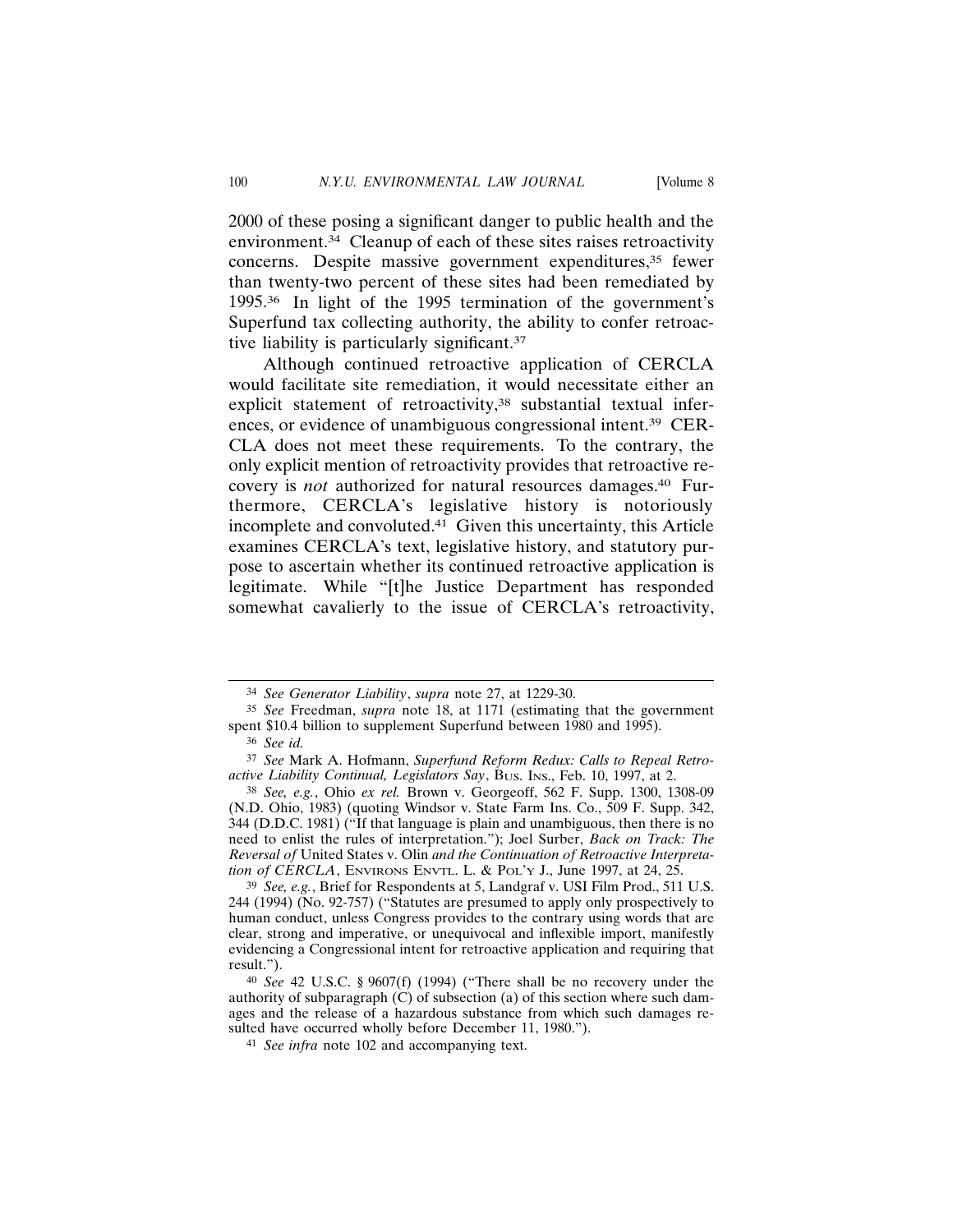contending the matter is 'well settled,'"42 this Article concludes that CERCLA's text, history, and purpose indicate that it may not be applied retroactively. While the arguments supporting retroactive liability may be compelling, these rationalizations cannot override the fundamental unfairness of the Act's sweeping liability scheme.

Part I considers the three principal pre-*Landgraf* cases appraising CERCLA's retroactivity. Each of these opinions upholds the retroactive liability scheme. Part II examines the *Landgraf* decision in detail, explicates its test to determine whether retroactive legislation is constitutional, and highlights several post-*Landgraf* decisions with differing interpretations of CERCLA's constitutionality. Part III applies the *Landgraf* test in the CERCLA context, concluding that the test precludes the Act's retroactive application because CERCLA lacks sufficient indicia of congressional intent required by *Landgraf* to maintain a retroactive liability scheme. Part IV then reaffirms this conclusion in light of the 1998 *Eastern Enterprises v. Apfel* decision and considers constitutional issues raised by CERCLA's retroactive application. Finally, Part V offers alternatives to retroactivity that still advance CERCLA's principle goals of site remediation.

## I

## EARLY CASES

Until 1996, every court that expressly considered CER-CLA's retroactivity determined that such application was legitimate.43 Although each of these cases purportedly considers

<sup>42</sup> *See* United States v. Olin Corp., 927 F. Supp. 1502, 1508 (S.D. Ala.), *rev'd*, 107 F.3d 1506 (11th Cir. 1997) (from Plaintiff's Memorandum on the Retroactivity of CERCLA and Due Process Issues).

<sup>43</sup> *See* United States v. Monsanto Co., 858 F.2d 160 (4th Cir. 1988); United States v. Northeastern Pharm. & Chem. Co., 810 F.2d 726 (8th Cir. 1986); HRW Sys. Inc. v. Washington Gas, 823 F. Supp. 318 (D. Md. 1993); City of Philadelphia v. Stepan Chem., 748 F. Supp. 283 (E.D. Pa. 1990); Kelley v. Sovent Co., 714 F. Supp. 1439 (W.D. Mich. 1989); O'Neil v. Picillo, 682 F. Supp. 706 (D.R.I. 1988); United States v. Hooker Chem. & Plastics, 680 F. Supp. 546 (W.D.N.Y. 1988); United States v. Dickerson, 640 F. Supp. 448 (D. Md. 1986); United States v. Ottati & Goss, Inc., 630 F. Supp. 1361 (D.N.H. 1985); Town of Boonton v. Drew Chem., 621 F. Supp. 663 (D.N.J. 1985); United States v. Conservation Chem. Co., 619 F. Supp. 162 (W.D. Mo. 1985); United States v. Shell Oil, 605 F. Supp. 1064 (D. Colo. 1985); United States v. Conservation Chem., 589 F. Supp. 59 (W.D. Mo. 1984); Jones v. Inmont, 584 F. Supp. 984 (D.S.C. 1984); United States v. A & F Materials Co., 578 F. Supp. 1249 (S.D. Ill. 1984); United States v. Price, 577 F. Supp. 1103 (D.N.J. 1983); *Georgeoff*, 562 F. Supp. 1300;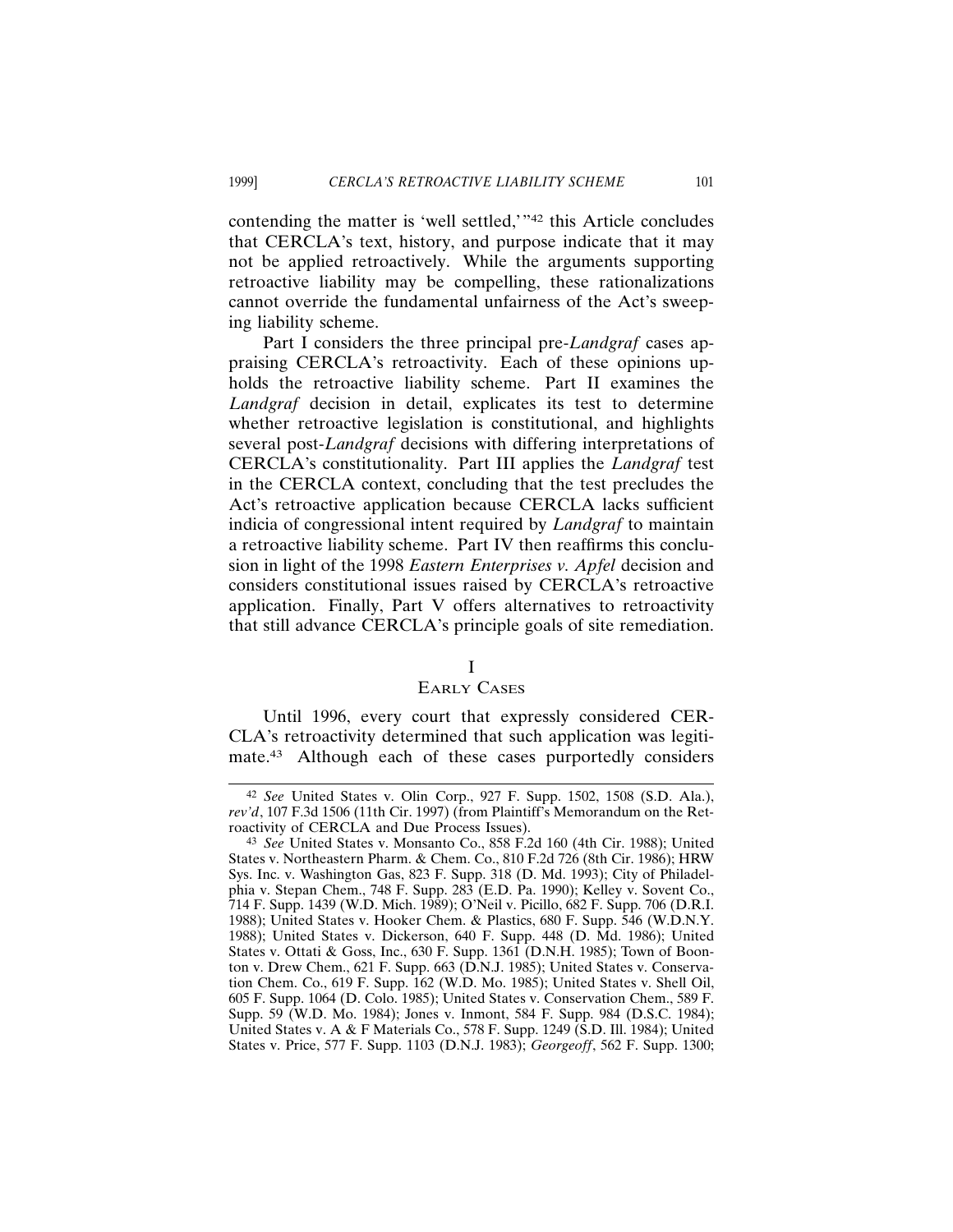retroactivity, only three provide an in-depth analysis of the issue: *Ohio ex rel. Brown v. Georgeoff*, *United States v. Shell Oil*, and *United States v. Northeastern Pharmaceutical & Chemical Co.* (*NEPACCO*). Part I elaborates these three decisions.44

## A. Ohio *ex rel.* Brown v. Georgeoff

*Ohio ex rel. Brown v. Georgeoff* involved Ohio's efforts to remediate the Deerfield Dump, a hazardous waste disposal site, by recovering response costs from Browning-Ferris Industries of Ohio and Browning-Ferris Industries of Pennsylvania (collectively, BFI). BFI allegedly transported hazardous waste to the facility throughout the mid-1970s.<sup>45</sup> The company brought a motion to dismiss, contending that CERCLA was not intended to have retroactive effect and consequently could not implicate their disposal activity. The Ohio District court disagreed, finding that CERCLA's text combined with its legislative history supported retroactivity.46

Because of CERCLA's lack of "unequivocal statements"<sup>47</sup> supporting retroactive application, the court considered the Act's use of the past tense and negative inference.<sup>48</sup> Notably, CER-CLA holds that "any person who accepts or accepted any hazardous substances for transport" may be held liable.49 The state argued that the use of the past tense verb "accepted" implies preenactment liability, while "accepts" relates to conduct occurring after 1980, and that any other construction would violate the maxim "that a statute must be construed to give meaning and effect to each of its words."50 The court dismissed this interpretation, noting that the words "or accepted" were incorporated

44 This Part presents the arguments as given, while Parts III and IV, *infra* refute much of this reasoning.

45 *See Georgeoff*, 562 F. Supp. at 1302.

46 *See id.* at 1311 ("[T]hese provisions provide some evidence that Congress intended CERCLA to apply retroactively."), 1314 ("[T]he Court concludes that Ohio has shown sufficient evidence of Congressional intent to make the liability provisions of CERCLA relating to transporters apply retroactively.").

47 *Id*. at 1309.

United States v. Outboard Marine Corp., 556 F. Supp. 54 (N.D. Ill. 1982); United States v. Reilly Tar & Chem. Corp., 546 F. Supp. 1100 (D. Minn. 1982); United States v. Wade, 546 F. Supp. 785 (E.D. Pa. 1982) (offsite generators of wastes disposed of before CERCLA's enactment held liable under section 107 of CERCLA)).

<sup>48</sup> *See id.* at 1309-11.

<sup>49</sup> *See* 42 U.S.C. § 9607(a)(4) (1994).

<sup>50</sup> *Georgeoff*, 562 F. Supp. at 1309.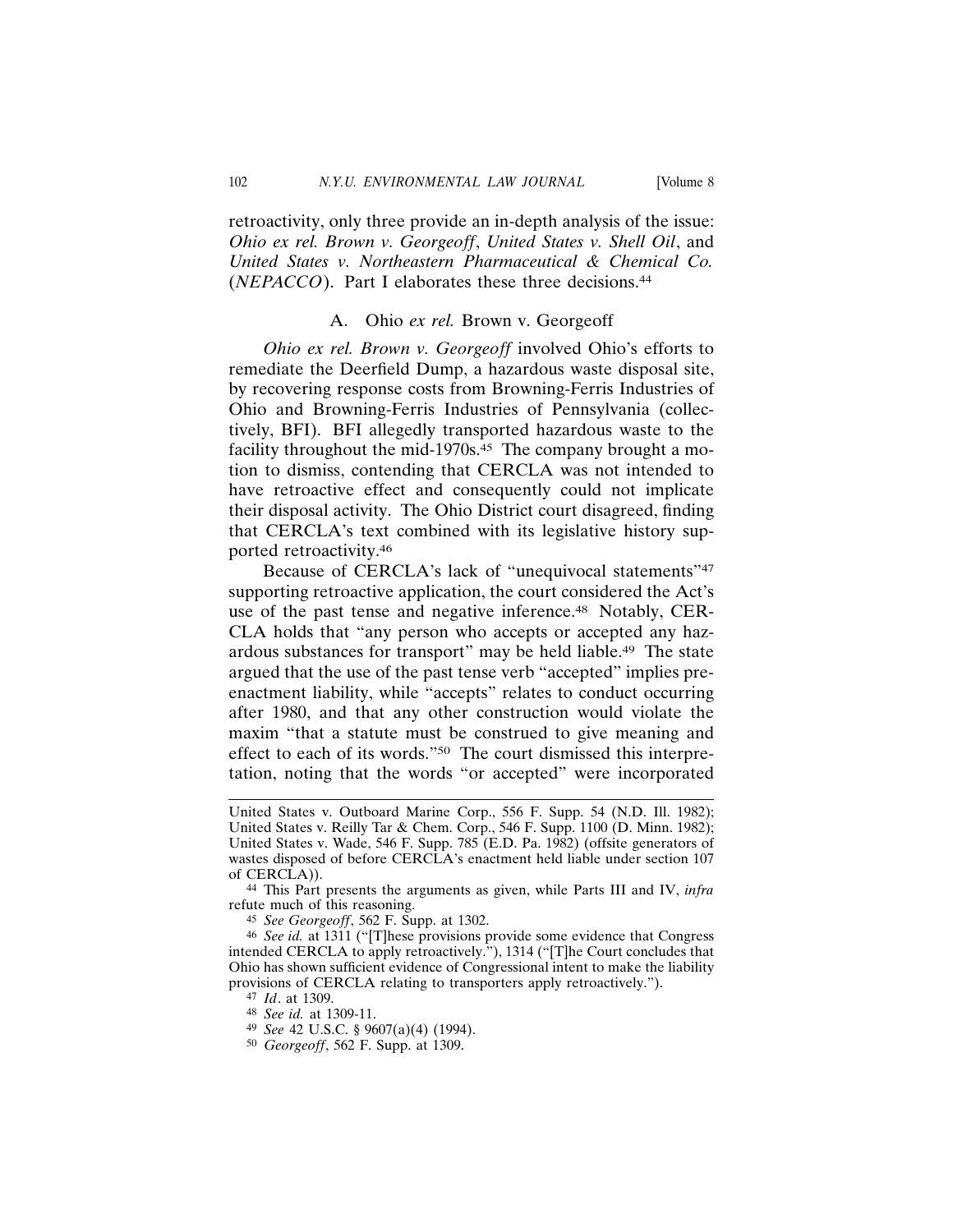into a late draft of CERCLA absent any congressional debate; if the word transformed CERCLA's liability scheme, the change would have engendered greater controversy.<sup>51</sup> Further, the court noted that interpreting past tense verbs as applying to conduct that occurred prior to CERCLA's passage would produce "an anomalous result" when applied to section  $107(a)(3)$ , which assigns liability to those who "arranged," but not those who arrange, for disposal.52 The court opined that Congress could not have intended to "provid<sup>[e]</sup> for a retroactive, but not a prospective, application of the statute."53 To avoid this result, the court concluded that verb tense merely implicates time of release.54 The court explained:

[T]he word "accepted" will apply to all impositions of liability under CERCLA; the act of accepting the hazardous wastes will have always taken place before the occurrence of a release which causes the incurrence of response costs. Transporters who acted after the enactment of CERCLA will be held liable as having "accepted" hazardous wastes.<sup>55</sup>

Thus, PRPs will always both "accept" and have "accepted" the hazardous waste. Although this interpretation renders the present tense meaningless, the court found it preferable to an interpretation that would have defeated the purpose of CERCLA (by finding that liability could *only* be conferred retroactively).56 Ultimately, the court recognized the weakness of this argument, highlighting the Act's hasty passage.<sup>57</sup>

The other key textual argument related to the prohibition on retroactive recovery for pre-enactment natural resource damages.58 Ohio suggested that because CERCLA explicitly prohibited retroactive recovery for natural resource damages, the reverse must be true for the remainder of CERCLA. In other words, one could infer that retroactive liability was allowed whenever it was not explicitly forbidden.<sup>59</sup> The court did not find this argument particularly persuasive and announced that it

<sup>51</sup> *See id*. at 1310 n.10.

<sup>52</sup> *See id.* at 1310.

<sup>53</sup> *Id.*

<sup>54</sup> *See id.*

<sup>55</sup> *Id.*

<sup>56</sup> *See id.* at 1310 n.12.

<sup>57</sup> *See id.*

<sup>58</sup> *See* 42 U.S.C. §9607(f)(1) (1994).

<sup>59</sup> *See id.*; *Georgeoff*, 562 F. Supp. at 1311 & nn.13-15. *See also* Michelle LeVeque, Comment, *Rationalities for Applying CERCLA Retroactively after*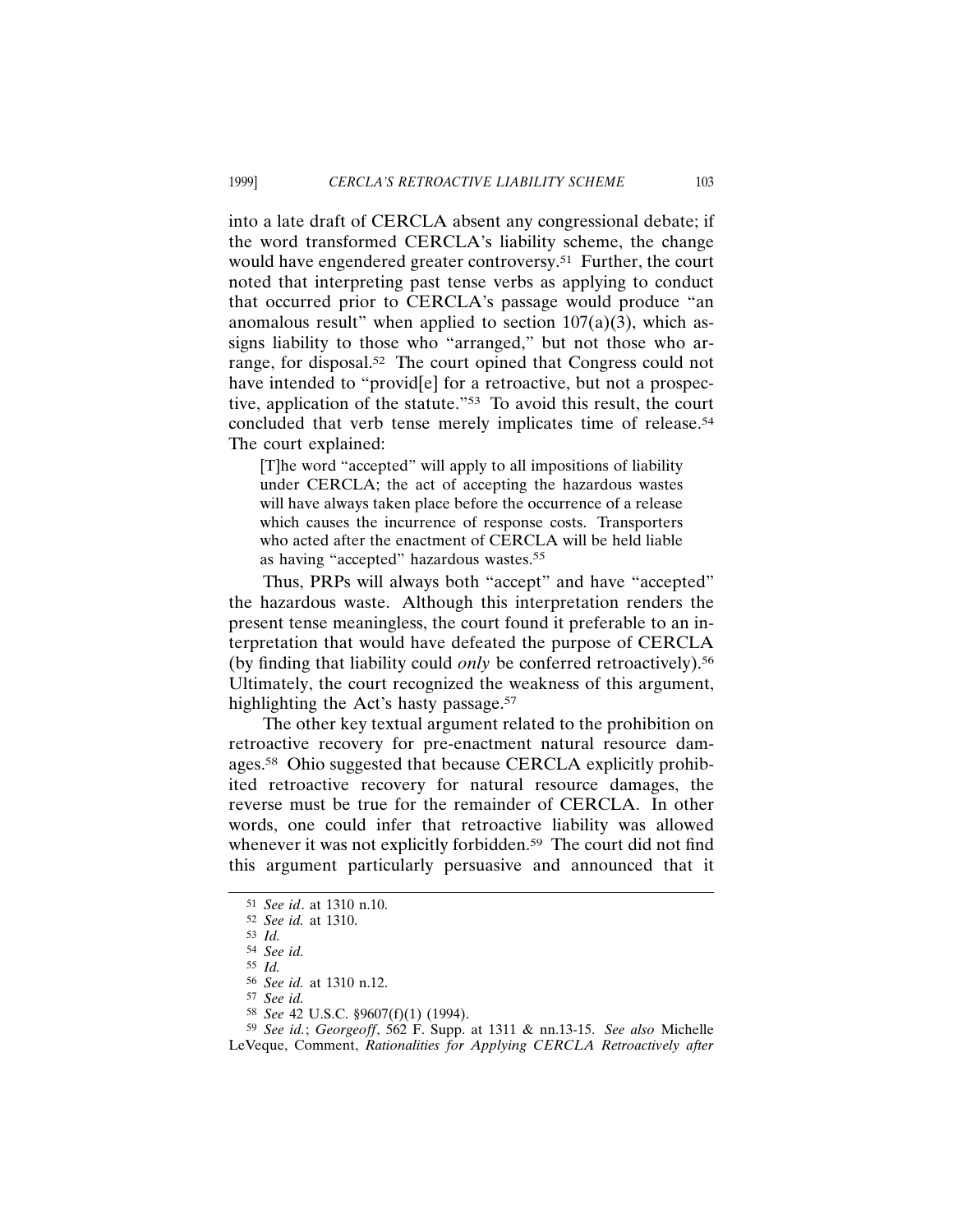would "consider these statutory terms as indicia, but not dispositive indicia, of a congressional intent to allow retroactive application of CERCLA."60

Absent stronger statutory support for retroactivity, the court next examined CERCLA's legislative history. Unfortunately, "[t]he precise issue of retroactivity raised by BFI's motion was not addressed in the congressional debates."61 Nonetheless, the court determined that the enacting Congress intended CERCLA to facilitate cleanup of abandoned (i.e., pre-1980) facilities *and* to impose cleanup costs on the polluter.62 This conclusion was based on a variety of remarks during Senate deliberations emphasizing not only the "real" and "immediate" need to "deal with abandoned waste sites,"<sup>63</sup> but also that "society should not bear the cost of protecting the public from hazards produced in the past by a generator, transporter, consumer, or dump site owner-operator who has profited or otherwise benefited from commerce involving these substances."64 Thus, only the funding source for pre-enactment cleanup was controversial.<sup>65</sup> BFI argued that the Superfund tax was established *precisely* to clean up these retroactive sites, but the court determined that Congress must have intended to supplement the fund with alternative sources (i.e., PRP retroactive liability) because the fund was too small to effect CERCLA's goals. The court noted that CER-CLA's legislative history reflects an understanding that cleanup would exceed Superfund's capacity.<sup>66</sup> While Congress may have intended Superfund to simply supplement federal tax revenue for cleanup, the *Georgeoff* court concluded that "[g]iven the choice between competing constructions of the statute, this Court will

Landgraf v. USI Film Products*: Overcoming the Presumption against Retroactivity*, 59 OHIO ST. L.J. 603, 609 (1998). *But see infra* Part III. A. 3.

<sup>60</sup> *Georgeoff*, 562 F. Supp. at 1311.

<sup>61</sup> *Id*.

<sup>62</sup> *See id*. at 1312-13.

<sup>63</sup> *Id.* at 1312 (*citing* CONG. REC. S14,973, S14,977 (daily ed. Nov. 24, 1980) (statement of Sen. Danforth).

<sup>64</sup> *Id.* (*citing* S. REP. NO. 96-848, at 98 (1980)).

<sup>65</sup> *But see* Freeman, *supra* note 12, at 680 (contending that *Georgeoff*'s treatment of legislative history is incomplete because it ignores anti-retroactive remarks).

<sup>66</sup> *See Georgeoff*, 562 F. Supp. at 1313 (estimates of cleanup costs ranged from \$7 billion to \$44 billion).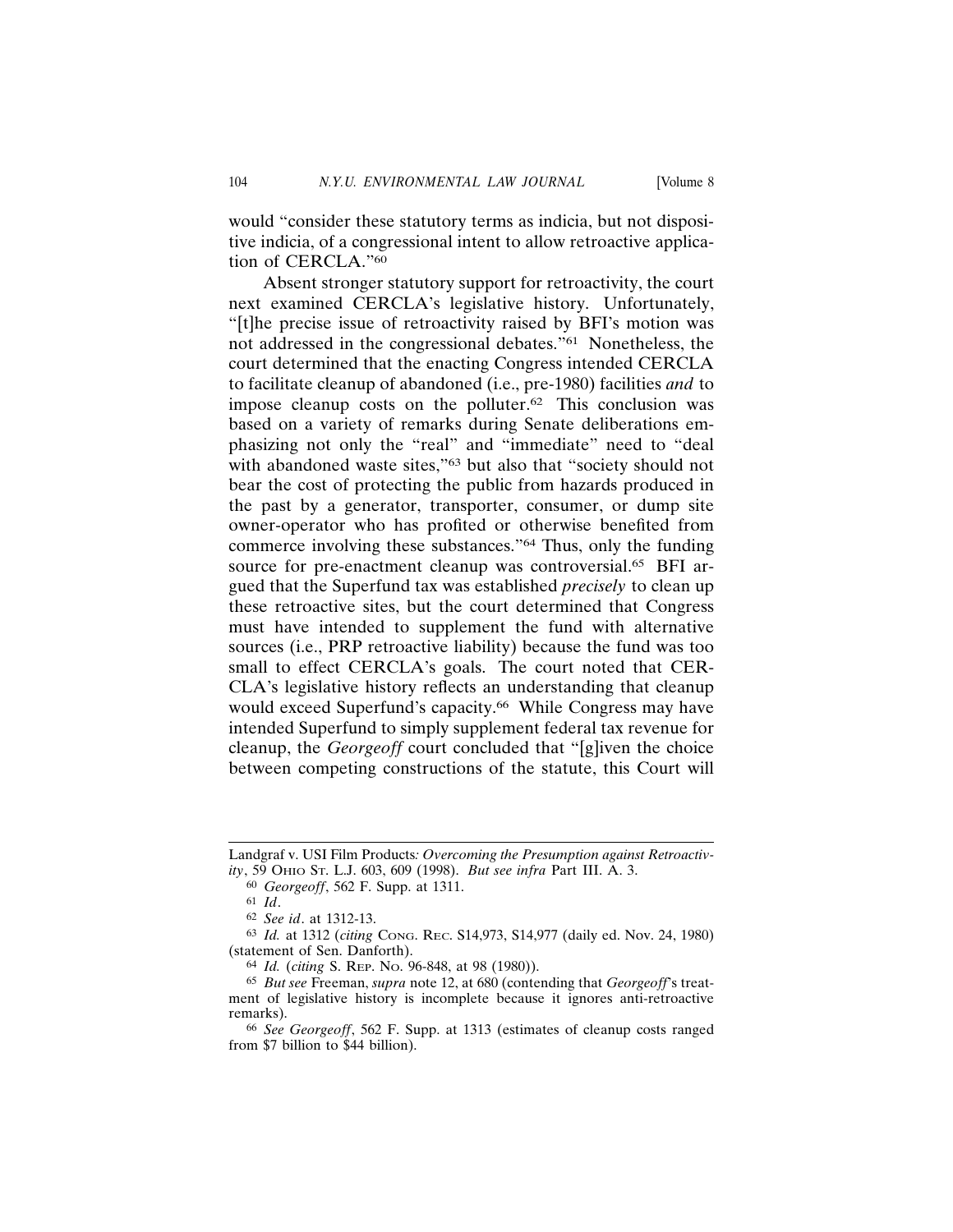select the construction . . .which will more fully implement the Congressional intent [of making polluters pay]."67

# B. United States v. Shell Oil

Two years after the *Georgeoff* decision, the Colorado District Court reaffirmed the legitimacy of CERCLA's retroactive liability in *United States v. Shell Oil.*68 The United States sued Shell to recover response costs for its alleged contamination of the Rocky Mountain Arsenal, a site operated by the United States Army. Shell and its predecessors had leased the property from the federal government since 1947 for the manufacture, packaging, and handling of pesticides, herbicides, and other chemicals. The challenged contamination occurred when the waste disposal systems failed, releasing the commingled wastes of Shell and the U.S. Army.69 As in *Georgeoff*, the *Shell Oil* court recognized that there was no explicit discussion of retroactivity in CERCLA's text nor had the issue been disposed of conclusively during congressional debates.70 Nonetheless, it found that CER-CLA's "whole purpose and scheme"71 was "unavoidably retroactive."72

The court's analysis began by elaborating the traditional presumption against retroactivity. The opinion then considered the history of environmental regulation in general and concluded that CERCLA was created to fill a regulatory void left by the Resource Conservation and Recovery Act (RCRA).73 While RCRA was a prospective regulation to guide future waste disposal, CERCLA was "by its very nature backward looking."<sup>74</sup> As in *Georgeoff*, the court emphasized that CERCLA was intended

<sup>67</sup> *Id*. at 1313 n.17. *But see* Landgraf v. USI Film Prod., 511 U.S., 244, 285-86 (1994) ("The fact 'that retroactive application of a new statute would vindicate its purpose more fully . . . is not sufficient to rebut the presumption against retroactivity.'"). Congress may have intended to fulfill CERCLA's dual purposes of cleanup and making the polluter pay by relying on the Superfund, contributions from the pre-enactment guilty (i.e., those that violated existing state law), and from all post-enactment parties.

<sup>68</sup> 605 F. Supp. 1064 (D. Colo. 1985).

<sup>69</sup> *See id.* at 1067.

<sup>70</sup> *See id*. at 1069.

<sup>71</sup> *Id*. at 1079.

<sup>72</sup> *Id*. at 1073.

<sup>73</sup> *See id*. at 1072.

<sup>74</sup> *Id*.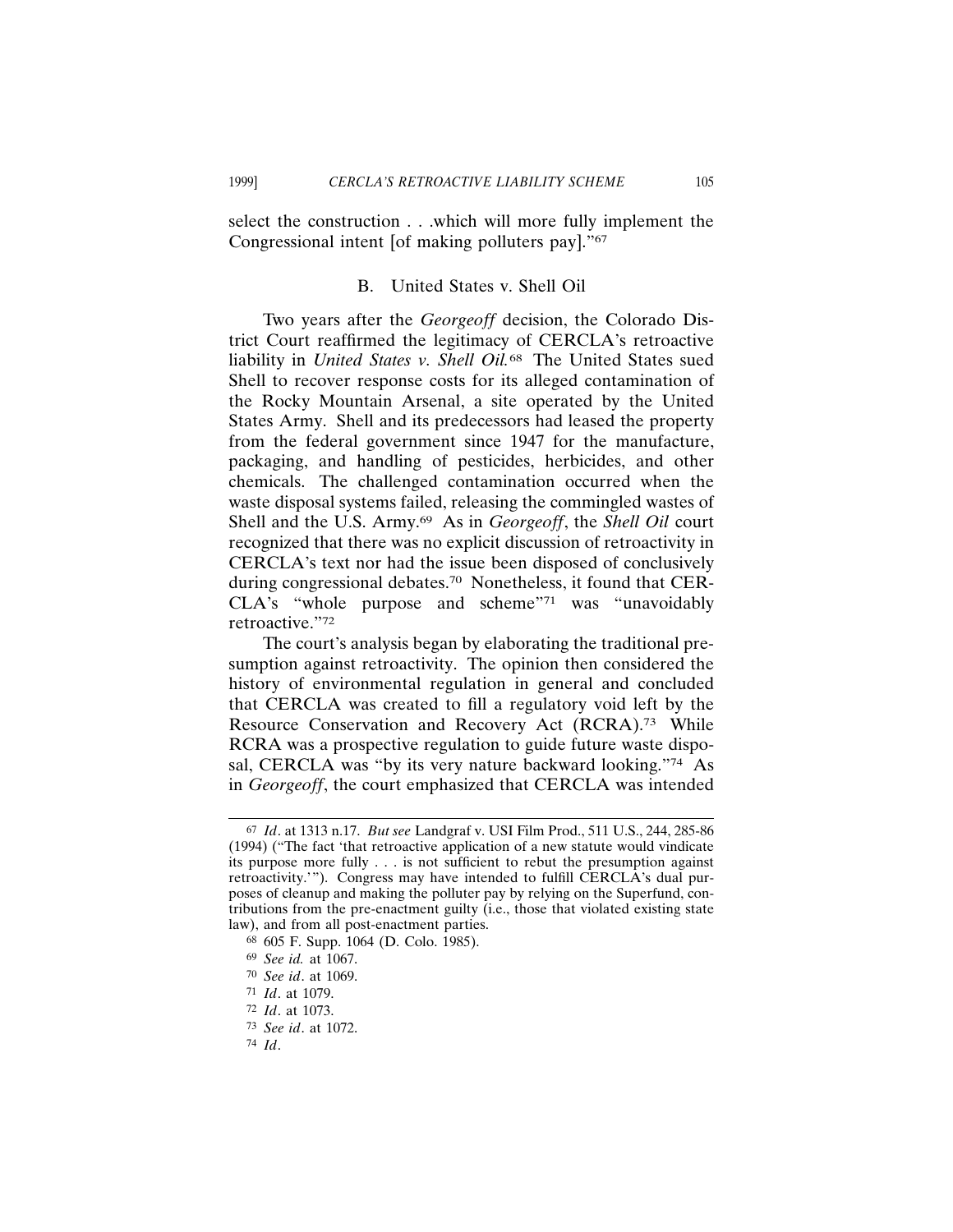to impose liability and response costs on those responsible for creating the hazardous condition.75

The court next considered several textual arguments relating to verb tense, the effective date provision, and negative inference. The verb tense analysis was fairly dismissive, highlighting the textual inconsistencies recognized in *Georgeoff* along with Shell's allegation that the term "shall" in section 107(a) implies a prospective liability scheme.76 Proclaiming that the present and past tense verbs "in effect . . . cancel each other," the court concluded that "congressional intent to either impose or withhold liability for response costs incurred before CERCLA cannot be divined from the verb tenses. . . ."77

The court then addressed section 152(a) which states: "Unless otherwise provided, all provisions of this Act shall be effective on the date of enactment of this Act [December 11, 1980.]"78 While this seems to advocate prospectivity, the court found that this clause merely "indicates the date when an action can first be brought and when the time begins to run for issuing regulations and doing other future acts mandated by the statute."79 Thus, although claims could not be brought until 1980, these claims could address earlier actions.

Finally, the court considered the natural resource damage provision. This clause, providing that Superfund may not be used to fund pre-enactment resource damages, indicated to the court that Congress was capable of expressly limiting retroactive liability. Therefore, assuming that the remainder of CERCLA was similarly limited would render the limitations in that section "mere surplusage."80

The *Shell Oil* court began its analysis of CERCLA's legislative history by highlighting CERCLA's convoluted beginnings and admonishing that "the Committee Reports must be read with some caution."<sup>81</sup> Notwithstanding this introduction, the court considered the wholesale substitution of large sections of

<sup>75</sup> *Id*.

<sup>76</sup> *See id.* at 1073.

<sup>77</sup> *Id*.

<sup>78</sup> 42 U.S.C. § 9652(a) (1994).

<sup>79</sup> *Shell Oil*, 605 F. Supp. at 1073.

<sup>80</sup> *Id*. at 1076.

<sup>81</sup> *Id*. at 1077 (quoting United States v. Reilly Tar and Chem. Corp., 546 F. Supp. 1001, 1111 (D. Minn. 1982)).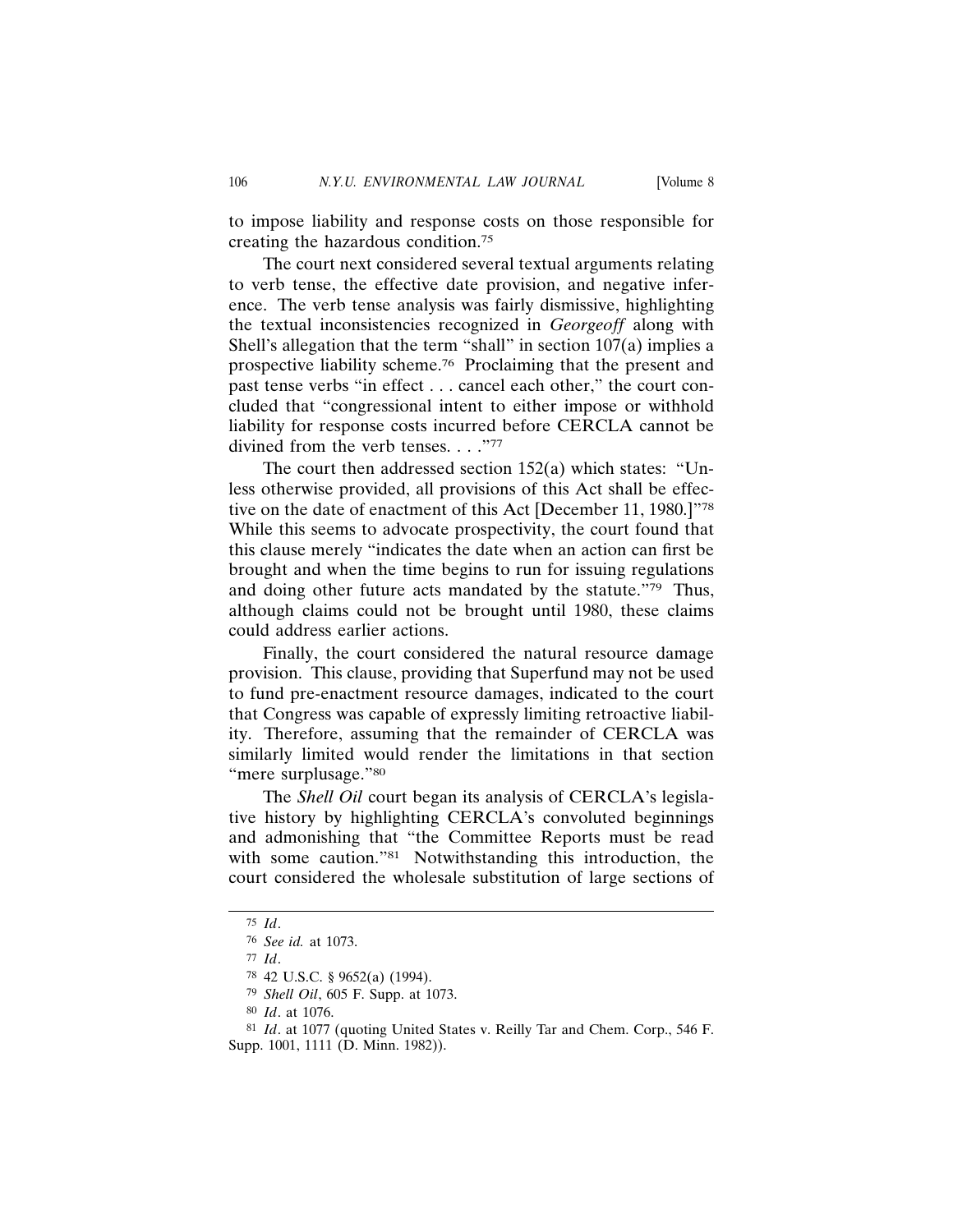the original House bill with a Senate version.82 Significantly, these modifications removed a clause that had provided: "The provisions of this subpart . . . shall apply to releases of hazardous waste without regard to whether or not such releases occurred before, or occur on or after, the date of the enactment of [CER-CLA]."83 The court dismissed this modification in finding that virtually the entire House bill was supplanted, thus rendering changes to any particular clause relatively inconsequential. In fact, the court emphasized that retroactivity limitations *were* maintained in the natural resource damages provisions (discussed above), suggesting that the remainder of the final bill was, in fact, intended to apply retroactively.84

# C. United States v. Northeastern Pharmaceutical & Chemical Co.

The *United States v. Northeastern Pharmaceutical & Chemical Co.* (*NEPACCO*) court upheld CERCLA's retroactive application to a chemical manufacturing company that had dumped hazardous byproducts in open trenches during the early 1970s. NEPACCO arranged for the transport and disposal of approximately eighty five fifty-five gallon drums containing toxic chemicals on a private farm site. Upon discovering "alarmingly" high concentrations of dioxin, trichlorophenol, and toluene, the EPA hired a private contractor to remediate the site. The case involved the government's request for reimbursement from NEPACCO, the generator of the hazardous substances.<sup>85</sup> As in *Georgeoff* and *Shell Oil,* the court's analysis focused on textual inferences and presumed congressional intentions; however, the court also considered the constitutional implications of retroactivity.

The first part of the court's discussion paralleled the analysis of *Georgeoff* and *Shell Oil*. The court dismissed section 152(a) as "merely" an effective date provision,<sup>86</sup> noted the general presumption against retroactivity,<sup>87</sup> conceded that CERCLA does

<sup>82</sup> *See id.*

<sup>83</sup> *Id.* at 1077 (quoting H.R. 7020, 96th Cong. § 3072 (1980)).

<sup>84</sup> Much of this argument is significantly weakened by *Landgraf*, which places great importance on supplanted legislation. *See infra* Part III.B.1.

<sup>85</sup> *See* United States v. Northeastern Pharm. & Chem. Co., 810 F.2d 726, 730-31 (8th Cir. 1986).

<sup>86</sup> *See id*. at 732 (quoting *Shell Oil*, 605 F. Supp. at 1075).

<sup>87</sup> *See id*.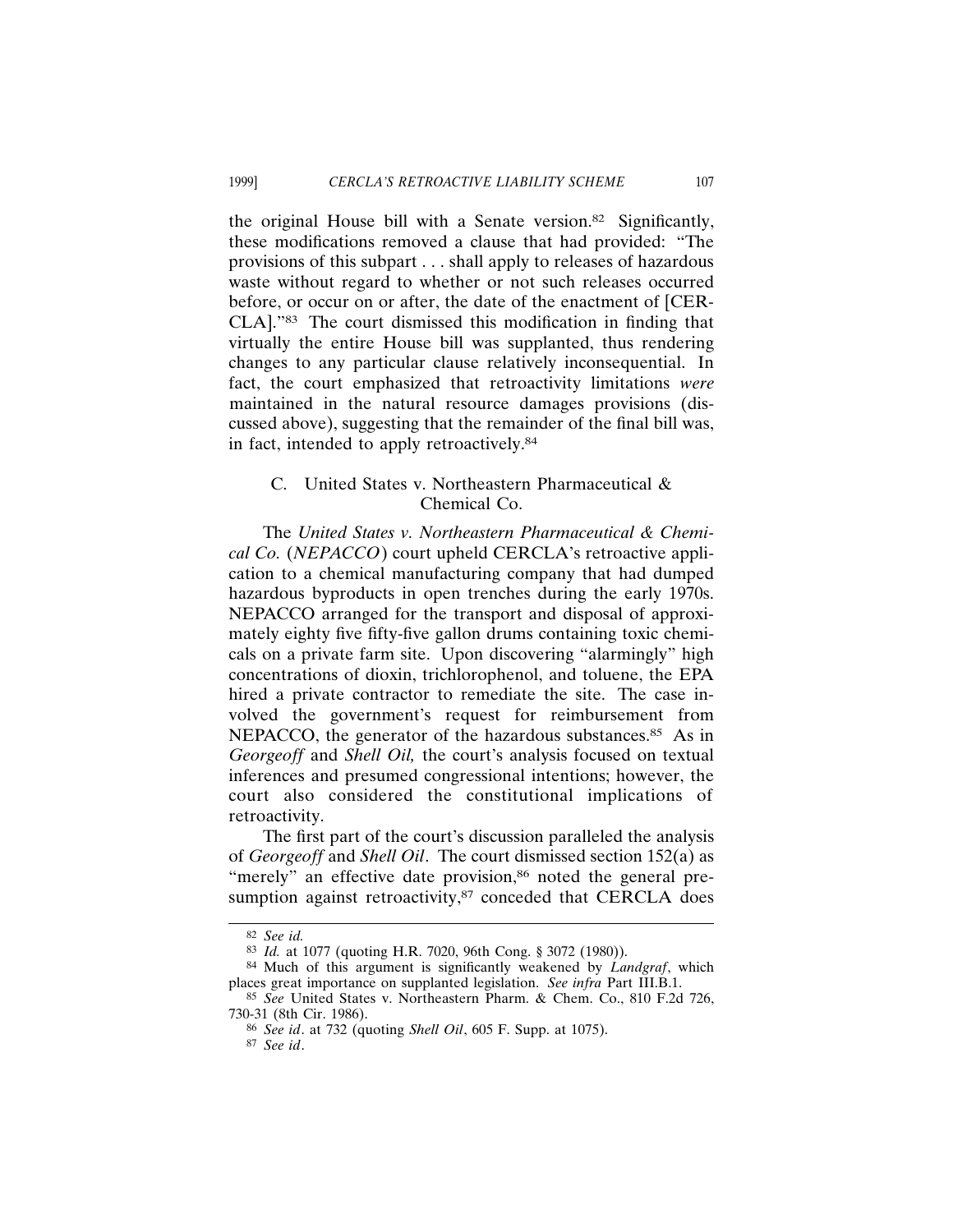not expressly provide for retroactivity yet emphasized CER- $CLA's$  past tense terminology, $88$  elaborated the polluter pays principle,89 asserted that retroactivity is required for CERCLA to fill its regulatory purpose,<sup>90</sup> and highlighted aspects of the legislative history showing CERCLA was created to remediate abandoned and inactive waste sites (thereby necessitating its retroactive application).91 Given these diverse arguments, the court concluded that "[i]t is manifestly clear that Congress intended CERCLA to have retroactive effect."92

The court then applied the rational basis test to determine whether CERCLA violated due process. Holding that CERCLA fulfilled a legitimate purpose, namely remediating abandoned hazardous waste sites, and that it was not irrational to impose liability on those who "created and profited from the sites," the court concluded that the Act did not violate the Due Process Clause.93 The court also found that the Takings Clause was not implicated because NEPACCO did not have a property interest in the waste site.94 Traditionally, takings claims are narrowly construed to exclude mere economic deprivations.95 Further, by eliminating a public nuisance, the remedy actually enhanced the site's property value.<sup>96</sup>

While the principal CERCLA precedents uniformly find for retroactivity, these cases are not dispositive. Although all three of the aforementioned cases spend considerable time examining verb tense, they each conclude that this analysis is weak, reducing this discussion to mere dicta. *Shell Oil* and *NEPACCO*'s glib dismissal of the effective date provision seems displaced. The negative inference argument rooted in the natural resource damage exception is moot after *Landgraf*. 97 Similarly, *Shell Oil*'s summary dismissal of the modifications to CERCLA's general

<sup>88</sup> *See id*. at 732-33.

<sup>89</sup> *See id*. at 733.

<sup>90</sup> *See id*. ("In order to be effective, CERCLA must reach past conduct.").

<sup>91</sup> *See id*.

<sup>92</sup> *Id*. at 732-33.

<sup>93</sup> *Id*. at 734.

<sup>94</sup> *See id.*

<sup>95</sup> *See id.*

<sup>96</sup> *See id.*

<sup>97</sup> *Landgraf* is extremely dismissive of such arguments. *See infra* notes 112- 117 and accompanying text*.*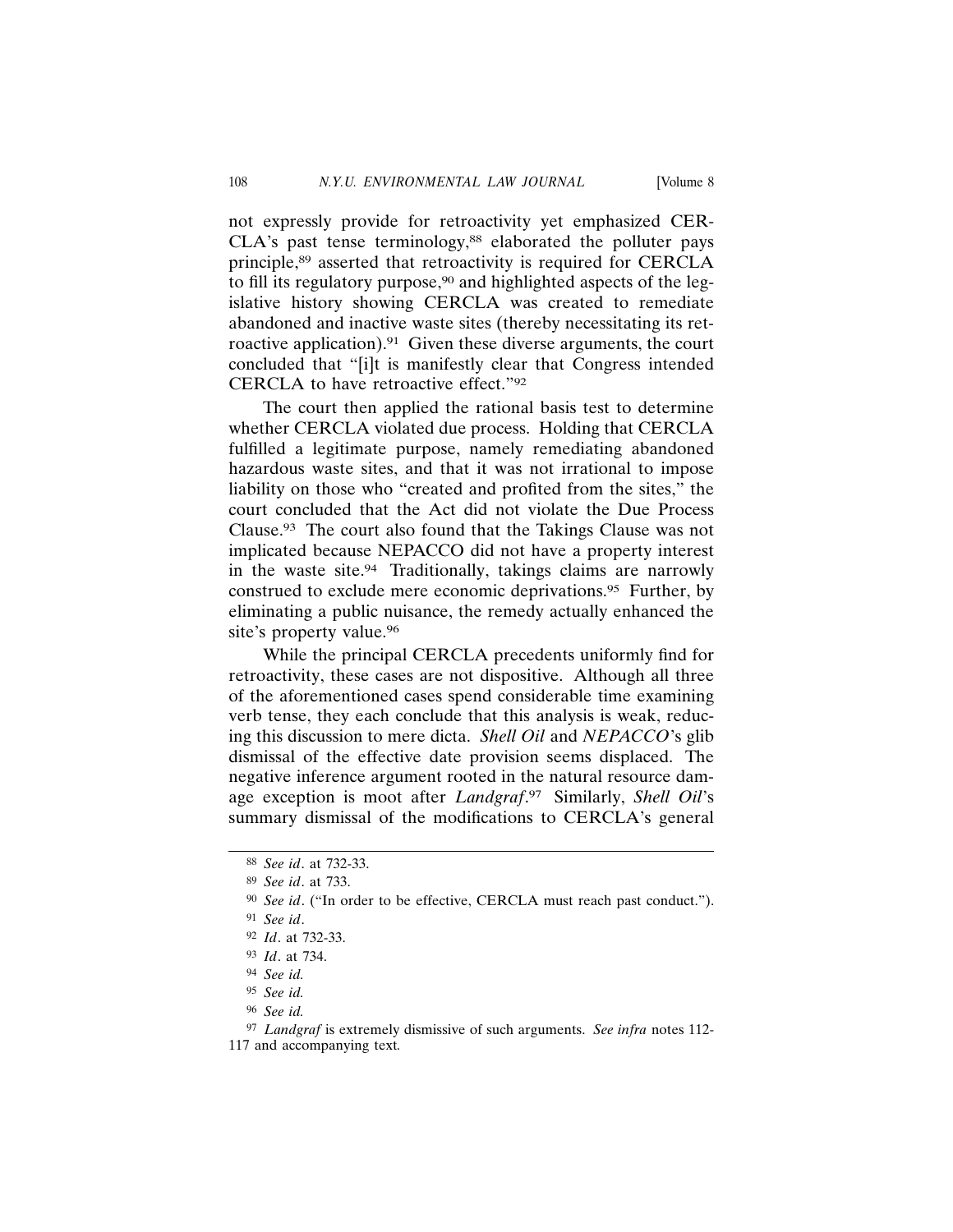retroactivity clause may be inappropriate in light of *Landgraf*. 98 For the most part, these early cases inadequately consider constitutional claims and place undue significance on a few isolated statements from CERCLA's notoriously convoluted legislative history.<sup>99</sup> Unfortunately, most later courts have simply reiterated the reasoning applied in *Georgeoff*, *Shell Oil*, and *NEPACCO*, authorizing CERCLA's retroactive application absent an independent and searching review.100

#### II

# *<sup>L</sup>ANDGRAF* AND ITS PROGENY

*Landgraf v. USI Film Products*101 reaffirmed the Supreme Court's commitment to prospective legislation and pronounced a test based on a clear statement of congressional intent to ascertain when statutes should be afforded retroactive effect. *Landgraf*'s "clear statement rule" has significant implications for CERCLA liability. Certainly, the Act's text does not explicitly allow for retroactivity,102 and its ambiguous legislative history does not provide a clear indication of congressional intent.

Although the Supreme Court has yet to consider CERCLA retroactivity, lower court decisions following *Landgraf* are somewhat mixed. *United States v. Olin Corp.* (*Olin* District) was the first case to reject CERCLA's retroactivity. This decision was shortly overturned by the Eleventh Circuit Court of Appeals (*Olin* Appeals).103 However, *Olin* Appeals nonetheless suggests that the *Landgraf* test *may* be construed to preclude retroactive application. *Olin* District, reflects the minority opinion, as

<sup>98</sup> These arguments will be more fully explicated in Parts III (Conducting the Landgraf Test) and IV (Constitutional Challenges to CERCLA's Retroactive Application: *Eastern Enterprises v. Apfel* Strengthens the Prospectivity Presumption).

<sup>99</sup> *See Government Defends Retroactive Liability in Appeal of District Court's* Olin *Decision*, 27 Envtl. L. Rep. (BNA) 1327, 1328 (Oct. 11, 1996) (noting that these early cases "settled for less than clear" congressional intent).

<sup>100</sup> *See* United States v. Olin Corp., 927 F. Supp. 1502, 1509 (S.D. Ala.) ("Besides Georgeoff, only two other cases actually do analyze the issue of retroactivity; the rest of the cases basically rely on one or more of these three cases and other cases which cite these cases."), *rev'd*, 107 F.3d 1506 (11th Cir. 1997); Slattum, *supra* note 13, at 157.

<sup>101</sup> 511 U.S. 244 (1994).

<sup>102</sup> In fact, section 107(f) explicitly *prohibits* retroactive liability for natural resource damages. *See* 42 U.S.C. § 9607(f) (1994).

<sup>103</sup> *See Olin*, 107 F.3d 1506.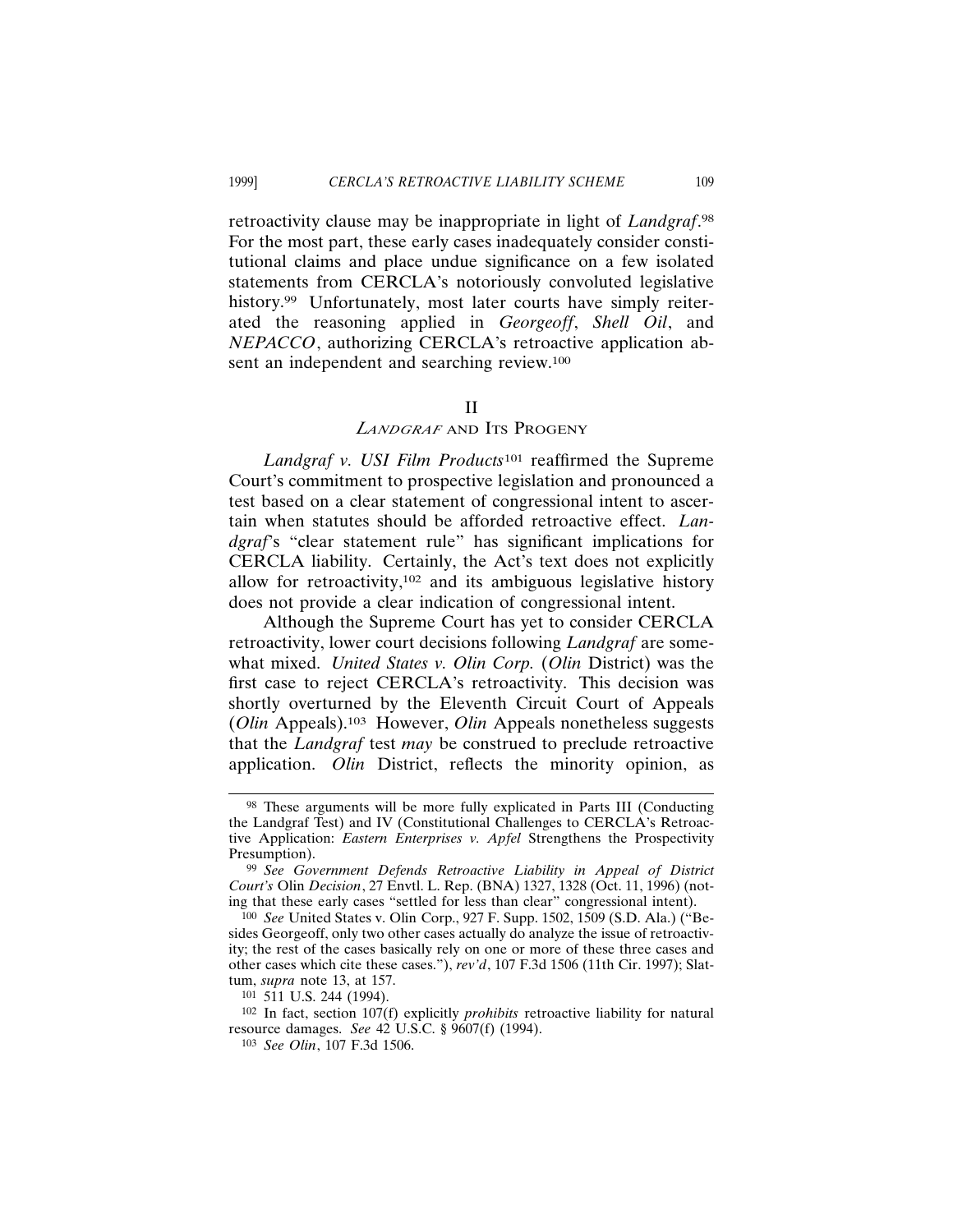demonstrated by the fact that the District of Nevada upheld CERCLA's retroactive construction only two days later.104

## A. *Landgraf v. USI Film Products: The* Landgraf *Test*

*Landgraf* involved a sexual harassment challenge under the Civil Rights Act of 1964. The plaintiff, Barbara Landgraf, an employee at USI Film Products, suffered repeated harassment from a fellow employee, John Williams. Landgraf complained about Williams' conduct to her immediate supervisor, yet was granted no relief. Thereafter, she reported the incidents to the personnel manager, who subsequently reprimanded the harasser and transferred him to another department. Apparently dissatisfied with the chosen remedy, Landgraf quit her job several days later and filed a claim under the Civil Rights Act of 1964.105 The district court dismissed the complaint, finding that although Landgraf suffered harassment at work, USI adequately redressed the situation by relocating Williams, and that the violation had not been sufficiently severe to prompt a reasonable person to resign. While Landgraf was awaiting appeal, President Bush signed into law the Civil Rights Act of 1991.106 Section 102 of the new Act included provisions creating a right to recover compensatory and punitive damages for violations of Title VII and provided for a jury trial if such damages were claimed. The court of appeals, however, determined that the 1991 Act did not retroactively apply to cases pending upon its enactment.107 Recognizing that "the presumption against retroactive legislation is deeply rooted in our jurisprudence,"108 the Supreme Court affirmed. The Court reached this decision using a multi-part test designed to determine when legislation should have retroactive effect:

When a case implicates a federal statute enacted after the events in suit, the court's first task is to determine whether Congress has expressly prescribed the statute's proper reach.

108 *Id.* at 265.

<sup>104</sup> *See* Nevada *ex rel.* Dep't of Transp. v. United States, 925 F. Supp. 691 (D. Nev. 1996).

<sup>105</sup> 42 U.S.C. § 2000e-2 (1994).

<sup>106</sup> *See Landgraf*, 511 U.S. 247-49.

<sup>107</sup> *See, e.g.*, *id.* at 249 (noting that the court of appeals determined "that requiring the defendant to retry this case because of a statutory change enacted after the trial was completed would be an injustice and a waste of judicial resources. . . . we do not invalidate procedures followed before the new rule was adopted.") (citing Landgraf v. USI Film Prod., 968 F.2d 427, 432-33 (5th Cir. 1992)).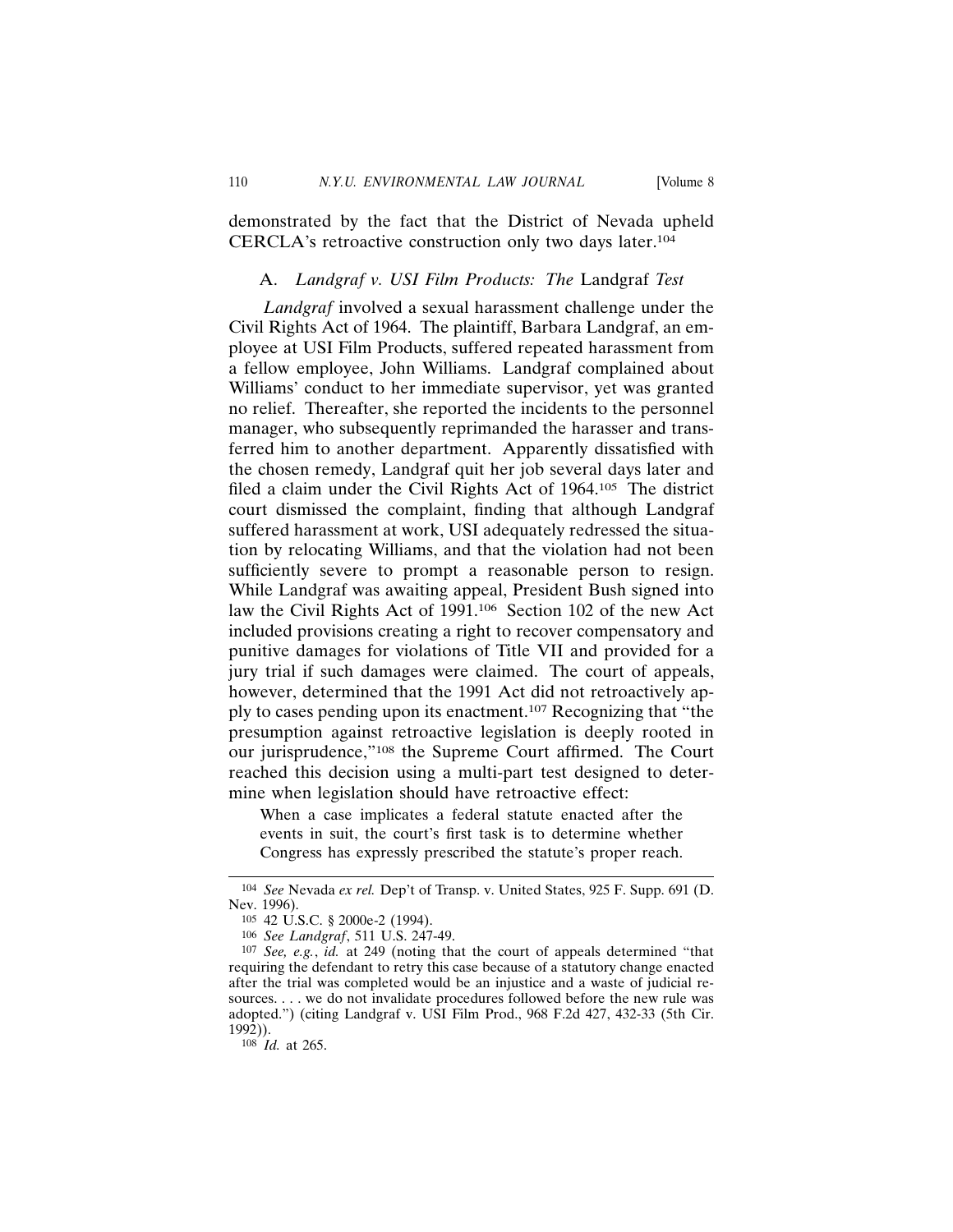If Congress has done so, of course, there is no need to resort to judicial default rules . . . . If the statute would operate retroactively, our traditional presumption teaches that it does not govern absent clear congressional intent favoring such a result.109

Thus, *Landgraf* requires the judiciary to (1) consider whether a statute's text expressly provides for retroactive construction and, if it does not, (2) to examine legislative history and other indicators of congressional intent.110 Recognizing the general disfavor of retroactivity, the *Landgraf* test "assures that Congress itself has affirmatively considered the potential unfairness of retroactive application and determined that is an acceptable price to pay for the countervailing benefits."111

The *Landgraf* petitioner relied on negative inference to satisfy the textual requirements for retroactivity. In doing this, she focused on three clauses. The first provides: "Except as otherwise specifically provided, this Act . . . shall take effect upon enactment."112 Two other clauses allow for prospective application in a limited context.113 Therefore, the plaintiff argued that to give effect to these clauses, the remainder of the Civil Rights Act of 1991 must apply retroactively.114 The Court dismissed this argument, insisting that creating retroactivity by implication is "a surprisingly indirect route to convey an important and easily expressed message."115 Had Congress intended the 1991 Act to apply to pending claims, it could have done so expressly. The Court suggested that the prospectivity provisions are merely a safety

<sup>109</sup> *Id*. at 280.

<sup>110</sup> Several other authors have summarized the "*Landgraf* test." *See, e.g.*, John N. Bean, Note, To Be or Not to Be: CERCLA Retroactivity Under Landgraf v. USI Film Products, 27 U. MEM. L. REV. 987, 1002 (1997); Leonard Charles Presberg, Comment, *The Civil Rights Act of 1991, Retroactivity, and Continuing Violations: The Effect of* Landgraf v. USI Film Products *and* Rivers v. Roadway Express, 28 U. RICH. L. REV. 1363, 1365 (1994).

<sup>111</sup> *Landgraf*, 511 U.S. at 272-73.

<sup>112</sup> Civil Rights Act of 1991, Pub. L. No. 102-166, § 402(a), 105 Stat. 1071, *quoted in Landgraf*, 511 U.S. at 257. *See also Landgraf*, 511 U.S. at 527 ("A statement that a statute will become effective on a certain date does not even arguably suggest that it has any application to conduct that occurred at an earlier date.").

<sup>113</sup> *See* §§ 109(c), 402(b), 105 Stat. 1071, *quoted in Landgraf*, 511 U.S. at 258.

<sup>114</sup> *See* Brief for Petitioner at 10-11, Landgraf v. USI Film Prod., 511 U.S. 244 (1994) (No. 92-757)) ("If the entire Act is inapplicable to pending cases, sections 109(c) and 402(b) are 'entirely redundant.'") (internal citations omitted).

<sup>115</sup> *See Landgraf*, 511 U.S. at 244, 259.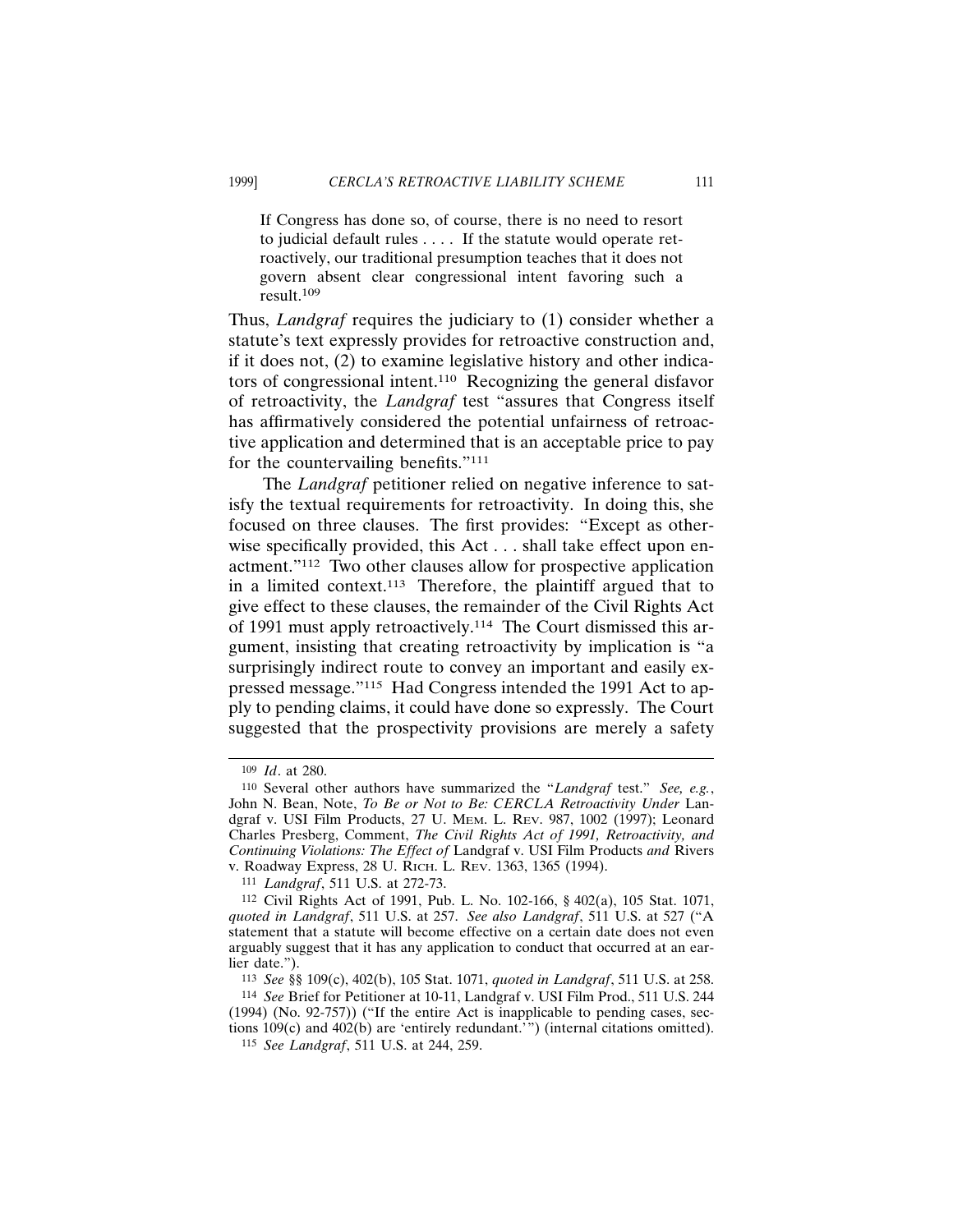measure.116 Ultimately, the Court dismissed these clauses as "[c]omparatively minor and narrow provisions in a long and complex statute."117

Because the plaintiff's negative inference argument did not meet the *Landgraf* test's explicit statement criterion, the Court also considered the 1991 Act's legislative history to ascertain congressional intent.118 This examination began with a discussion about the implications of supplanted legislation. At issue was a 1990 bill that had passed through Congress, but was subsequently vetoed by President Bush.<sup>119</sup> Notably, the President indicated that its "unfair retroactivity rules" contributed to his rejection of the bill.120 Congress was unable to override the veto, and thus the retroactivity provision seemed "manifestly intentionally absent" from the final 1991 Act.121 The Court insisted that this deletion did not reflect a congressional oversight, rather a necessary compromise to facilitate the 1991 Act's ultimate approval.122

The Court noted that Congress never reached consensus about the 1991 Act's applicability to pending claims: it "agreed to disagree"<sup>123</sup> and left the decision to the judiciary.<sup>124</sup> Maintaining that this abdication of responsibility violated the separation of powers, the *Landgraf* Court cautioned Congress "that it [is] not the judiciary's responsibility to fill intentional gaps regarding the temporal reach of statutes."125 While the retroactivity clause in the 1990 bill suggests congressional approval of retrospective application, "even the will of the majority does not become law

<sup>116</sup> *See id*. at 260.

<sup>117</sup> *Id*. at 258.

<sup>118</sup> *See id*. at 255-56.

<sup>119</sup> *See* Civil Rights Act of 1990, S. 2104, 101st Cong. (1990).

<sup>120</sup> *See Landgraf*, 511 U.S. at 255-56.

<sup>121</sup> *See* Brief for Respondents at 16, Landgraf v. USI Film Prod., 511 U.S. 244 (1994) (No. 92-757).

<sup>122</sup> Ironically, the Petitioners' Brief presents the strongest argument *against* retroactivity: "[W]here Congress includes limiting language in an early version of a bill and deletes that language before the enactment, it may be presumed that the limitation was not intended." Brief for Petitioner at 6, Landgraf v. USI Film Prod., 511 U.S. 244 (1994) (No. 92-757) (citation omitted). Although the petitioners emphasized Congress' repeated rejection of language exempting pending cases from review, the same argument can apply to the deletion of the 1990 retroactivity clause prior to approval of the 1991 Act.

<sup>123</sup> *Landgraf*, 511 U.S. at 263.

<sup>124</sup> *See id*. at 261.

<sup>125</sup> *Id.* at 273. *See also* Surber, *supra* note 38, at 28.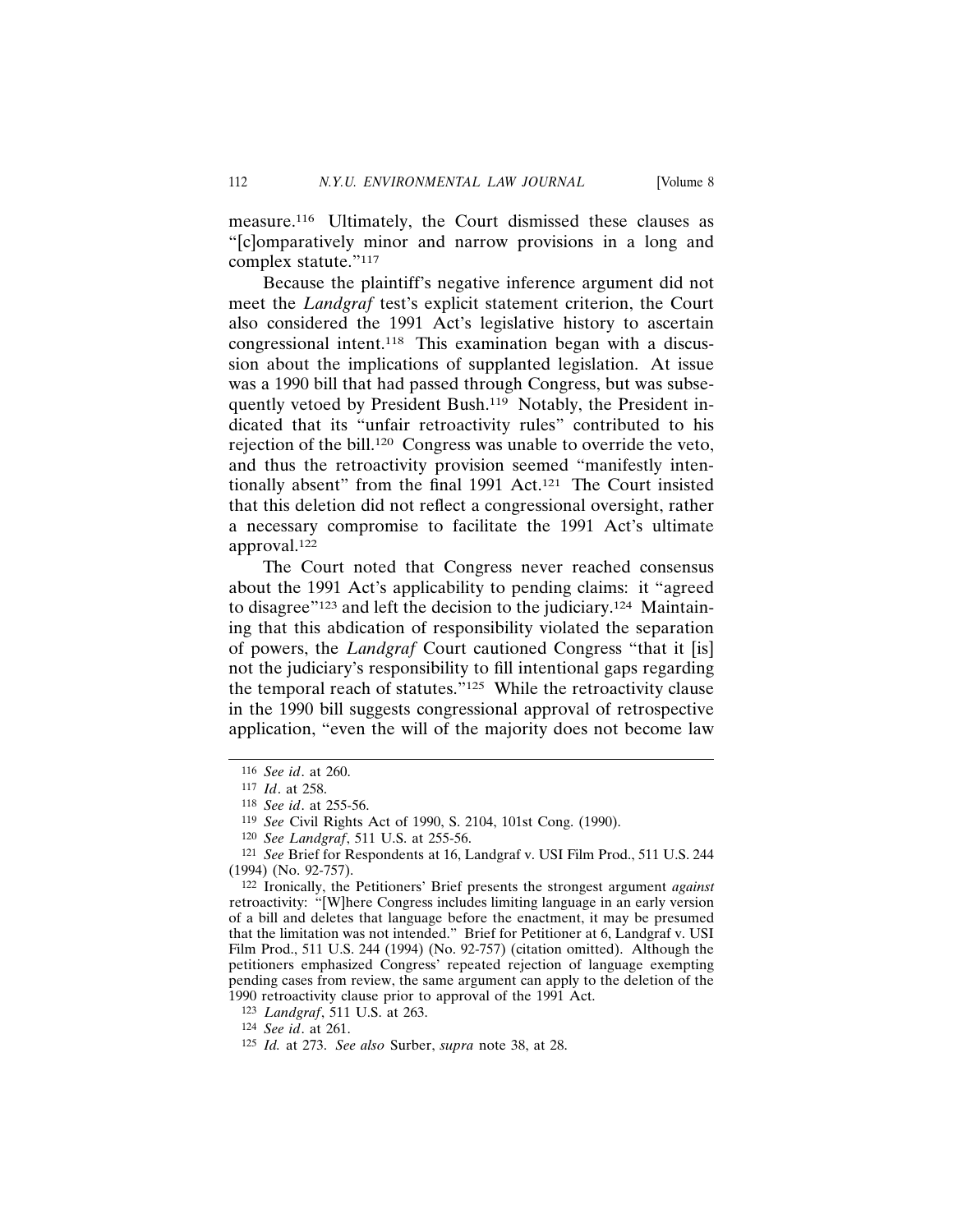unless it follows the path charted in Article I, §7, cl. 2, of the Constitution."126 Retroactivity cannot be de facto incorporated into a statute through inference and innuendo.

The *Landgraf* Court briefly highlighted the constitutional issues raised by retroactive legislation.<sup>127</sup> Because the Civil Rights Act authorizes punitive damages, retroactivity implicates the Ex Post Facto Clause and the prohibition against bills of attainder. The Court noted, however, that these prohibitions are limited to penal legislation and recognized the occasional benefits of retroactive civil laws.128 Nonetheless, even with civil legislation, fairness and justice suggest that "prospectivity remains the appropriate default rule."129 This presumption particularly applies to provisions affecting contractual or property rights where predictability is essential.130

## B. *The* Landgraf *Impact:* Olin *District and* Olin *Appeals*

Landgraf's implications remain unclear. The *Olin* District court believed that *Landgraf* demanded a complete reconstruction of CERCLA jurisprudence and noted that although CER-CLA precedent upheld retroactive construction, *Landgraf* "demolishes the interpretive premises on which prior cases had concluded that CERCLA is retroactive."131 In contrast, the Department of Justice insisted that *Landgraf* did not alter CER-CLA's liability scheme, maintaining that "[t]he Supreme Court's decision . . . announces no new constitutional rules, and in no way impacts this case law."132 Although *Olin* District suggested that CERCLA's retroactive scheme was no longer tenable after *Landgraf*, *Olin* District's subsequent reversal and outright dismissal by other courts suggest that this indictment is insignificant.133 Certainly, the opposite conclusions reached by the

<sup>126</sup> *Landgraf*, 511 U.S. at 263.

<sup>127</sup> *See id.* at 266-67.

<sup>128</sup> *See id*. at 267-68.

<sup>129</sup> *Id*. at 272.

<sup>130</sup> *See id*. at 271.

<sup>131</sup> United States v. Olin Corp, 927 F. Supp. 1502, 1508-09 (S.D. Ala. 1996) (dismissing *Georgeoff* as "no longer tenable after Landgraf"), *rev'd*, 107 F.3d. 1506 (11th Cir. 1997).

<sup>132</sup> *Id*. at 1508.

<sup>133</sup> *See, e.g.*, Gould Inc. v. A & M Battery & Tire Serv., 933 F. Supp. 431, 436 (M.D. Pa. 1996) (finding unpersuasive "a single Alabama District Court case which is surrounded by a myriad of opinions that apply CERCLA retroactively, either directly or implicitly"). *See also* Mary Frances Palisano, United States v.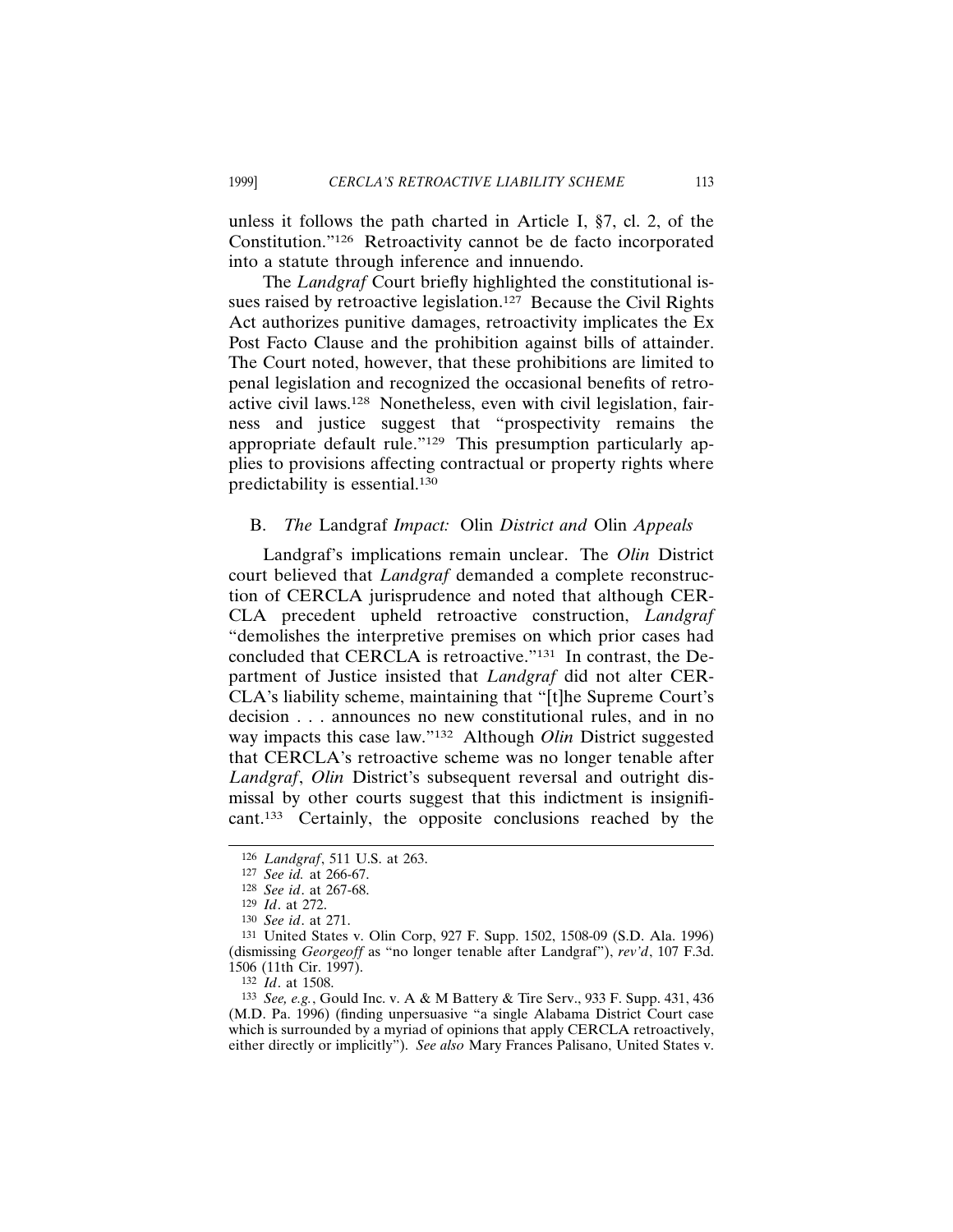district and appellate courts in *Olin* District and Appeals *(*discussed below) reveal the flexibility of the *Landgraf* test.

## 1. *CERCLA's Constitutionality Challenged:* Olin *District*

*Olin* District is the sole opinion to reject CERCLA's retroactive application. Although the defendant willingly entered into a consent decree to remediate a site contaminated by pre-CER-CLA wastewater release, the court insisted on examining CER-CLA's constitutionality. Interestingly, the *Olin* District court denounced CERCLA retroactivity after considering virtually the same factors as all other CERCLA precedents: structure, language, legislative history, and purpose.

The *Olin* District court applied *Landgraf* by first examining CERCLA's text. After determining that CERCLA lacks express statements of retroactivity,<sup>134</sup> the court briefly considered nonexpress statutory language. The court summarily dismissed negative inference claims based on the natural resource damage provision in section 107(f): the court asserted that "the *Landgraf* Court found a remarkably similar argument to be unpersuasive."<sup>135</sup> Noting that verb choice was not "dispositive" in either *Georgeoff* or *Shell Oil*, the court next dismissed tense-based arguments.136 In response, the Justice Department alternatively suggested that CERCLA does not have any retroactive effect because it alleviates a continuing, rather than past, nuisance.137 The court noted that "[t]he fact that . . . Justice thought it necessary to argue, at least in the alternative, that CERCLA is not retroactive certainly indicates Justice's initial concern that courts might not find a clear congressional intent that CERCLA be applied 'retroactively.'"138

137 *See id.* at 1516 (explaining CERCLA's application invariably has retroactive effect because this case was brought to impose liability "largely on actions occurring prior to the statute's effective date. [Thereby] 'impair[ing] rights a party possessed when he acted, increas[ing] a party's liability for past conduct, or impos[ing] new duties with respect to transactions already completed.'") (quoting Landgraf v. USI Film Prod., 511 U.S. 244, 280 (1994)).

138 *See id*. at 1513.

Olin Corporation: *How a Polluter Got Off Clean*, 15 PACE ENVTL. L. REV. 401, 403 (1997) (dismissing *Olin* District as "an anomaly in the law regarding CER-CLA's application.").

<sup>134</sup> *See Olin*, 927 F. Supp. at 1512.

<sup>135</sup> *Id*. at 1509 n.36.

<sup>136</sup> *See id*. at 1513 & n.46.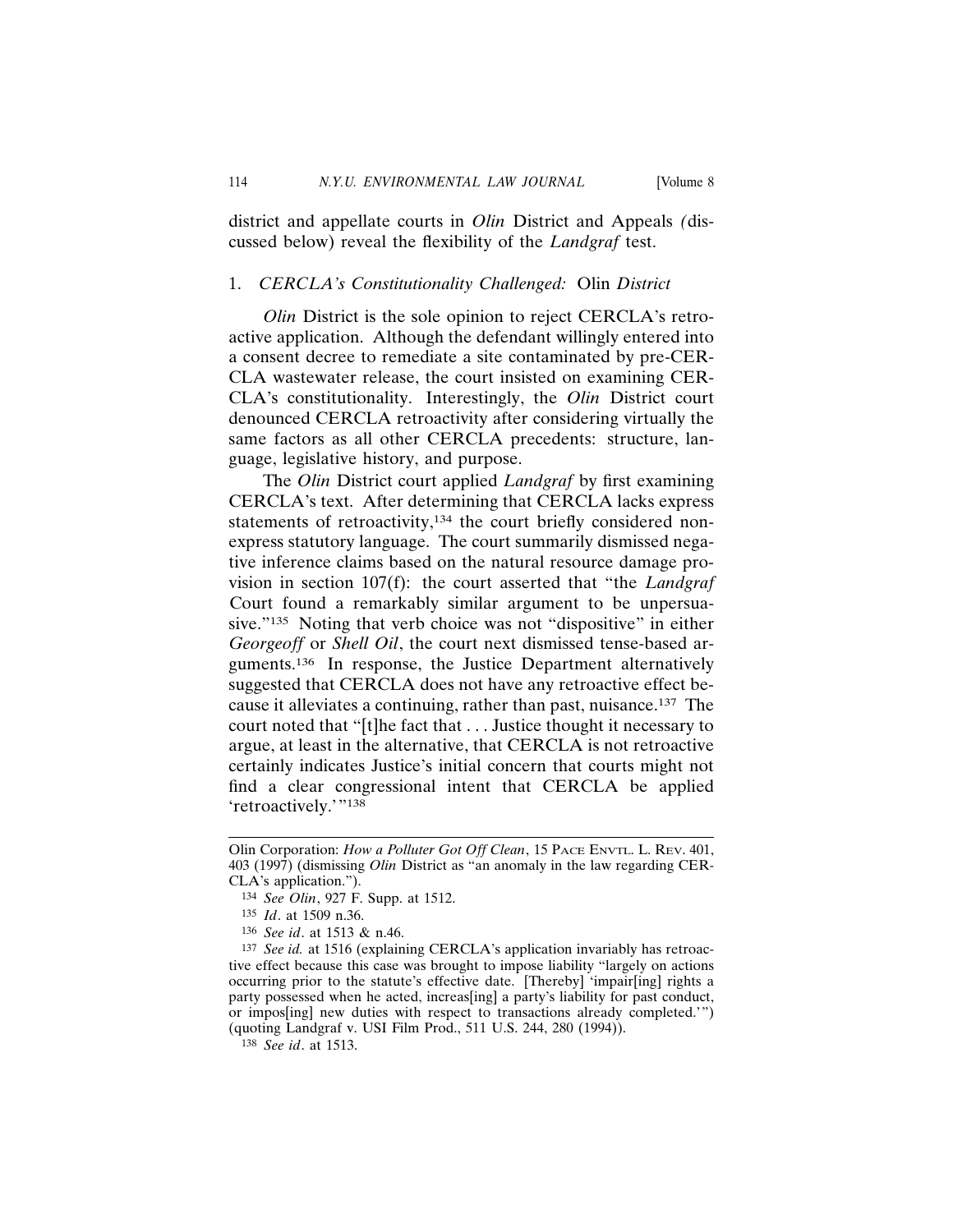After rejecting these statutory arguments, the court then considered indicators of congressional intent, beginning with a scathing indictment of CERCLA's history:

Although Congress had worked on "Superfund" cleanup of toxic and hazardous waste bills, and on parallel oil spill bills for over three years, the actual bill which became Public Law No. 96-510 had virtually no legislative history at all, because the bill which became law was hurriedly put together by a bipartisan leadership group of Senators. . . . It was considered on December 3, 1980, in the closing days of the lame duck session of an outgoing Congress. It was considered and passed, after very limited debate, under a suspension of the rules, in a situation which allowed for no amendments. Faced with a complicated bill on a take-it-or-leave-it basis, the House took it, groaning all the way.139

Throughout this tortuous process, Congress never explicitly debated CERCLA's retroactivity. This alone, the *Olin* District court maintained, would cause CERCLA to fail the *Landgraf* test.140 The court dismissed precedent, insisting that they "find clarity in legislative history which does not exist."141 In fact, the enacting Congress may have intentionally left these ambiguities for the courts to resolve later.<sup>142</sup> Had Congress truly intended to provide for CERCLA's retroactive application, it could have easily incorporated such a provision in CERCLA.143 Rather, the court opined, Congress opted to leave these ambiguities because of the changing political climate.144 Certainly, such an intentionally ambiguous legislative history cannot be construed as providing the clear signal of congressional intent mandated by *Landgraf*.

The court also considered whether retroactivity is necessary to achieve CERCLA's remediation goals. Although CERCLA does have a backward focus, and costs may exceed Superfund's

<sup>139</sup> *Id*. at 1514 (quoting FRANK P. GRAD, TREATISE ON ENVIRONMENTAL LAW § 4A.02[2][a], at 4A-51 (1994)).

<sup>140</sup> *See id*.

<sup>141</sup> *Id*.

<sup>142</sup> *See id*. at 1515; Surber, *supra* note 38, at 30. *See also Olin*, 927 F. Supp. at 1520-23 (suggesting that this abdication of congressional responsibility may violate the non-delegation doctrine).

<sup>143</sup> *See Olin*, 927 F. Supp. at 1515 (citing Ohio *ex rel*. Brown v. Georgeoff, 562 F. Supp. 1300, 1309 (N.D. Ohio 1983)).

<sup>144</sup> *See id.* ("The political circumstances suggest why . . . Congress left many issues deliberately ambiguous.").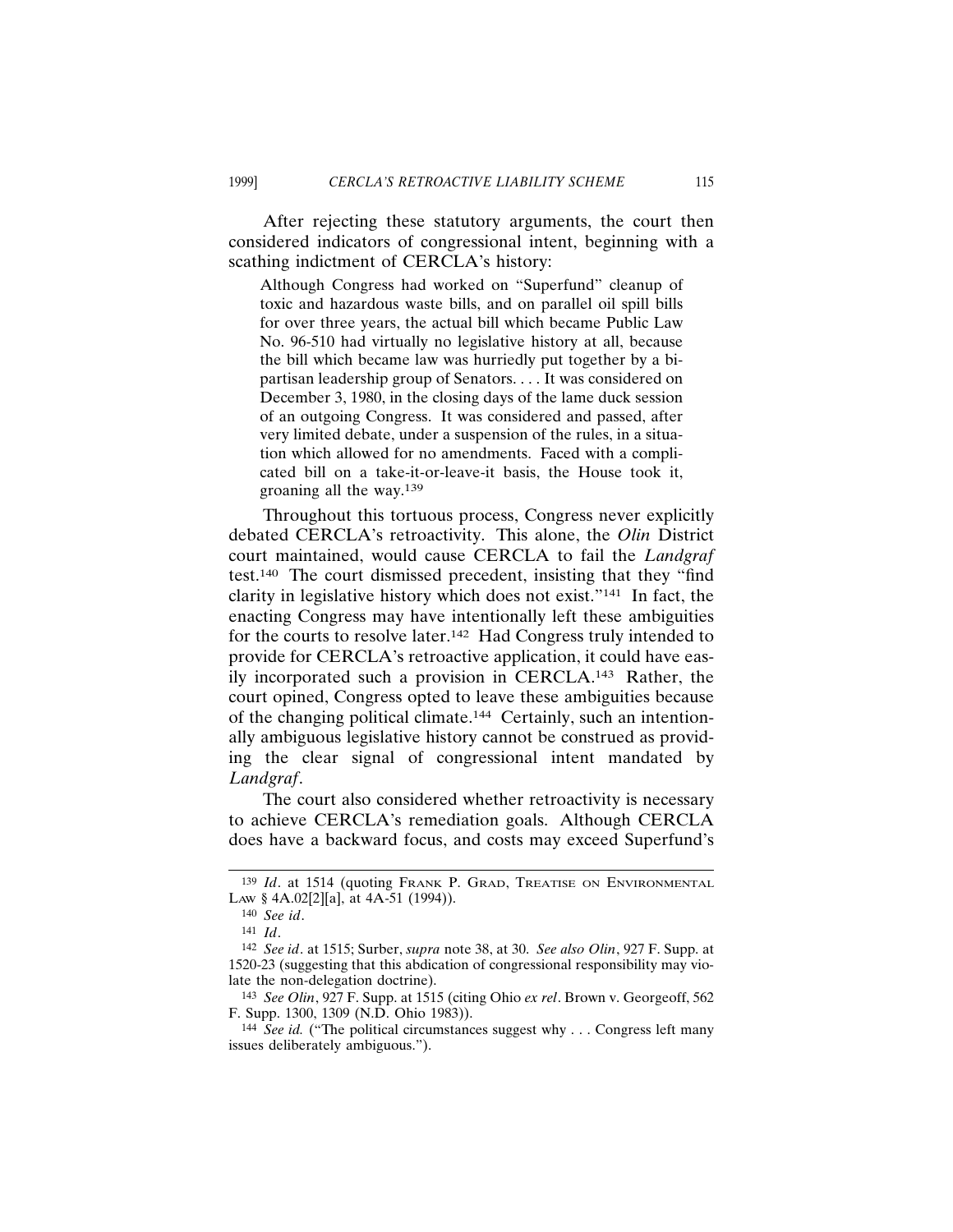capacity, prospective-only application would not, according to the court, obviate CERCLA's purpose. Certainly, Superfund would still facilitate cleanup by defraying costs of remediating pre-enactment sites. Quoting *Landgraf*, the court noted that "[t]he fact 'that retroactive application of a new statute would vindicate its purpose more fully . . . is not sufficient to rebut the presumption against retroactivity.'"145

*Olin* District turned to constitutional concerns with a warning that retroactive application of a punitive damage clause inevitably raises otherwise avoidable constitutional questions.146 Specifically, the court highlighted section 106, allowing punitive fines for compliance failures, and section  $107(c)(3)$ , permitting punitive, treble damages. While *Olin* only involved compensatory damages, the district court suggested that these provisions may violate the Ex Post Facto Clause.<sup>147</sup> Although punitive damages were not demanded here, the court cautioned that "retroactive CERCLA liability is more egregious than the compensatory relief which the Court refused to apply retroactively in Landgraf."148 Indeed, CERCLA may "require compensation for actions which when taken violated no federal or state law."149

The *Olin* District court represented a "thoughtful departure"150 from fifteen years of CERCLA precedent in reaching its conclusion that liability may not be assigned to pre-enactment activities. Like its forerunners, the court considered CERCLA's text and legislative history, but it rejected the necessity argument that CERCLA's purpose would be rendered ineffective absent retroactive liability.

## 2. *Retroactivity Reaffirmed:* Olin *Appeals*

While *Olin* District seemed to suggest a transformation in CERCLA jurisprudence, its significance was short-lived. Before the case's reversal six months later by the Eleventh Circuit, five

149 *Id.*

<sup>145</sup> *Id*. at 1509 (quoting Landgraf v. USI Film Prod., 511 U.S. 244, 285-86 (1994)).

<sup>146</sup> *See id*. at 1517.

<sup>147</sup> *See id.*

<sup>148</sup> *Id*.

<sup>150</sup> McGinnis, *supra* note 14, at 516.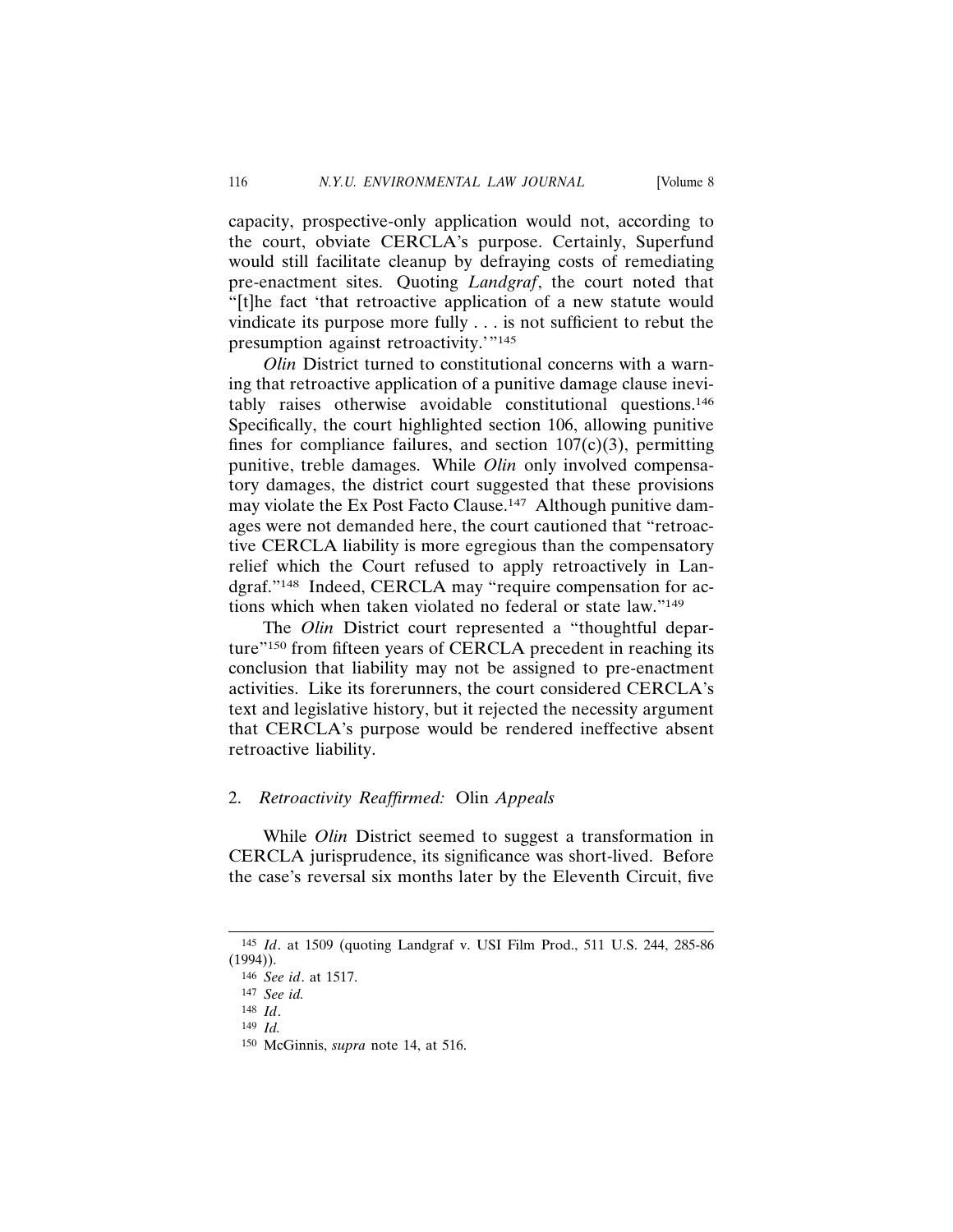other district courts reaffirmed CERCLA's constitutionality, notwithstanding *Landgraf* and *Olin* District.151

Like the *Olin* District court, the *Olin* Appeals court recognized that CERCLA does not contain explicit language mandating retroactivity.152 Nonetheless, the court found sufficient indicators of congressional intent in the text, legislative history, and statutory purpose to support continued retroactive application.153 The Court of Appeals began by considering the past tense terminology.154 While the defendant insisted that the liability scheme merely applied to "future former owners and operators" (i.e., those that became owners and operators after CERCLA's enactment), the court of appeals found that the Act targeted *both* current and former owners and operators.155 This conclusion was based on section 103, which requires PRPs to notify the government of a hazardous condition within 180 days of CERCLA's enactment. The court, by holding that this covered pre-enactment conduct, required former owners and operators as of December 11, 1980 to make the necessary disclosures.156

The court also briefly discussed the negative inference argument.157 Although *Landgraf* dismissed such inferences, *Olin* Appeals distinguished CERCLA's natural resource damage provision from the challenged sections in *Landgraf*; it held that the former is less attenuated because:

Unlike the prospective provisions in the 1991 Civil Rights Act discussed by the *Landgraf* Court which were not connected to the specific provision that the plaintiff wanted to apply retroactively, liability for response costs, liability for natural resource damages, and the prospective limitation for natural

<sup>151</sup> *See* Ninth Ave. Remedial Group v. Fiberbond Corp., 946 F. Supp. 651 (N.D. Ind. 1996); Nova Chems. v. GAF Corp., 945 F. Supp. 1098 (E.D. Tenn. 1996); United States v. Alcan Aluminum Corp., Nos. 87-CV-920, 91-CV-1132, 1996 WL 637559 (N.D.N.Y. 1996); United States v. NL Indus. Inc., 936 F. Supp. 545 (S.D. Ill. 1996); Gould Inc. v. A & M Battery & Tire Serv., 933 F Supp. 431 (M.D. Pa. 1996).

<sup>152</sup> *See* United States v. Olin Corp., 107 F.3d 1506, 1512 (11th Cir. 1997).

<sup>153</sup> *See id.* at 1512-14.

<sup>154</sup> *See id.* at 1513.

<sup>155</sup> *See* 42 U.S.C. § 9603 (1994 & Supp. III 1997).

<sup>156</sup> It is unclear why section 103 necessitates retroactive construction. It could merely reflect Congress' interest in prompt notice upon discovery of hazardous conditions.

<sup>157</sup> *See Olin*, 107 F.3d at 1513 n.17.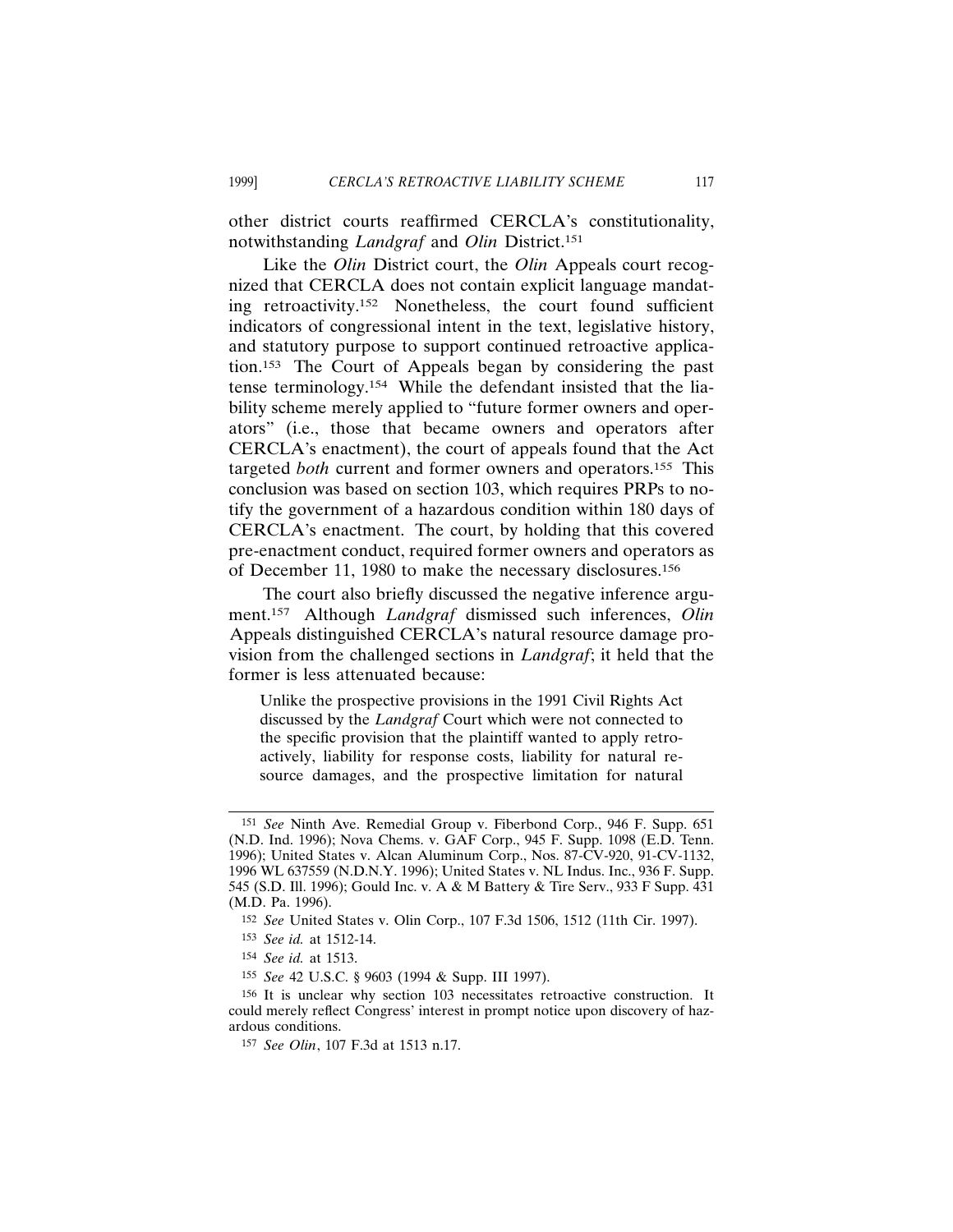resource damages are all part of the same section in CERCLA.158

Although *Landgraf* diminished reliance on such inferences, "it did not preclude *all* future use of a negative inference analysis in support of retroactive intent."159

The court's legislative history analysis focused on congressional silence and early understandings of CERCLA's purpose. In two footnotes, the court noted that Congress twice re-authorized CERCLA without incorporating clauses to limit its retroactive application.160 This silence was particularly significant, the court suggested, in light of the growing body of precedent supporting retroactivity.161 The court also highlighted CERCLA's goal of remediating abandoned sites and imposing costs on those responsible for the hazardous condition.162 Although the *Olin* District court maintained that these dual purposes were still advanced through Superfund, the court of appeals rejected this argument by its insistence that Superfund should only be used "where a liable party does not clean up, cannot be found, or cannot pay the costs of cleanup."163 Allowing a broader conception of the Superfund, the court contended, would obviate the purposes of CERCLA.

Thus, the *Olin* Appeals court, while purportedly considering many of the same factors as the *Olin* District court, concluded that CERCLA's retroactive application was supported by congressional intent. Furthermore, the rapid reversal of *Olin* District suggests that the earlier decision was merely an "isolated disturbance in an otherwise continuous interpretation of CER-CLA as capable of imposing monetary liability retroactivity."164 Yet, while *Olin* District represents the minority viewpoint, this anomalous decision may provide the more accurate interpreta-

<sup>158</sup> *Id.* (quoting Ninth Ave. Remedial Group v. Fiberbond Corp., 946 F. Supp. 651, 659 (N.D. Ind. 1996)).

<sup>159</sup> *Id*. (quoting Nevada *ex rel.* Dep't of Transp. v. United States, 925 F. Supp. 691, 693 (D. Nev. 1996)) (emphasis added).

<sup>160</sup> *See id*. at 1512 nn.12-13.

<sup>161</sup> *See id*.

<sup>162</sup> *Id.* at 1514.

<sup>163</sup> *Id*. at 1514 n.18 (quoting STAFF OF THE SENATE COMM. ON ENV'T AND PUB. WORKS, 97TH CONG., A LEGISLATIVE HISTORY OF THE COMPREHENSIVE ENVIRONMENTAL RESPONSE COMPENSATION AND LIABILITY ACT OF 1980, at 320 (Comm. Print, 1983) (available in WESTLAW, CERCLA-LH database) [hereinafter A LEGISLATIVE HISTORY]).

<sup>164</sup> Surber, *supra* note 38, at 33.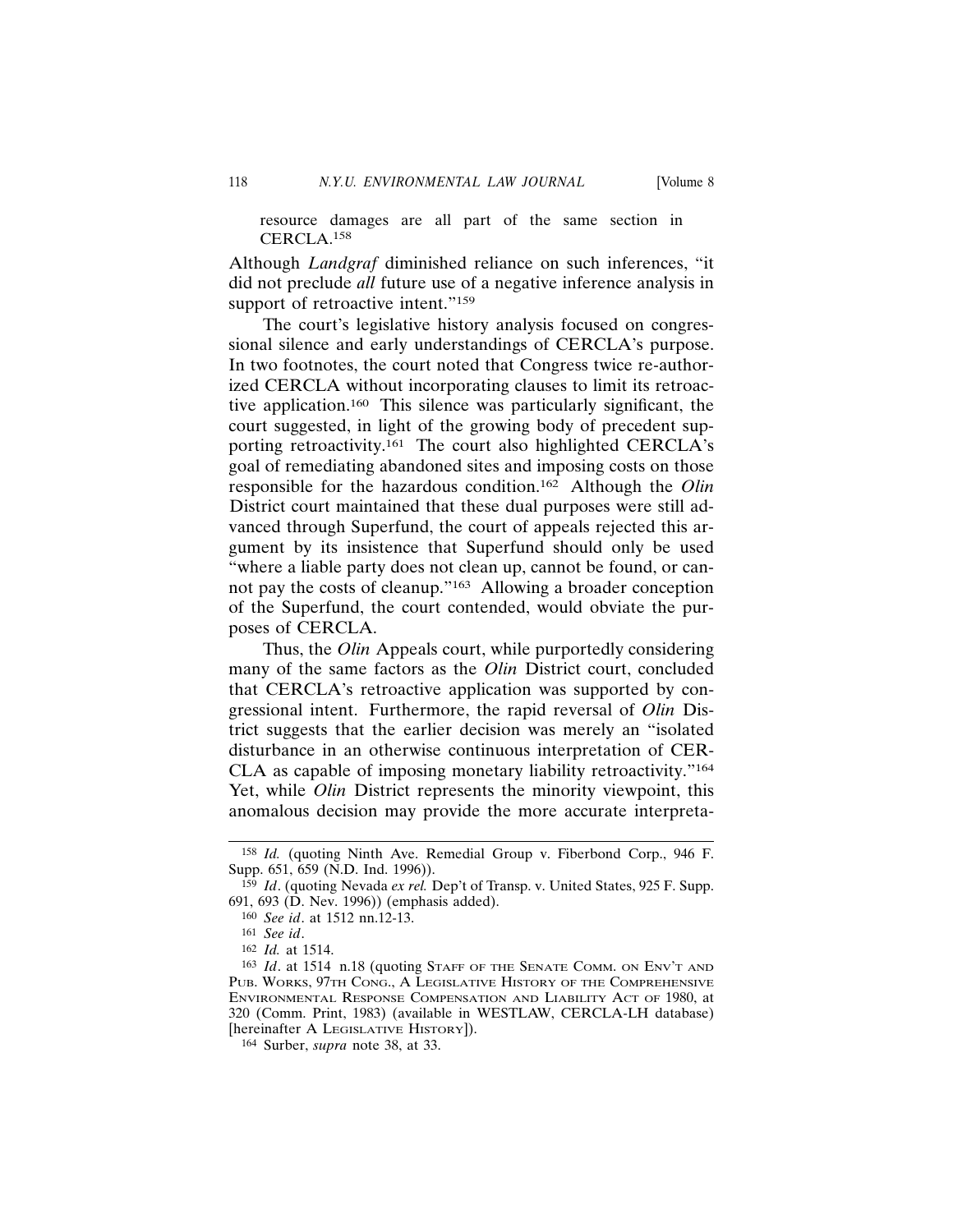tion of CERCLA. Parts III and IV consider the factors that are typically employed in CERCLA jurisprudence and conclude, as did the *Olin* District court, that CERCLA's complicated legislative history does not evidence the requisite congressional intent to justify retroactivity.

## III

# CONDUCTING THE *<sup>L</sup>ANDGRAF* TEST

The *Landgraf* test is deceptively simple. The presumption against retroactivity has been difficult to overcome, as reflected in *Olin*'s procedural posture. Both the *Olin* District and *Olin* Appeals courts examined substantially the same factors, yet reached opposite conclusions. Although virtually all CERCLA jurisprudence upholds retroactivity, this Article maintains that the test suggests the opposite result. Perhaps the precedent favoring retroactivity can be attributed to stare decisis. Although each court suggests it is considering textual arguments and legislative history, the opinions are undeniably influenced by precedent.165 This Part conducts this analysis anew. While the retroactivity arguments are admittedly persuasive, they are not determinative. *Landgraf* suggests that the Supreme Court is unlikely to uphold retroactivity absent clear congressional intent.<sup>166</sup> Though many argue that retroactivity is needed to complete cleanup of pre-enactment sites, *Landgraf* indicates that a "[c]ourt should look more to the text and legislative history of the statute and less to its own desire to enforce the statute's purposes most efficaciously."167 The lack of an explicit textual commitment to retroactivity, the weakness of textual inferences, and CERCLA's conflicting and vague legislative history, coupled with its inherent injustice, suggests that the Court would not support the Act's continued retroactive application.168

<sup>165</sup> *See supra* note 100 and accompanying text.

<sup>166</sup> *See* Lund, *supra* note 31, at 93 (noting that *Landgraf* reaffirms the Court's dislike of retroactive statutes).

<sup>167</sup> McGinnis, *supra* note 14, at 515.

<sup>168</sup> Perhaps the retroactivity test should be more stringent in the CERCLA context than under the Civil Rights Act. Although *Landgraf* considered a retroactive compensation scheme that would increase damages for historically illegal acts, CERCLA demands compensation for actions which, when taken, complied with all existing laws. *See* Bean, *supra* note 110, at 1012. Because CERCLA clearly fails the *Landgraf* test, further consideration of this distinction is unnecessary.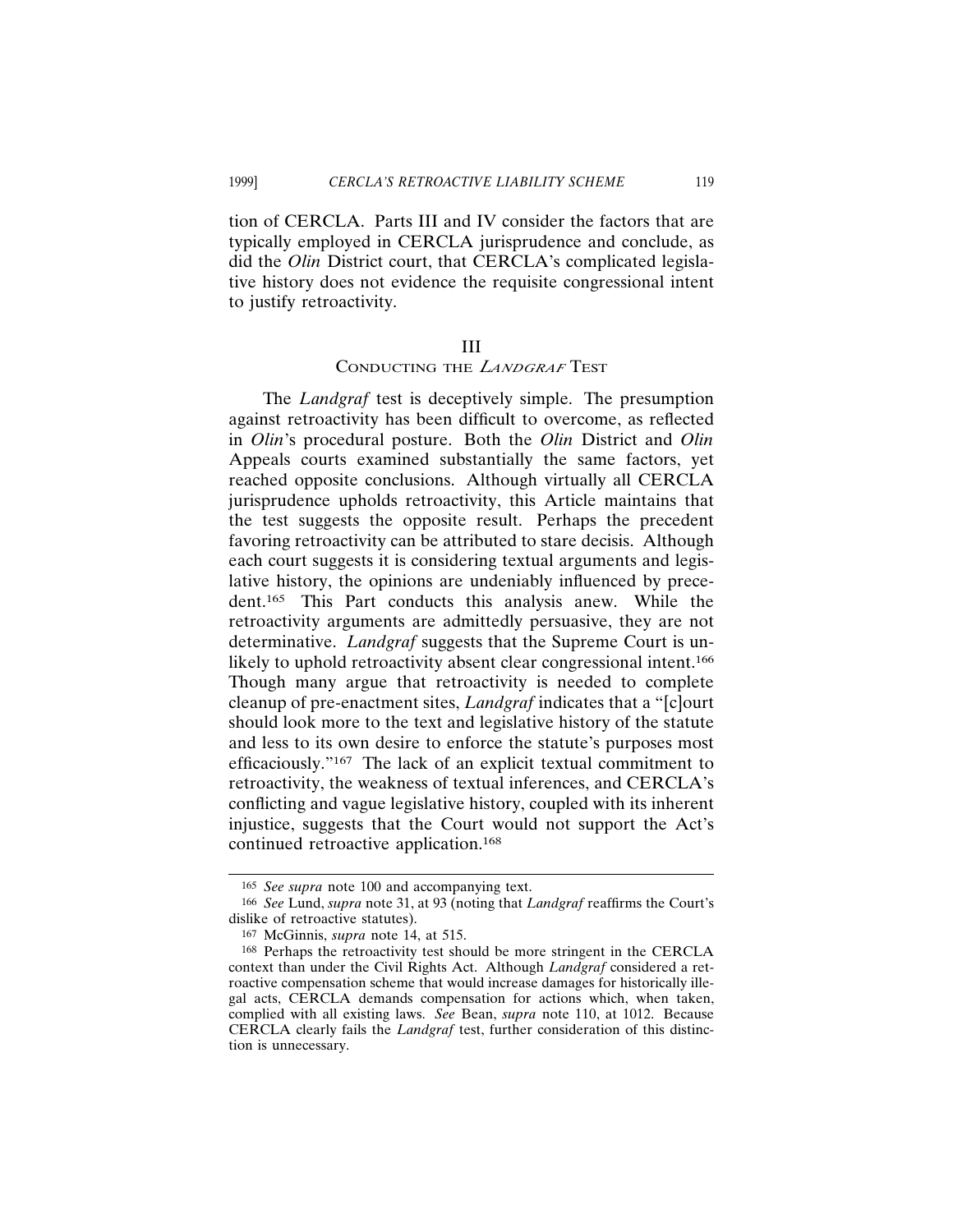# A. Landgraf *Part One: Consider the Statute's Textual Support for Retroactivity*

"The fundamental rule of law [is] that the meaning and intent of a statute is to be sought first in the language in which it is framed. If that language is plain and unambiguous, then there is no need to enlist the rules of interpretation, and the duty of the Court is to enforce the act according to its terms  $\dots$ ."<sup>169</sup>

The *Landgraf* test embraces this rule by requiring the court to consider textual support for retroactivity. Applying this to CERCLA is complicated because the Act is "marred by vague terminology and deleted provisions."170 In fact, although *Georgeoff* supported retroactivity, the court conceded that CER-CLA "might not have received adequate drafting."171 Recognizing this, it is difficult to see how any textual retroactivity claim can be maintained. Indeed, CERCLA fails the first prong of the *Landgraf* analysis.

## 1. *CERCLA Contains No Clear Statement of Retroactivity*

Even the principal cases recognize that CERCLA lacks an explicit statement supporting retroactivity.172 In fact, the natural resource damage provisions explicitly *prohibit* retroactive liability.173 Although *Landgraf* merely requires clear evidence of congressional intent to overcome the prospectivity presumption,<sup>174</sup> the concurrence indicates that at least three justices support a more stringent "clear statement" rule.<sup>175</sup> Indeed, the concurring opinion suggests that retroactivity can only be upheld if Congress spoke clearly on the subject or, perhaps, if the text creates an

174 *See* Landgraf v. USI Film Prod., 511 U.S. 244, 280, 283 (1994).

<sup>169</sup> Ohio *ex rel*. Brown v. Georgeoff, 562 F. Supp. 1300, 1308-09 (N.D. Ohio 1983) (quoting Windsor v. State Farm Ins. Co., 509 F. Supp. 342, 344 (D.D.C. 1981)).

<sup>170</sup> United States v. Northeastern Pharm. & Chem. Co. (NEPACCO), 579 F. Supp. 823, 838 n.15 (W.D. Mo. 1984), *aff'd* 810 F.2d 726 (8th Cir. 1986).

<sup>171</sup> *Georgeoff*, 562 F. Supp. at 1310 n.12. *See also* Freeman, *supra* note 12, at 677 (quoting Rep. Jim Broyhill: "A cursory reading reveals hundreds of errors.").

<sup>172</sup> *See, e.g.*, *NEPACCO*, 810 F.2d at 732; Nevada *ex rel.* Dep't of Transp. v. United States, 925 F. Supp. 691, 698 (D. Nev. 1996); United States v. Shell Oil, 605 F. Supp. 1064, 1069 (D. Colo. 1985); *Georgeoff*, 562 F. Supp. at 1309.

<sup>173</sup> *See* 42 U.S.C. § 9607(f) (1994).

<sup>175</sup> *See id*. at 286-88 (Scalia, J. concurring). Justices Anthony Kennedy and Clarence Thomas joined in the opinion.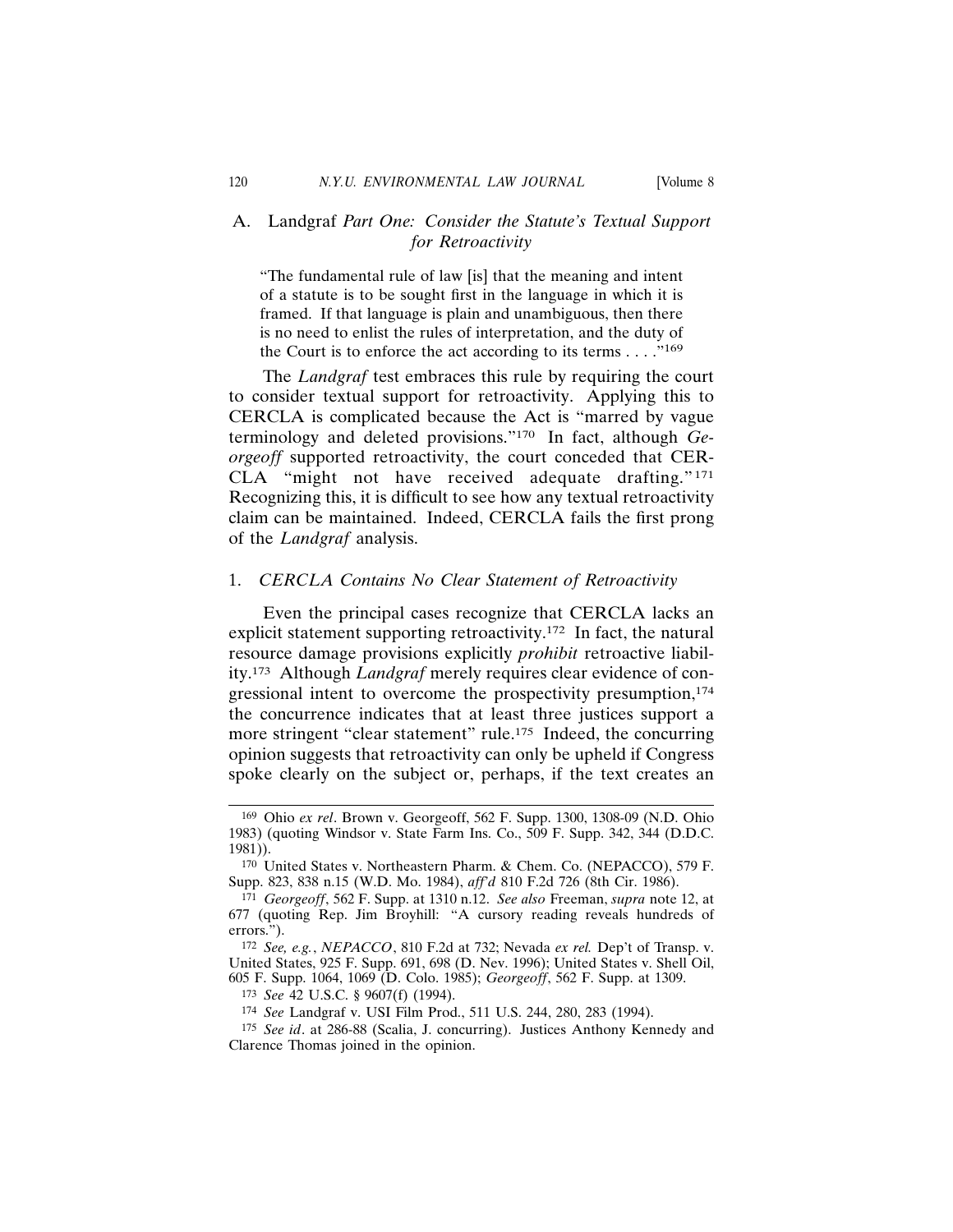"unavoidable implication."<sup>176</sup> Even with the majority's "looser" standard, absent a clear statement retroactivity will only be supported if there is significant evidence of legislative intent.

### 2. *Tense-Based Arguments Are Not Dispositive*

Absent a clear statement, the *Landgraf* test permits some consideration of textual inferences. Typically, this analysis begins by highlighting the past tense terminology in section  $107(a)$ .<sup>177</sup> Although CERCLA does not explicitly address retroactivity, it imposes liability on those that "*owned* or *operated* any facility,"178 "*arranged* for disposal or treatment,"179 and "*accepted*" hazardous waste.<sup>180</sup> Retroactivity supporters suggest that these verbs refer to those who owned, operated, arranged, and accepted hazardous materials before CERCLA's passage. Presumably, the tense argument is bolstered by section 103, requiring parties to report hazardous conditions to the government within six months of CERCLA's passage. Several scholars maintain that this language provides "further evidence of Congress' intent for retroactive application of CERCLA."181 The fact that the Supreme Court has formerly relied on a similar argument to support retroactivity, suggests that it may be amenable to such claims in the CERCLA context.182 One could also contend that common sense supports retroactive liability: why would Congress remediate inactive sites where waste had been dumped on December 12, 1980, but not December 10?<sup>183</sup>

Notwithstanding these arguments, CERCLA's past tense terminology can be justified on other grounds. For instance, the fact that liability attaches to past and present owners and opera-

<sup>176</sup> *See id*. at 288 (Scalia, J. concurring) (quoting Murray v. Gibson, 56 U.S. 421, 423 (1854)). *See also* Lund, *supra* note 31, at 95.

<sup>177</sup> *See, e.g.*, *supra* notes 47-47 and accompanying text.

<sup>178</sup> 42 U.S.C. § 9607(a)(2) (emphasis added).

 $179$  42 U.S.C. § 9607(a)(3) (emphasis added).

<sup>180 42</sup> U.S.C. § 9607(a)(4) (emphasis added).

<sup>181</sup> Palisano, *supra* note 133, at 438. *See also* LeVeque, *supra* note 59, at 618; *Generator Liability*, *supra* note 27, at 1240; Surber, *supra* note 38, at 26 & n.28 (citing United States v. Shell Oil, 605 F. Supp., 1064, 1073 (D. Colo. 1985)).

<sup>182</sup> *See, e.g.*, Barrett v. United States, 423 U.S. 212, 216-17 (1976) (noting that use of the present perfect tense permits application of CERCLA even if the requisite events occurred in the past), *cited in Generator Liability, supra* note 27, at 1240 n.56.

<sup>183</sup> *See, e.g.*, *Judge's Bench Memorandum, Ninth Annual Pace Environmental Law Moot Court Competition*, 14 PACE ENVTL. L. REV. 815, 840 (1997) [hereinafter *Judge's Bench Memorandum*].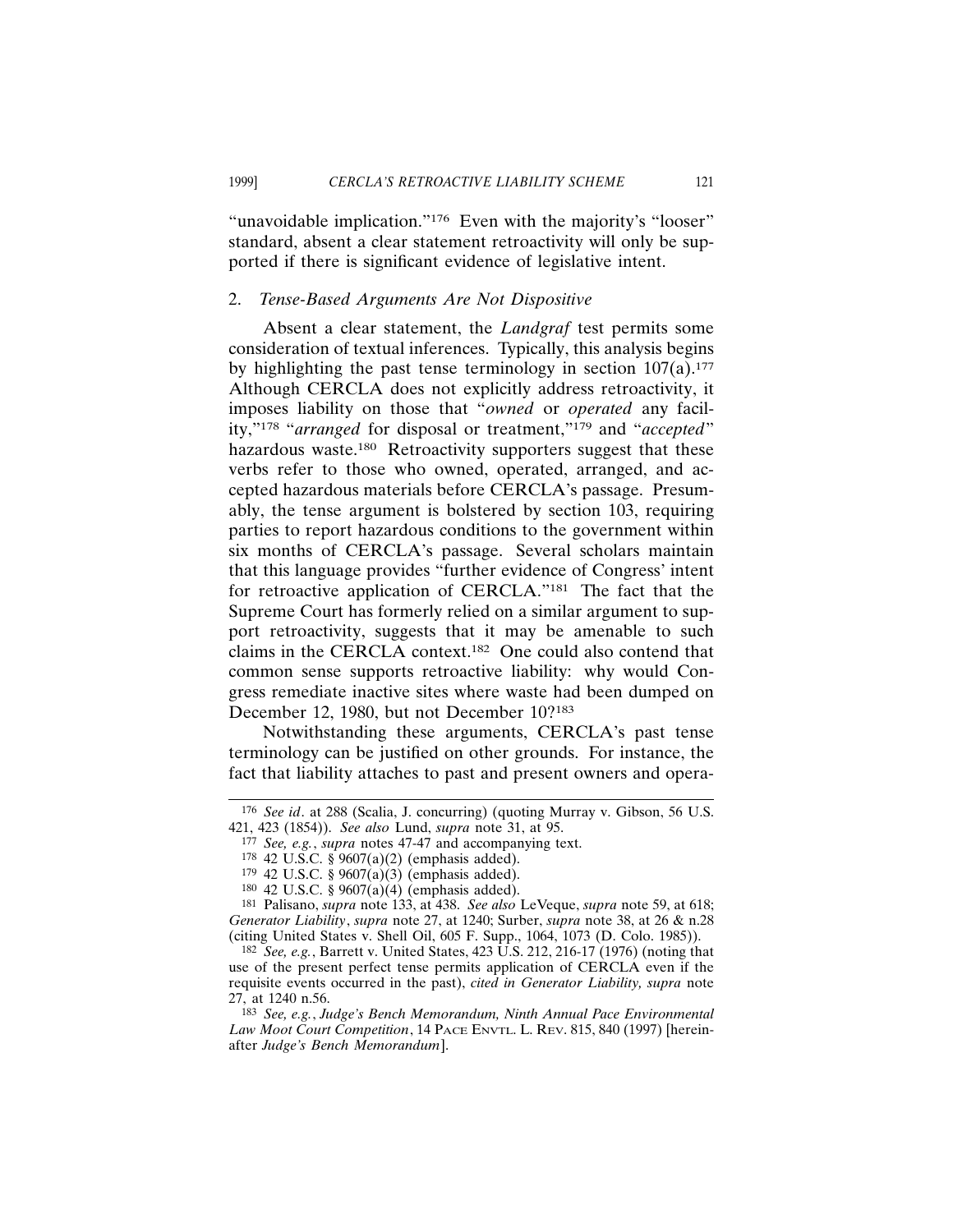tors does not necessarily imply recovery from pre-enactment parties. Rather, one could argue that CERCLA was meant to evolve over time. Currently there are PRPs who own and operate facilities with waste that has not left the site since December 11, 1980. Thus, the past tense terminology does not imply retroactivity, but anticipates future applicability. Given the presumption against retroactivity, the existence of any alternative explanations should obviate tense-based claims. They indicate that retroactivity is not the "unavoidable implication" of CERCLA.184

The verb-tense argument is also weakened by CERCLA's inconsistencies. For instance, the verb "shall" in section  $107(a)(4)$  indicates prospective-only application, whereas, the exclusive use of the past tense in section  $107(a)(3)$  implies that one who arranged, but not one who arranges, can be held liable.<sup>185</sup> Thus, the past and future tense arguments "in effect . . . cancel each other."186 One author, although supportive of retroactive liability, notes that "departure from a literal reading is justified only if such reading would lead to absurd, unreasonable, or clearly unintended results."187 Arguably, construing verb tense to require retroactive-only application of CERCLA is "absurd" and "unintended." This unintended consequence necessitates some alternative explanation for the inconsistency. Absent such an explanation, the tense-based argument should be dismissed. Most courts recognize this weakness and hold that past tense liability language is not dispositive.<sup>188</sup>

## 3. *Negative Inference Is No Longer Adequate After* Landgraf

While CERCLA does not contain an explicit retroactivity clause, some suggest that the limitation of natural resource damages to post-enactment costs implies that the rest of CERCLA is

<sup>184</sup> *See supra* note 176 and accompanying text.

<sup>185</sup> *See* McGinnis, *supra* note 14, at 510.

<sup>186</sup> *Shell Oil*, 605 F. Supp. at 1073.

<sup>187</sup> *Generator Liability*, *supra* note 27, at 1240 n.56.

<sup>188</sup> *See, e.g.*, Nevada *ex rel.* Dep't of Transp. v. United States, 925 F. Supp. 691, 699 (D. Nev. 1996) ("Given the especially amorphous legislative development of this section, this Court agrees that comparing verb tenses within the statutory sections does little to advance the retroactivity analysis."); *Shell Oil*, 605 F. Supp. at 1073 (congressional intent "cannot be divined" from the verb tenses in section 107(a)); Ohio *ex rel.* Brown v. Georgeoff, 562 F. Supp. 1300, 1309-10 (N.D. Ohio 1983).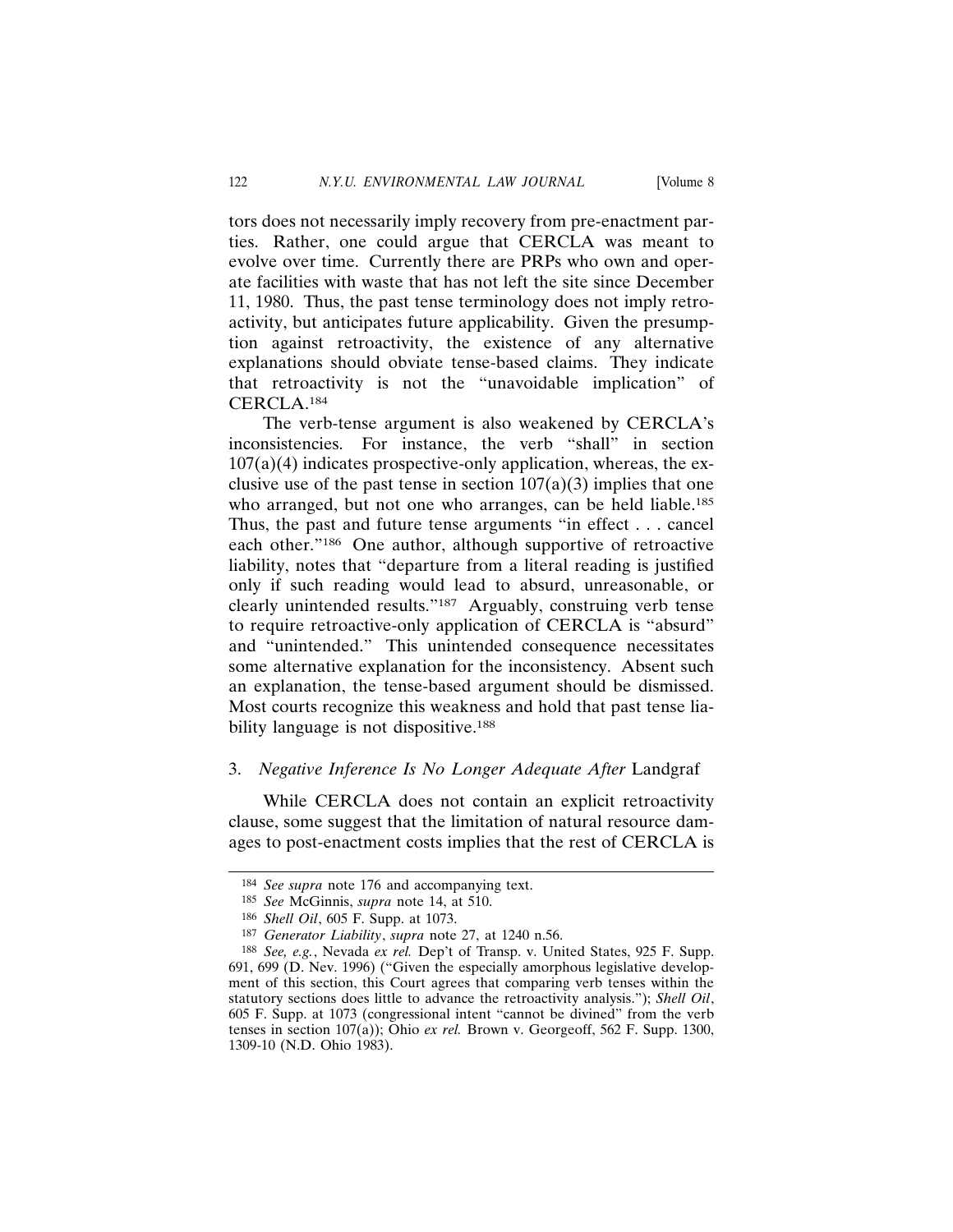not so limited.189 These retroactivity proponents contend that this explicit prospectivity clause indicates that the enacting Congress believed the presumption against retroactivity was not strong enough to prohibit retroactive recovery of natural resource damages.<sup>190</sup> If it were, they argue, the explicit provisions for prospective recovery for natural resource damages would be "mere surplusage."<sup>191</sup> Following this reasoning, to give meaning to these clauses the remainder of CERCLA must be given retroactive effect.

Many authorities have invoked the negative inference justification.192 More recent retroactivity advocates have distinguished CERCLA from *Landgraf*, <sup>193</sup> emphasizing that the natural resource damage provisions are central to CERCLA, whereas the challenged sections in *Landgraf* were tangential.194

Despite repeated reference to these provisions, even the sources supporting retroactivity recognize that *Landgraf* has limited the strength of the negative inference argument.195 Consequently, negative inference is insufficient absent additional

190 *See, e.g.*, *Shell Oil*, 605 F. Supp. at 1076 ("If the presumption against retroactivity were sufficient to preclude recovery for pre-enactment response costs, it would also be sufficient to preclude recovery for pre-enactment damages to natural resources. Obviously that was not intended.").

<sup>189</sup> *See* 42 U.S.C. §§ 9607(f)(1), 9611(d)(1) (1994); *supra* note 59 and accompanying text. *See, e.g.*, *Nevada*, 925 F. Supp. 693; United States v. Northeastern Pharm. & Chem. Co., 579 F. Supp. 823, 839 (W.D. Mo. 1984) *aff'd* 810 F.2d 726 (8th Cir. 1986); *Shell Oil*, 605 F. Supp. at 1079 ("Had Congress similarly intended to limit recovery of pre-enactment costs, it would have done so explicitly."); *Georgeoff*, 562 F. Supp. at 1311. *See also* Palisano, *supra* note 133, at 438; Surber, *supra* note 38, at 28 ("[I]f Congress intended for CERCLA's liability provisions to be prospectively applied, then the express limitation in section 107(f)(1) was unnecessarily redundant"); *Generator Liability*, *supra* note 27, at 1241; Freeman, *supra* note 12, at 668. *But see* Landgraf v. USI Film Prod., 511 U.S. 244, 288 (1994) (Scalia, J. concurring) ("[R]efinement and subtlety are no substitute for clear statement.").

<sup>191</sup> *See id.*

<sup>192</sup> *See, e.g.*, *supra* note 189.

<sup>193</sup> *See, e.g.*, *Brief for Plaintiff, Ninth Annual Pace Environmental Law Moot Court Competition*, 14 PACE ENVTL. L. REV. 909, 930-31 (1997) [hereinafter *Brief for Plaintiff*].

<sup>194</sup> *See Nevada*, 925 F. Supp. at 701 (citing *Landgraf*, 511 U.S. at 258); United States v. Olin Corp., 107 F.3d 1506, 1512 (11th Cir. 1997). *See also Brief for Plaintiff*, *supra* note 193, at 932 (dubbing the natural resource damage provisions "the very core of the Act's liability scheme.").

<sup>195</sup> *See* LeVeque, *supra* note 59, at 619 ("Although the negative inference argument is stronger in the case of CERCLA, it is *not wholly persuasive in light of Landgraf*.") (emphasis added).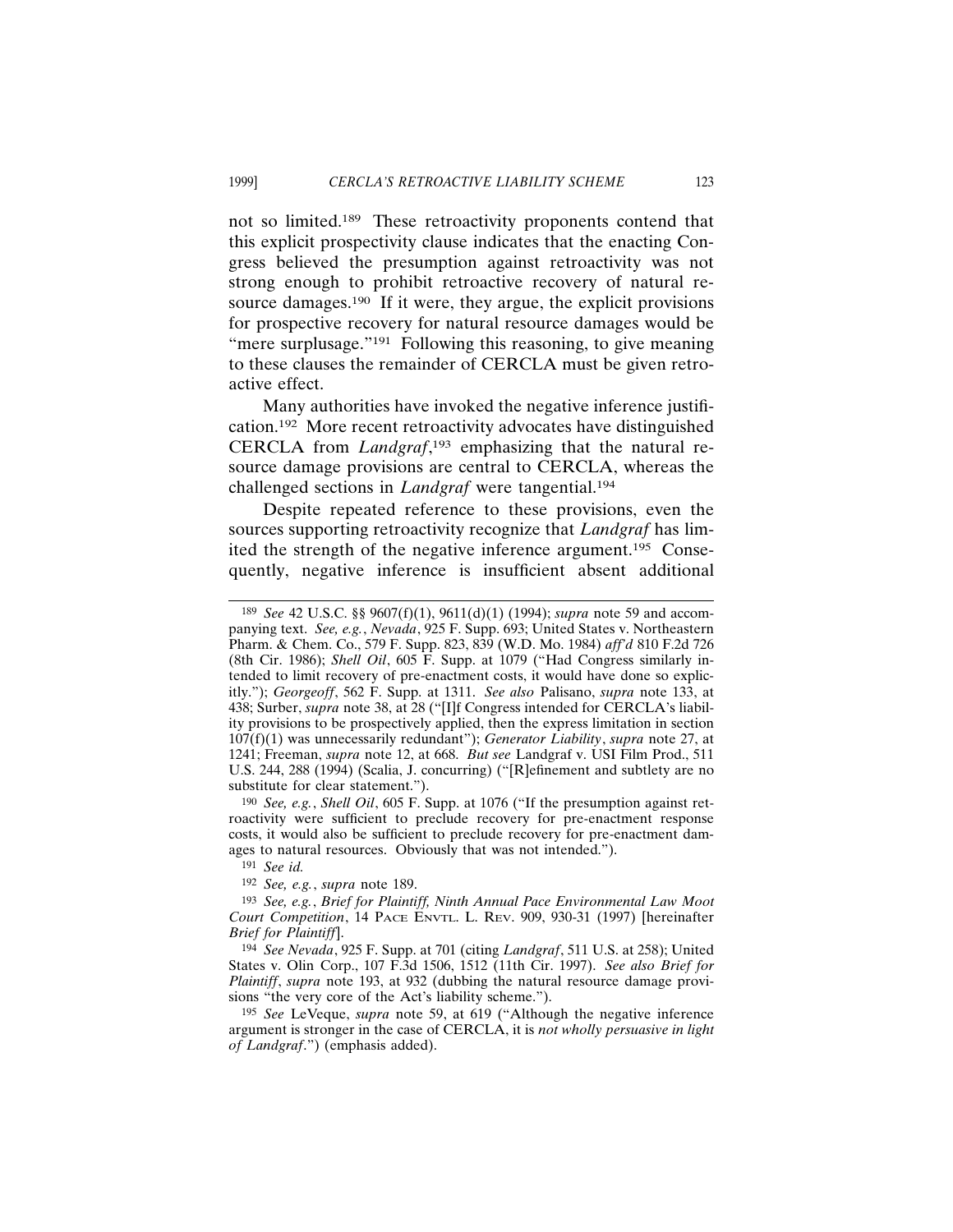evidence of congressional intent.196 Regardless of the centrality of the natural resource damage provision, *Landgraf* still indicates that negative inferences are not persuasive. The case established that key aspects of a statute, such as retroactive liability, must be stated explicitly.197 Furthermore, the suggestion that explicit prospectivity provisions in one section indicate an intent for retroactivity elsewhere undermines the traditional presumption by effectively making retroactive liability the default rule.198 While supporters contend that the explicit prospectivity provision would be superfluous if the rest of CERCLA applied prospectively, Congress may have incorporated the provision as an "insurance policy" to guarantee that the entire Act—and natural resource damage liability in particular—applied prospectively. After all, such damages may be extremely large and would impose a particular injustice if applied retroactively.

## 4. *Effective Date Provision Supports Prospective Application*

CERCLA provides: "Unless otherwise provided, all provisions of the Act shall be effective on [Dec. 11, 1980]."<sup>199</sup> Those who support retroactivity argue that a narrow interpretation of this provision impedes the purpose of the Act. If CERCLA was enacted to remediate inactive and abandoned waste sites, many which existed before December 11, 1980, restricting remediation to sites rendered hazardous *after* enactment would be ineffective.200 Although no one could argue that the date provision suggests that the entire Act applies *before* the effective date, courts have insisted that it cannot be used to bolster arguments for prospective or retrospective application.<sup>201</sup>

<sup>196</sup> *See id.*

<sup>197</sup> *See Landgraf*, 511 U.S. at 259-60. *See also* Brief for Respondents at 13*,* Landgraf v. USI Film Prod., 511 U.S. 244 (1994) (No. 92-757) ("Where the reader seeks a 'clear, strong and imperative' and 'unequivocal and inflexible' statement of retroactivity, use of negative inference does not suffice.").

<sup>198</sup> *See* Rick Haberman, Comment, *Much Ado About Nothing?: Retroactive CERCLA Liability After* Landgraf, 15 TEMP. ENVTL. L. & TECH. J. 209, 220 (1996).

<sup>199</sup> 42 U.S.C. § 9652(a) (1994).

<sup>200</sup> *See, e.g.*, Nevada *ex rel.* Dep't of Transp. v. United States, 925 F. Supp. 691, 695 (D. Nev. 1996); Surber, *supra* note 38, at 26.

<sup>201</sup> *See Nevada*, 925 F. Supp. at 695 (citing *Landgraf*, 511 U.S. at 280). *See also* United States v. Shell Oil, 605 F. Supp. 1064, 1075 (D. Colo. 1985) (stating that the effective date provision cannot "seriously be considered to negate CERCLA's overriding statutory scheme of retroactive liability.").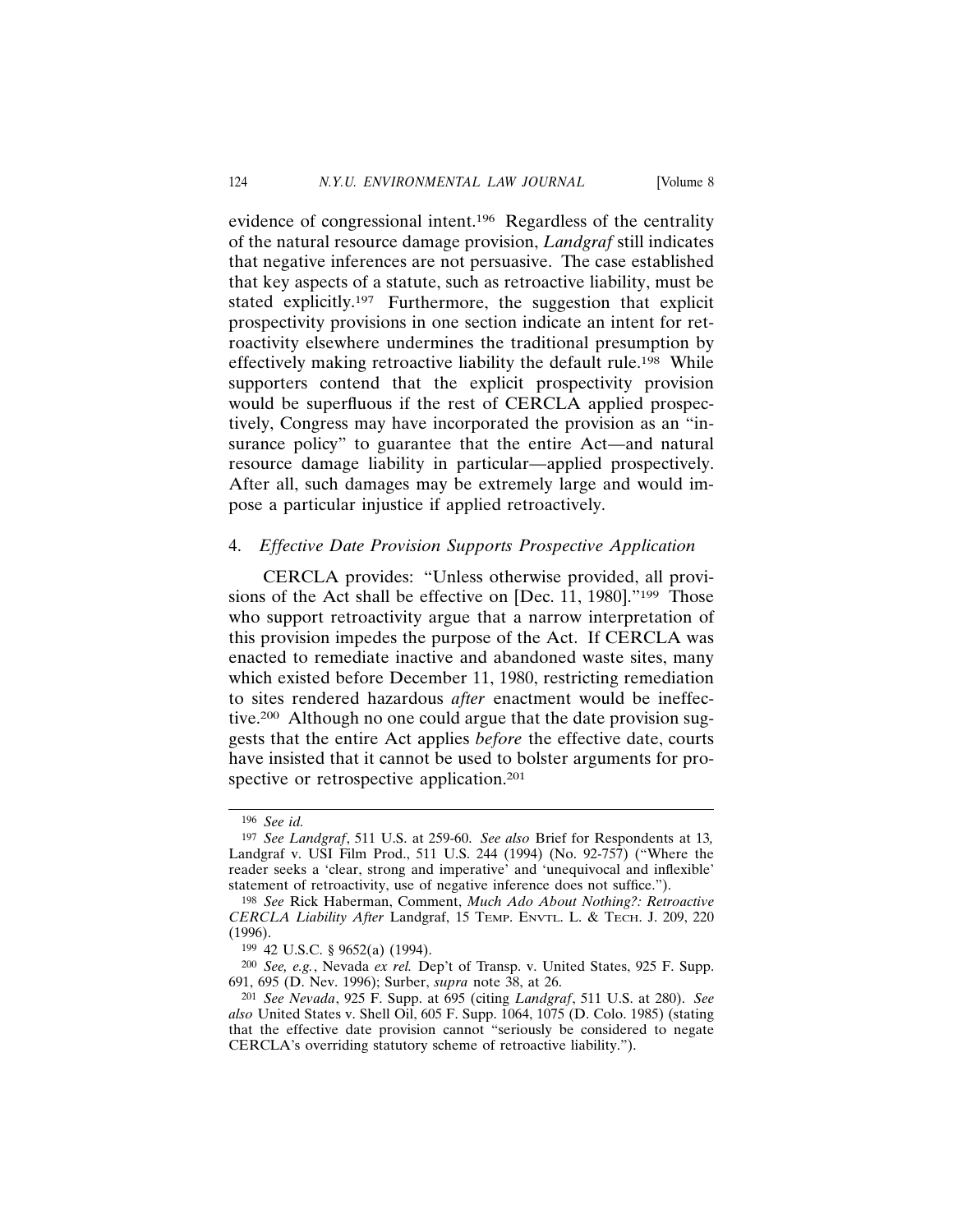It is interesting to note that the same courts that dismiss CERCLA's effective date provision support an expansive reading of the natural resource damage inference. It is unclear why two clauses providing for *prospective* natural resource damage liability imply that the remainder of CERCLA authorizes *retrospective* liability, yet one clause explicitly providing for prospective liability of the *entire* Act cannot be taken at face value to support a prospective liability scheme. Contrary to Surber's suggestion<sup>202</sup> that given the purpose of the Act, prospective application only would render CERCLA ineffective, reading the provision in this way does *not* necessarily obstruct the Act's purpose. The provision may only apply to the liability scheme, and the Superfund could be used to finance pre-enactment remediation. Indeed, *Landgraf* provides a reason to reject the argument that "all the diverse provisions of CERCLA must be treated uniformly."203 The Court opines that, "the instruction that the provisions are to 'take effect upon enactment' . . . mean[s] that courts should evaluate each provision of the Act in light of ordinary judicial principles concerning the application of new rules to pending cases and pre-enactment conduct."204 Ordinary judicial principles suggest that prospective liability be retained wherever possible.

In sum, CERCLA does not satisfy the first prong of the *Landgraf* test. Arguments relating to verb tense, negative inference, and effective date do not support pre-enactment application. Had Congress intended CERCLA to operate retroactively, it should contain "an unequivocal statement"205 to that effect. Instead, the existing statute contains an explicit commitment to prospectivity.206 Because the first prong does not conclusively support CERCLA's retroactivity, *Landgraf* next requires inquiry into legislative history and congressional intent.

<sup>202</sup> *See supra* note 200 and accompanying text.

<sup>203</sup> *Landgraf*, 511 U.S. at 280.

<sup>204</sup> *Id*.

<sup>205</sup> *See* Slattum, *supra* note 13, at 154.

<sup>206</sup> *See* 42 U.S.C. § 9601(32) (1994 & Supp. III 1997) (providing that "[t]he terms 'liable' or 'liability' under this subchapter shall be construed to be the standard of liability which obtains under section 1321 of Title 33.") Title 33, the Clean Water Act, provides for prospective strict liability, applying only to current owners or operators of vessels or onshore or offshore facilities. *See* 33 U.S.C. § 1321 (1994).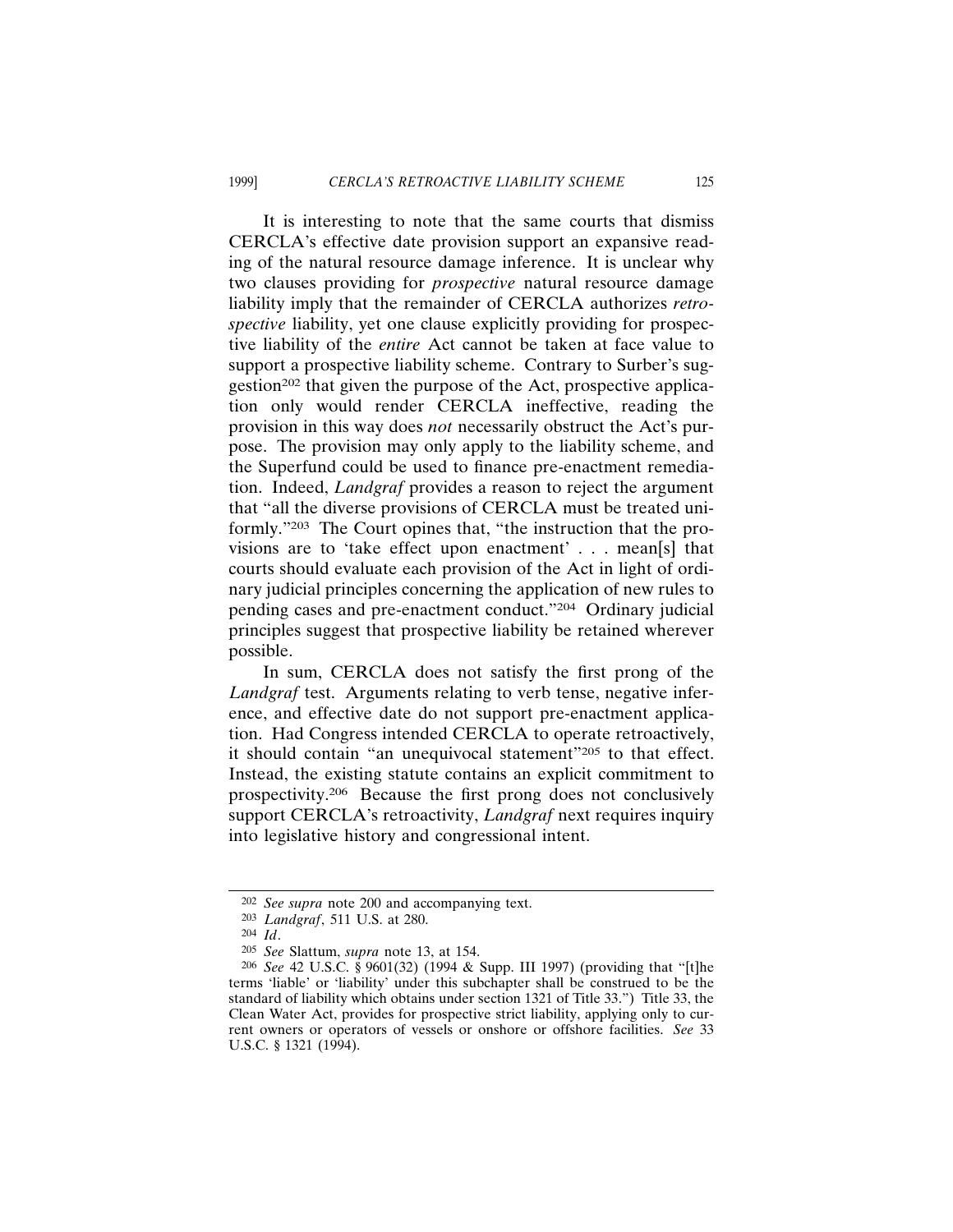# B. Landgraf *Part Two: Non-textual Indicators of Congressional Intent*

Absent a clear textual statement, the *Landgraf* test requires consideration of other indicators of congressional intent, an analysis recognized in CERCLA jurisprudence.<sup>207</sup> Unfortunately, given CERCLA's hurried review and ambiguous legislative history, the quality of these indicia is questionable.208 In fact, *Olin* District declares that "CERCLA itself has almost no legislative history."209 Although *Georgeoff* determined that the Act could legitimately apply retroactively, the court conceded that, "[t]he precise issue of retroactivity was not addressed in congressional debates."210 Given this overt recognition of CERCLA's flaws, it is unclear how the Act could possibly pass *Landgraf*'s test. Although *Landgraf* does not establish a clear statement rule, it does require clear evidence of congressional intent.211 CER-CLA's legislative history lacks this requisite clarity.

# 1. *Supplanted Legislation Supports CERCLA's Prospective Application*

The *Landgraf* court placed considerable emphasis on the proposal, subsequent veto, and deletion of an explicit retroactivity provision in the Civil Rights Act of 1991.212 A CERCLA precursor contained a comparable retroactivity provision which read: "The provisions of this subpart and subpart C shall apply to releases of hazardous waste without regard to whether or not such releases occurred before, or occurred on or after, [date of enactment]."213 This provision was deleted before passage of the final Act.

Retroactivity proponents downplay the significance of this deletion by noting that it coincided with the wholesale rejection

<sup>207</sup> *See, e.g*., Ohio *ex rel*. Brown v. Georgeoff, 562 F. Supp. 1300, 1308-09 (N.D. Ohio 1983).

<sup>208</sup> *See supra* note 139 and accompanying text.

<sup>209</sup> United States v. Olin Corp., 927 F. Supp. 1502 (S.D. Ala 1996), *rev'd*, 107 F.3d 1506 (11th Cir. 1997).

<sup>210</sup> *Georgeoff*, 562 F. Supp. at 1311.

<sup>211</sup> *See* Landgraf v. USI Film Prod., 511 U.S. 244, 286-87 (1994) (Scalia, J., concurring).

<sup>212</sup> *See supra* notes 116-23 and accompanying text.

<sup>213</sup> H.R. 7020, 96th Cong., § 3072 (1980), *quoted in* Nevada *ex rel.* Dep't of Transp. v. United States, 925 F. Supp. 691, 694 (D. Nev. 1996).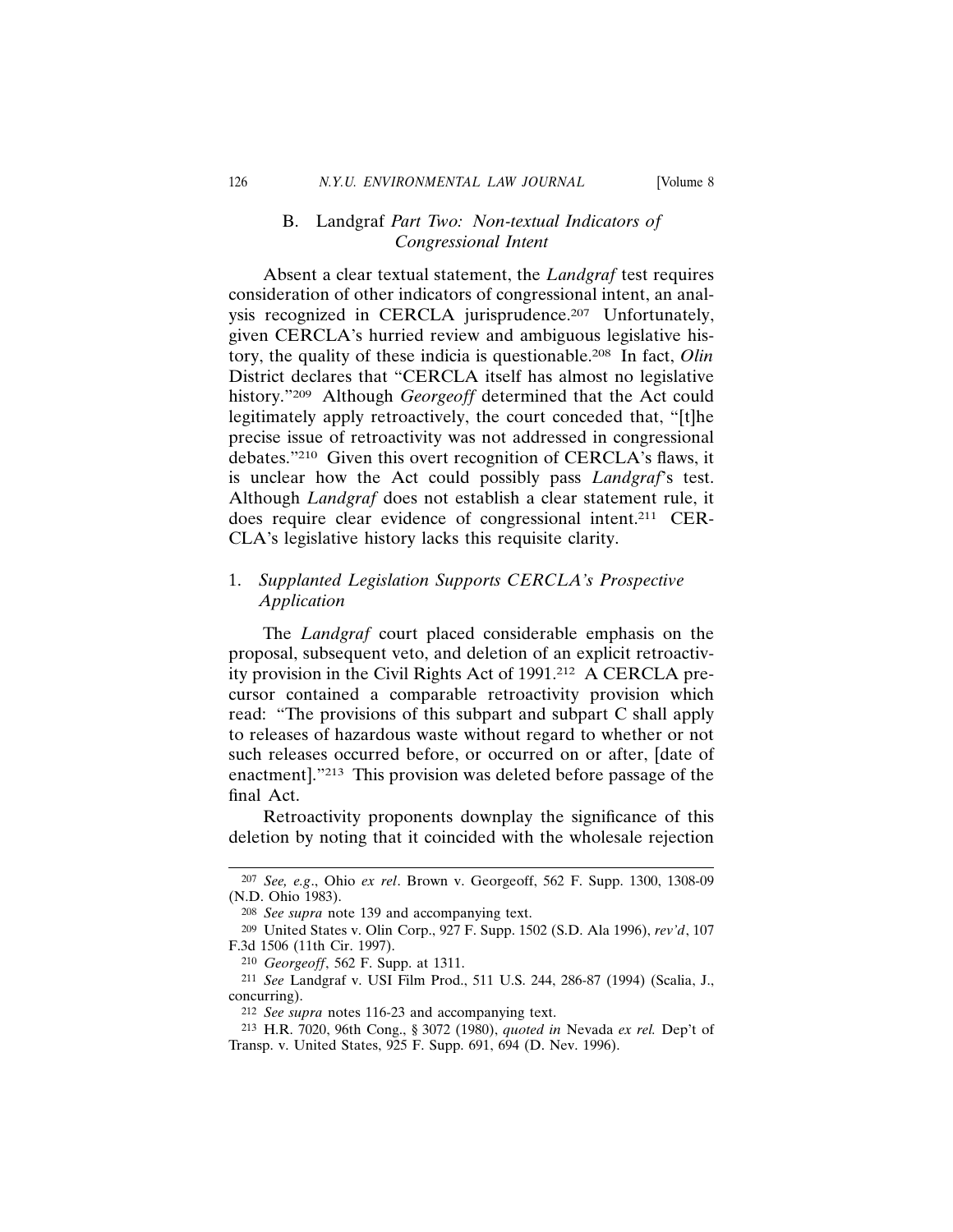of the House bill.214 Thus, in light of these large-scale changes, proponents maintain that the deletion of the proposed retroactivity provision cannot be attributed to a conscious rejection of the principle.215 Rather, the House substituted the Senate version for the House Bill and happened to forego the retroactivity clause in the process.216 As a result, while the presidential veto at issue in *Landgraf* explicitly highlighted the difficulty of supporting retroactive legislation,<sup>217</sup> the substitution that occurred in CERCLA's legislative history cannot be as clearly attributed to a single cause.

This rationale sharply contrasts with traditional understandings of supplanted legislation. Certainly, the "explicit deletion of a provision the only purpose of which was to provide for retroactive enforcement is strong evidence that Congress intended only prospective application."218 *Landgraf* reveals that removal of an explicit retroactivity clause is strong evidence of congressional intent for prospectivity.219 The case is even stronger in the CER-CLA context: although the retroactive provision in the Civil Rights Act of 1991 passed through both the House and Senate, the provision at issue in CERCLA never received a majority vote in either house. While both provisions were deleted from the respective Acts, one could argue that there was a stronger indication of congressional support for retroactivity in the Civil Rights Act. After all, the retroactivity rejection at issue in the Civil Rights Act occurred after the proposed legislation had been approved by the House and Senate, whereas the retroactivity provision in the precursor to CERCLA was rejected long before presidential ratification. Notwithstanding this evidence of bicameral support, the *Landgraf* Court still determined that there was not clear evidence of congressional intent for the Civil Rights Act's retroactive application.<sup>220</sup> This argument is much stronger in the CERCLA context, where *neither* the House nor Senate

<sup>214</sup> Although both H.R. 7020 and S. 1480, The Environmental Emergency Response Act, S. REP. NO. 848, 37 (1980), were simultaneously proceeding through both the House and Senate, the House later adopted the Senate version.

<sup>215</sup> *See* LeVeque, *supra* note 59, at 620 n.101, 630.

<sup>216</sup> *See id.*

<sup>217</sup> *See id.* at 623; *supra* notes 122-25 and accompanying text (discussing supplanted legislation in the Civil Rights Act).

<sup>218</sup> United States v. \$814,254.76, 51 F.3d 207, 212 (9th Cir. 1995).

<sup>219</sup> Landgraf v. USI Film Prod., 511 U.S. 244, 255-56 (1994).

<sup>220</sup> *See id.*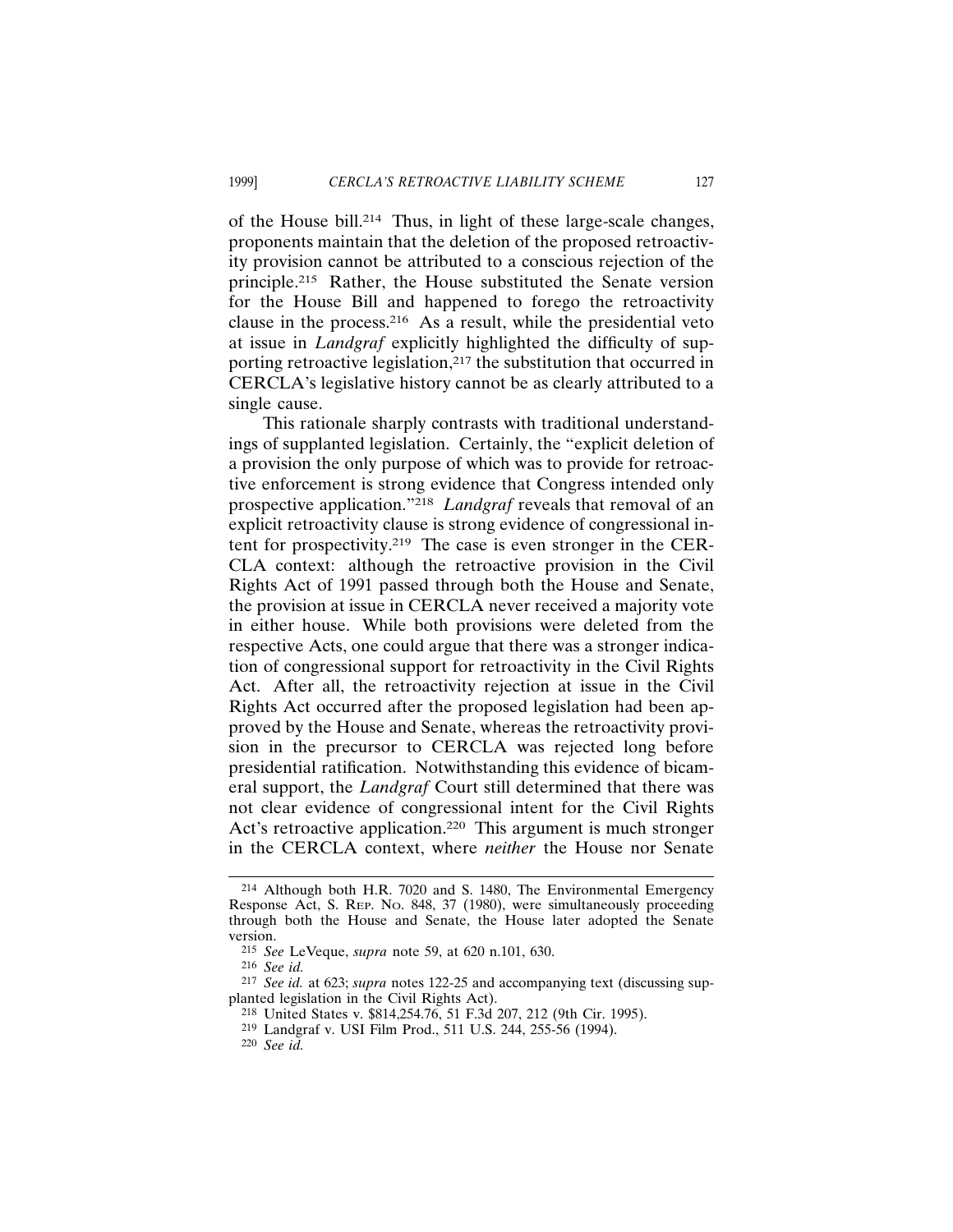could secure a majority in favor of an explicit retroactivity provision at any point in the legislative process.

The fact that the clause was proposed and subsequently rejected further indicates that Congress *had* considered retroactivity during CERCLA's legislative history. Thus, its absence in the final Act cannot be attributed to legislative oversight. The provision was not in the final Act because Congress *chose* not to include it.

# 2. *Floor Debates Do Not Reveal Unanimous Support of Retroactivity*

To support CERCLA's retroactive construction, *Landgraf* requires clear evidence of congressional intent.221 Presumably, such "clear evidence" would require consensus during the legislative process. As one author argued: "If there is ambiguity in the statutory language . . . and any ambiguity at all in the legislative history, then retroactive construction is not permissible even if on balance it appears it was intended."222 CERCLA's statutory language is certainly ambiguous.<sup>223</sup>

Despite this ambiguity, courts have almost unanimously found clear congressional intent.224 Precedent emphasizes the understanding that CERCLA was intended to "initiate and establish a comprehensive response and financing mechanism to abate and control the vast problems associated with abandoned and inactive hazardous waste disposal sites."225 Presumably, this early emphasis on inactive sites demands retroactive liability.<sup>226</sup> This understanding is supported by evidence that the enacting

<sup>221</sup> *See id.* at 280 ("If the statute would operate retroactively, our traditional presumption teaches that it does not govern absent clear congressional intent favoring such a result."). *See also supra* notes 109-33 and accompanying text.

<sup>222</sup> *Generator Liability*, *supra* note 27, at 1239.

<sup>223</sup> *See supra* Part III.A.

<sup>224</sup> *See, e.g.*, United States v. Northeastern Pharm. & Chem Co., 810 F.2d 726, 732-33 (8th Cir. 1985); Nevada *ex rel*. Dep't of Transp. v. United States, 925 F. Supp. 691, 695 (D. Nev. 1996).

<sup>225</sup> H.R. Rep No. 96-1016, at 22 (1980), *reprinted in* 1980 U.S.C.C.A.N., 6125. *See also Nevada*, 925 F. Supp. at 695 n.8 (quoting remarks of Rep. Bruce Vento in House debate on S. 1480, stating that the bill is designed "to clean up our environment from past improperly disposed of hazardous waste"); *Generator Liability, supra* note 27, at 1244.

<sup>226</sup> *But see infra* Part III.B.4. (reconciling this seeming backwards looking purpose with a prospective liability scheme).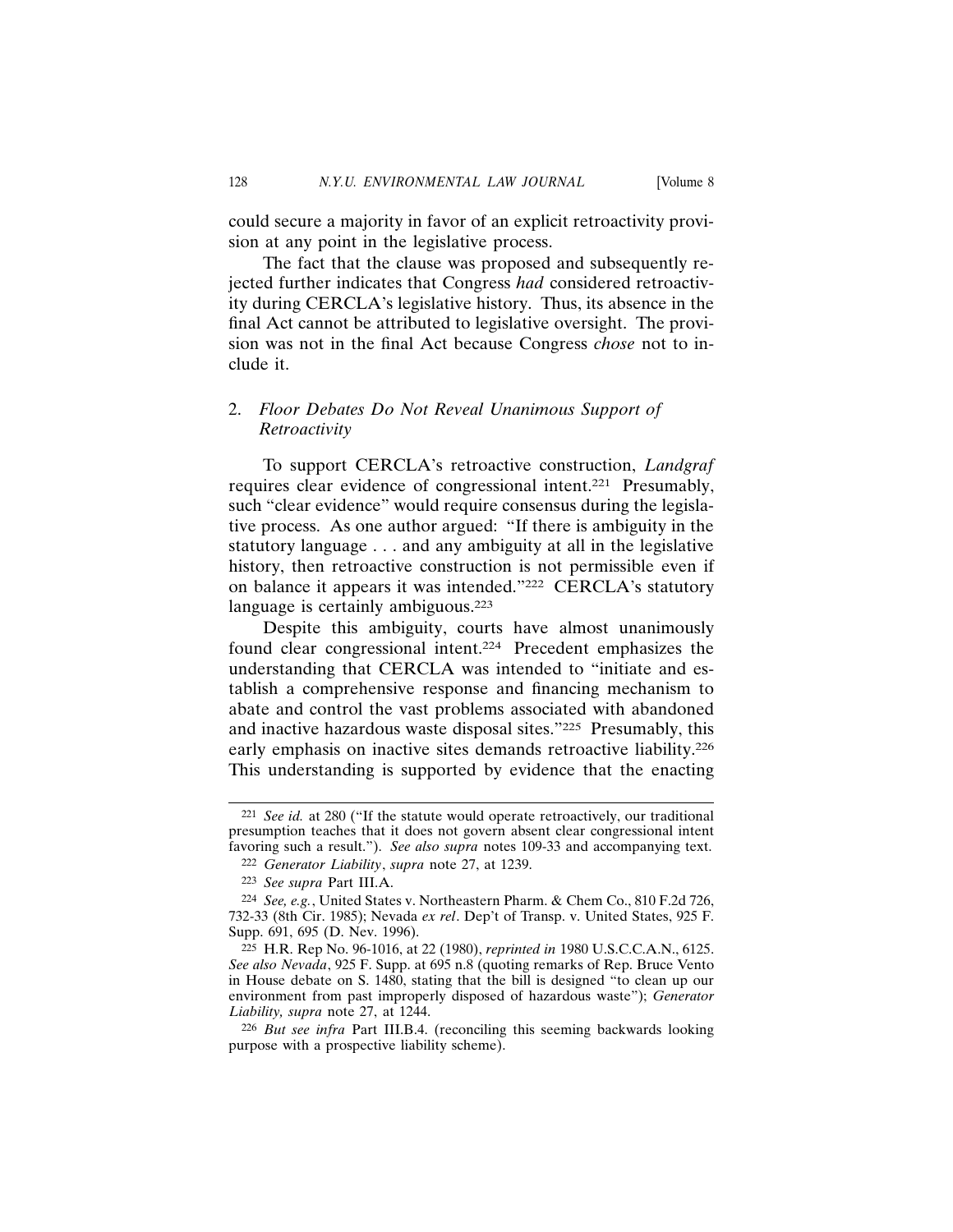Congress should have realized that the 1.6 billion dollar Superfund would not adequately remedy then-known inactive sites.<sup>227</sup>

Retroactivity advocates also highlight several congressmen's concerns that CERCLA's apparent retroactive application would be unfair and potentially unconstitutional.<sup>228</sup> This early skepticism supposedly shows that the Act was understood as having retroactive effect. CERCLA's ultimate passage, they argue, reveals consensus on the retroactivity issue. Others dismiss this skepticism as reflecting "additional views" that are not needed to establish intent.<sup>229</sup> While these explanations suggest some support for retroactivity, the opposing evidence is stronger.

Although *Landgraf* requires consideration of congressional intent, the Court has shown decreased reliance on legislative history.230 This decline may be based on a belief that legislative history "is unconstitutional, necessarily relies upon a fiction of legislative intent, and is easily manipulated by legislators, staffers and lobbyists."231 In fact, *Landgraf* itself reflects the diminished reliance on history. Although the *Landgraf* test considers indicia of congressional intent, the Court never discusses legislative his-

229 *See* Nova Chems. v. GAF Corp., 945 F. Supp. 1098, 1105 n.12 (E.D. Tenn. 1996).

<sup>227</sup> *See Generator Liability*, *supra* note 27, at 1230 (citing H.R. Rep. No. 96- 1016, at 20, *reprinted in* 1980 U.S.C.C.A.N. at 6123). By the time of CERCLA's passage, the EPA had estimated that it would cost from \$13.1 to \$22.1 billion to remediate the 1200 to 2000 inactive sites posing the greatest danger to public health and the environment. *See id.*

<sup>228</sup> *See, e.g.*, A LEGISLATIVE HISTORY, *supra* note 163, at 427 (Sens. Pete Domenici, Lloyd Bentsen, and Howard Baker note that "[t]he issue of applying the new standards retroactively remains a troubling one . . . To expect individual businesses to absorb the costs imposed by a doctrine not consistent with American standards or jurisprudence is not only unreasonable, but may be unconstitutional."). *See also Generator Liability*, *supra* note 27, at 1244 (citing 126 CONG. REC. H9466-67 (Daily Ed. Sept 23, 1980) (remarks of Rep. Stockman) and 126 CONG. REC. H9465-66 (daily ed. Sept 23, 1980) (remarks of Rep. Madigan)).

<sup>230</sup> *See* Haberman, *supra* note 198, at 222 ("The Court heard 66 cases involving statutory construction between 1988-89. In over 75 percent (53) of these cases, the Court relied substantially on legislative history to reach its conclusion. In contrast, in the 1992-93 term, the Court heard 70 cases dealing with statutory interpretation, and relied on legislative history in less than half (30) of them"). *See also id.* at 223 & n.116 (citing authors that argue against continued reliance on legislative history).

<sup>231</sup> *Id.* at 222 (quoting Nathan Coco, Comment, *Has Legislative History Become History: A Critical Examination of* Central Bank of Denver NA v. First Interstate Bank of Denver, 20 J. CORP. L. 555, 563 (1995)).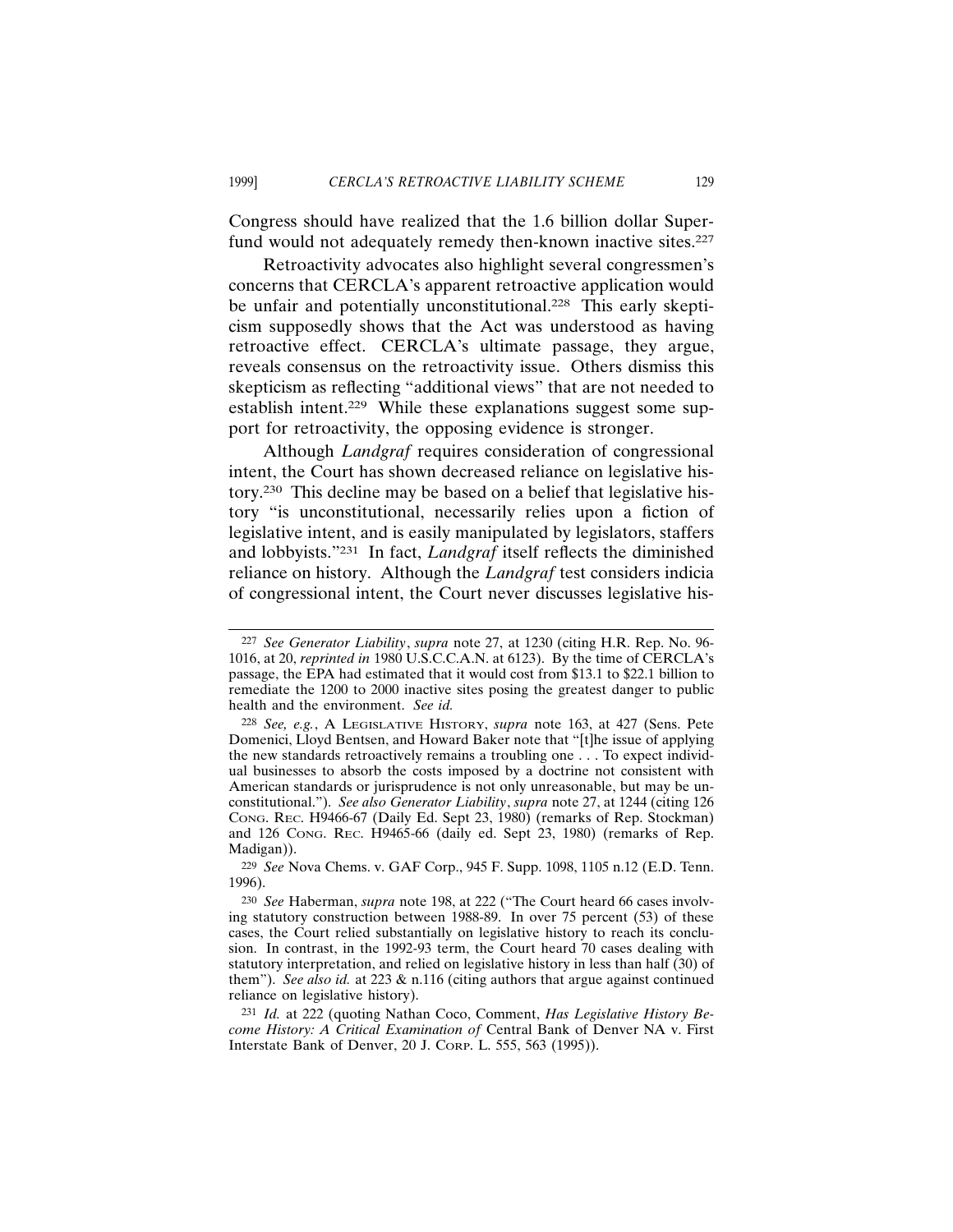tory independent of statutory language.232 Thus, the Court may only consider legislative history to substantiate conclusions that also have textual support.233 The Court's reduced reliance on history is evident in Justice Scalia's concurrence which declared that "only the text of the statute itself" can support retroactive application of a statute that affects substantive rights.234

Although the *Landgraf* majority *did* note that clear evidence of congressional intent could override the prospectivity presumption, it is hard to imagine how anything "clear" can be extracted from CERCLA's "murky" legislative history.235 Representative Harsha of the enabling Congress recognized these ambiguities:

[N]umerous questions have been raised as to what we are doing to common law with this new statute . . . and the courts are going to have a field day in ridiculing the Congress on passing laws that are vague, internally inconsistent, and using tools such as superceding laws which are in conflict without any further guidance. This bill is not a Superfund bill—it is a welfare and relief act for lawyers.236

Similarly, Senator Robert Stafford conceded that "the floor statements which are most relevant are those of the bill's drafters, including myself . . . . Frankly, in the confusion which surrounded those final days, I may have slipped up once or twice."237 Not only was the legislative history hurried and inconsistent, but analysis is further impeded because neither a conference report nor hearing transcript were released on the final bill.238 Given these inadequacies, one author bemoans "[the] cu-

<sup>232</sup> *See* Landgraf v. USI Film Prod., 511 U.S. 244, 262 (1994). After dismissing the textual arguments, the Court declared that "[t]he relevant legislative history of the 1991 Act reinforces our conclusion." *Id.*

<sup>233</sup> *See* Haberman, *supra* note 198, at 223.

<sup>234</sup> *See Landgraf*, 511 U.S. at 287.

<sup>235</sup> *See* Freeman, *supra* note 12, at 223, 669 ("[A] case for retroactivity cannot be made from Superfund's murky legislative history.").

<sup>236</sup> *Administration Testimony to the Subcomm. on Env't Pollution and Resource Protection, Comm. on Env't and Pub. Works*, 96th Cong. (1980), *reprinted in* A LEGISLATIVE HISTORY, *supra* note 163, at 788-89 (remarks of Rep. Harsha).

<sup>237</sup> McGinnis, *supra* note 14, at 521 (quoting 127 CONG. REC. 19,778 (Sept. 9, 1981) (statement of Sen. Stafford)). *See also supra* note 139 and accompanying text.

<sup>238</sup> *See* Haberman, *supra* note 198, at 225; John R. Jacus & Jan G. Laitos, *Specialty Law Column: May CERCLA Apply Retroactively?*, 2 COLO. LAW. Oct. 1996, at 103, 104.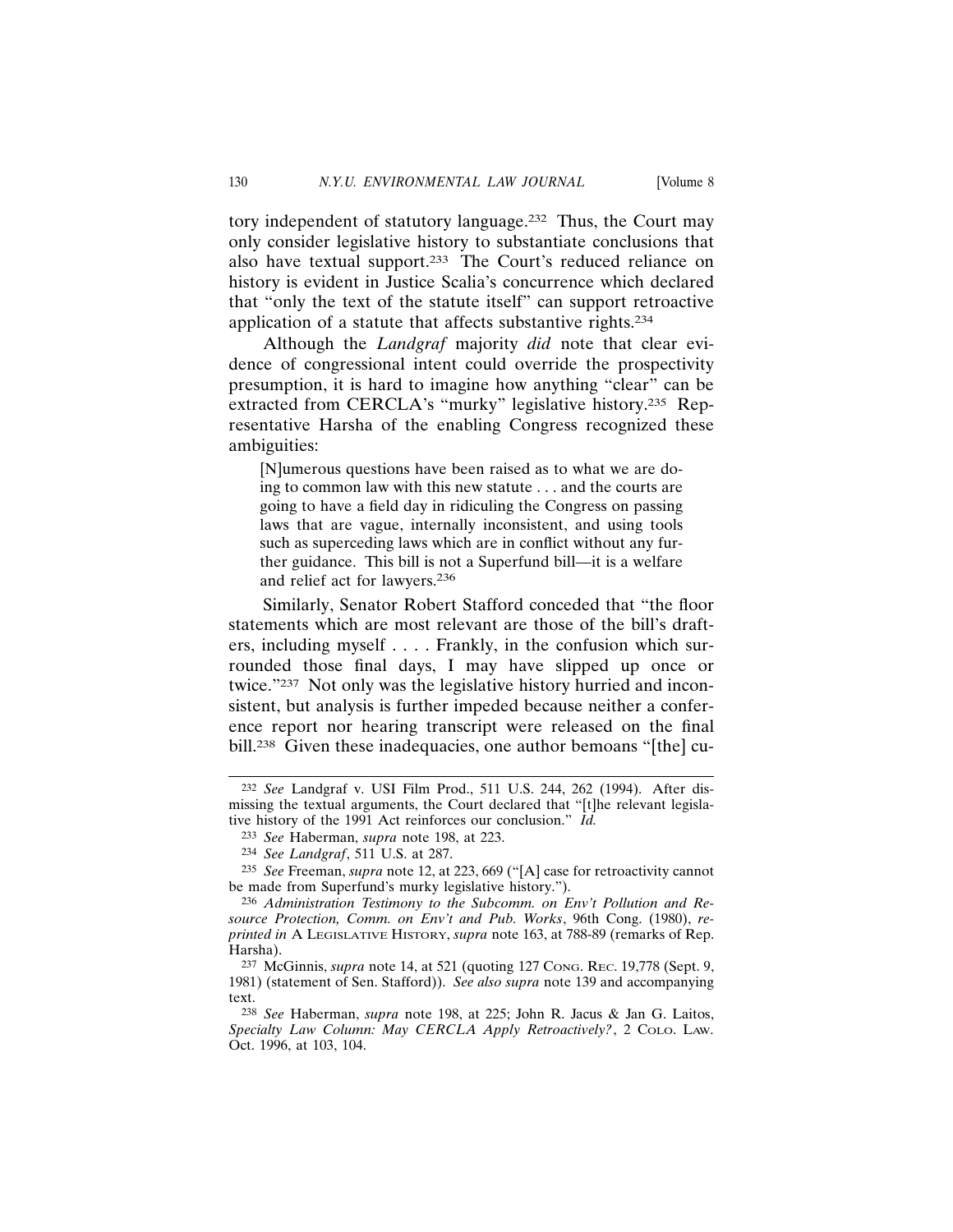rious circle of logic [that] results whereby many courts find congressional intent for retroactive application while acknowledging that the legislative history is incomplete."239

Although the *Landgraf* court noted that "constitutional impediments to retroactive civil legislation are now modest," Congress must still "affirmatively consider[ ] the potential unfairness of retroactive application and determine[ ] it is an acceptable price to pay for the countervailing benefits."240 CERCLA's ambiguous history fails this basic requirement. Retroactivity was never explicitly discussed in the floor debates.241 Conclusions based on inference and innuendo can hardly be deemed "affirmative consideration" of the issue. To the extent retroactivity was acknowledged, it was in the form of skepticism about its constitutionality and legitimacy.242 Although advocates construe the passage of CERCLA as an indication of congressional consensus, this reasoning makes a tremendous leap of faith. Certainly, while the eventual support from senators who opposed CERCLA's perceived retroactive impact earlier *could* indicate newfound support, it could also suggest that they either realized that CER-CLA did not apply retroactively or believed that their concerns were addressed by amendments alleviating its retroactive impact. Perhaps the clearest indication that the enabling Congress did not reach consensus on retroactivity is the belief that an express provision would have precluded passage.243

Admittedly, even CERCLA's scant legislative history suggests that some congresspersons recognized, or feared, that CERCLA had retroactive effect. In fact, CERCLA's basic goal of remediating inactive and abandoned sites244 supports this inference. After all, at the time of CERCLA's passage, any liability assigned to such sites would *have* to be assigned retroactively. However, *Landgraf* does not merely require some indication of legislative intent, it requires "clear intent."245 When considering

<sup>239</sup> Slattum, *supra* note 13, at 177.

<sup>240</sup> Landgraf v. USI Film Prod., 511 U.S. 244, 272-73 (1994).

<sup>241</sup> *See* Ohio *ex rel*. Brown v. Georgeoff, 562 F. Supp. 1300, 1311 (N.D. Ohio 1983).

<sup>242</sup> *See supra* note 236 and accompanying text.

<sup>243</sup> *See, e.g.*, Slattum, *supra* note 13, at 154.

<sup>244</sup> *But see infra* Part III.B.4. (reconciling this seeming backwards-looking purpose with a prospective liability scheme).

<sup>245</sup> *See Landgraf*, 511 U.S. at 272.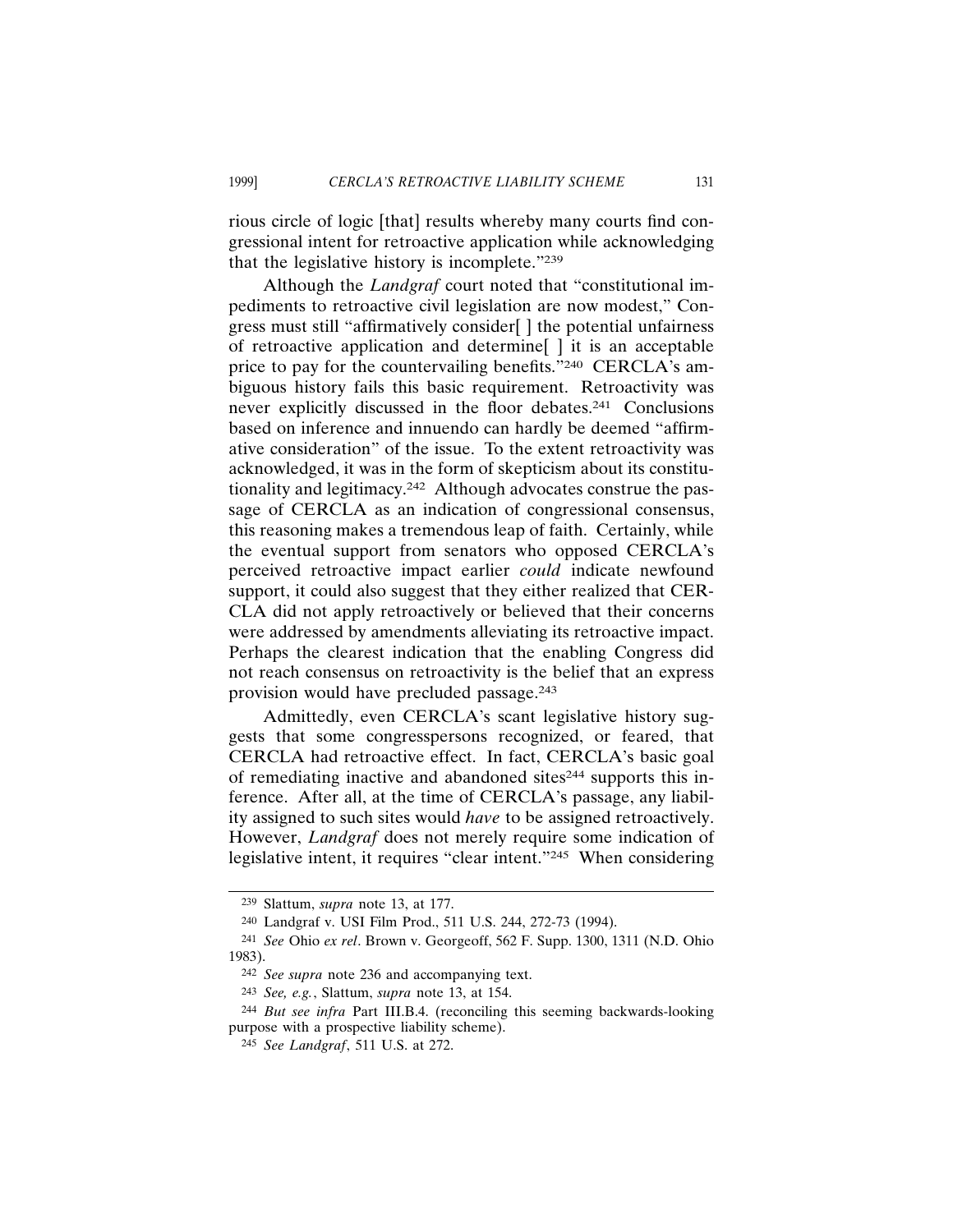the legislative history of the Civil Rights Act of 1991, the *Landgraf* plaintiffs noted:

It is only by attempting, erroneously, to derive meaning by "fashioning a mosaic" out of "the innuendoes of disjointed bits of a statute" or snippets of legislative dialogue that even a negative inference of retroactivity can be postulated. This is not the stuff of which the retrospective editing of the regulation of human conduct and the resulting rights, obligations and liabilities should be made.246

Certainly, the arguments favoring CERCLA's retroactive application are no stronger.

#### 3. *Silence Reflects Indecision, Not Ratification*

The legislature's continued silence, despite CERCLA's retroactive application, is the greatest indicator of congressional support for retroactive liability. In fact, precedent has linked silence with acquiescence.<sup>247</sup> Although CERCLA has twice been reauthorized, Congress has never incorporated amendments explicitly precluding retroactivity.248 Had Congress been frustrated with CERCLA jurisprudence, some argue, the issue could have been addressed explicitly during re-authorization.<sup>249</sup> Nonetheless, silence is not tantamount to ratification.

Silence merely "reflects indecision"—not ratification.250 Indecision hardly indicates unambiguous support. Although Congress has missed opportunities to amend CERCLA to preclude retroactive liability, it has not taken these opportunities to expressly provide for it either.251 To the contrary, the near quadrupling of the Superfund (from 1.6 billion dollars to 8.5 billion dollars over five years) $252$  is notable and suggests that Congress hoped to eliminate contributions from pre-enactment responsible parties.253 By permitting silence to substitute for support, the

<sup>246</sup> Brief for Respondents at 17, Landgraf v. USI Film Prod., 511 U.S. 244 (1994) (No. 92-757).

<sup>247</sup> *See, e.g.*, Bob Jones Univ. v. United States, 461 U.S. 574 (1983), *cited in* LeVeque, *supra* note 59, at 627-28.

<sup>248</sup> *See, e.g.*, United States v. Olin Corp., 107 F.3d 1506, 1512 (11th Cir. 1997); LeVeque, *supra* note 59, at 629 & n.144.

<sup>249</sup> *See* Kubasek et al*.*, *supra* note 22, at 208-09.

<sup>250</sup> *See* McGinnis, *supra* note 14, at 525.

<sup>251</sup> *See supra* note 222 and accompanying text.

<sup>252</sup> *See* Kubasek et al*.*, *supra* note 22, at 208 n.67.

<sup>253</sup> Kubasek does not suggest this interpretation and would likely not support it.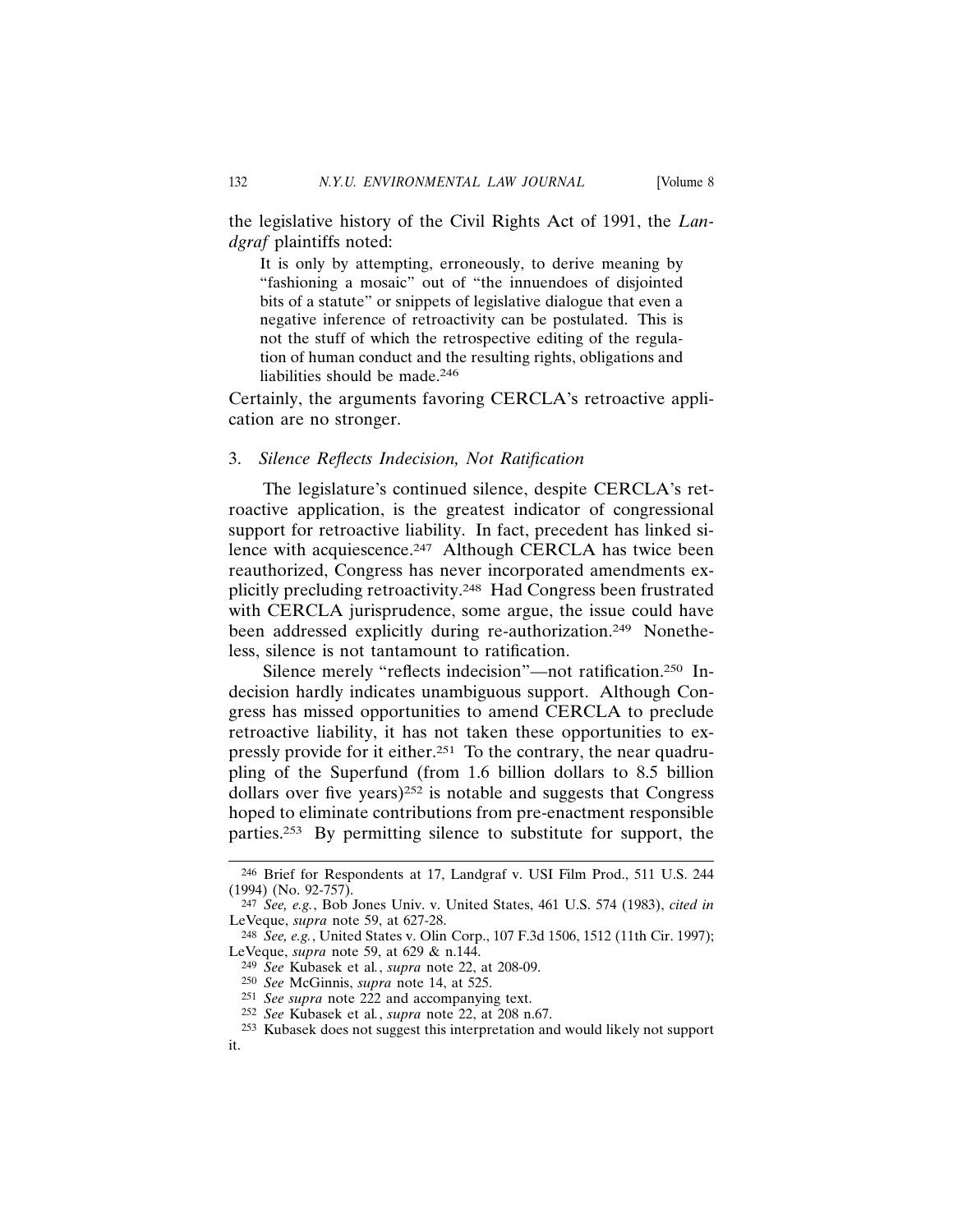courts are effectively creating a presumption of retroactivity, which can only be overridden by an express statement to the contrary. This is counter to statutory construction doctrine.254 Finally, regardless of the intent of recent legislatures, congressional silence at present is hardly indicative of the intent of the enacting Congress, presumably the relevant indicator in the *Landgraf* analysis. It only makes sense that "just as an earlier Congress cannot bind a future Congress, a future Congress should not be presumed to undo the work of earlier Congresses absent explicit statutory language . . . ."255

## 4. *Prospectivity Does Not Preempt CERCLA's Purpose*

Legislative history suggests that CERCLA was enacted to advance two goals: (1) to remediate inactive hazardous waste disposal sites, and (2) to impose the costs associated with such cleanup on the polluter.256 Arguably, CERCLA's third purpose is to dissuade parties from creating hazardous conditions. Some have tried to infer congressional intent by showing that these purposes would be stymied under a prospective-only liability scheme.<sup>257</sup> *Landgraf* invites this analysis by defending its prospective reading of the Civil Rights Act of 1991 by stating that "[s]ection 102 is plainly not the sort of provision that must be understood to operate retroactively because a contrary reading would render it ineffective."258 In contrast, CERCLA retroactivity proponents argue that prospective liability would emasculate CERCLA.259

<sup>254</sup> *See* Greene v. United States, 376 U.S. 149, 160 (1964) ("[T]he first rule of construction is that legislation must be considered as addressed to the future, not to the past."). *See also supra* notes 8-18 and accompanying text.

<sup>255</sup> Brief for Respondents at 37*,* Landgraf v. USI Film Prod., 511 U.S. 244 (1994) (No. 92-757).

<sup>256</sup> *See* PUB. L. NO. 96-510, 94 Stat. 2767 (1980) (elaborating CERCLA's purpose); United States v. ACETO Agric. Chems. Corp., 872 F.2d 1373, 1380 (8th Cir. 1989) (delineating CERCLA's dual goals). *See also* Palisano, *supra* note 133, at 437-39; LeVeque, *supra* note 59, at 621 (providing evidence of these goals from CERCLA's legislative history).

<sup>257</sup> *See, e.g*., Palisano, *supra* note 133 at 439 (noting that CERCLA was specifically passed to "address the environmental degradation that occurred in the past."); LeVeque, *supra* note 59, at 631 & n.159 ("without a retroactive reading, CERCLA is rendered entirely ineffective").

<sup>258</sup> *Landgraf*, 511 U.S. at 286.

<sup>259</sup> *See, e.g.*, LeVeque, *supra* note 59, at 631 & n.159.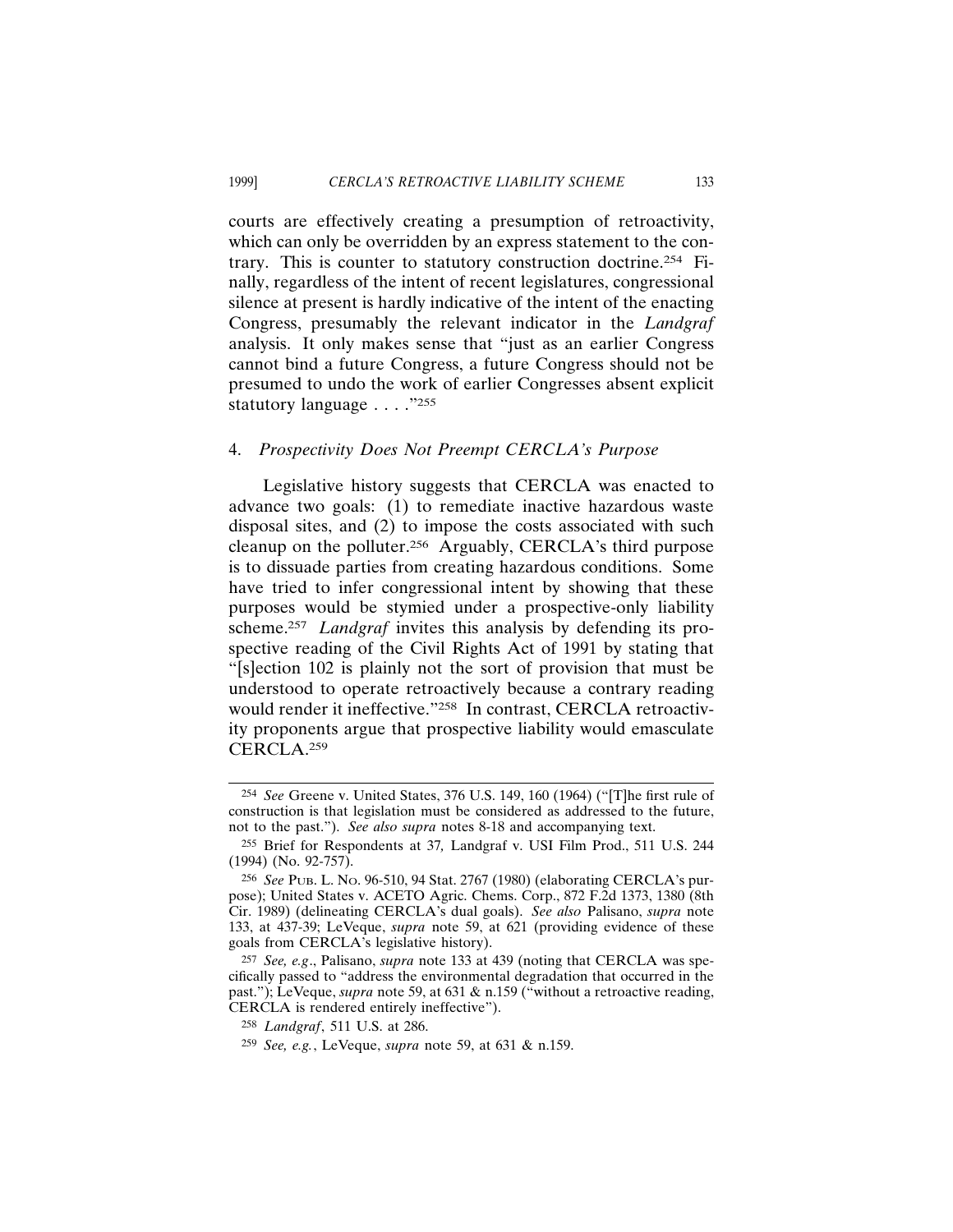Perhaps, the polluter pays principle indicates that the public should not be responsible for any part of cleanup. The Senate Report supports this construction:

[S]ociety should not bear the costs of protecting the public from hazards produced in the past by a generator, transporter, consumer, or dumpsite owner or operator who has profited or otherwise benefited from commerce involving these substances and now wishes to be insulated from any continuing responsibilities for the present hazards to society that have been created.260

To the extent that prospective liability requires tax contributions, one could argue, CERCLA fails one of its chief purposes.

Advocates also consider CERCLA in the context of other environmental legislation. The enabling Congress viewed CER-CLA as a logical, backwards-looking counterpart to RCRA.261 Thus, while RCRA would address future hazardous waste disposal, CERCLA would facilitate retrospective remediation.<sup>262</sup> If, in fact, CERCLA was enacted to complement RCRA, some argue, prescribing a prospective-only liability scheme may be superfluous, and counter to its initial purpose.263

Although retroactive liability would advance CERCLA's goals better than prospective relief, *Landgraf* recognizes that "compromises necessary [to enact a statute] may require adopting means other than those that would most effectively pursue the main goal."264 Thus, unless CERCLA's purposes are entirely

<sup>260</sup> S. REP. NO. 96-848, at 98 (1980), *quoted in* LeVeque, *supra* note 61, at 625.

<sup>261</sup> *See* Surber, *supra* note 38, at 26 (quoting statements of Rep. James J. Florio) ("Now we have RCRA which provides for the remediation of hazardous waste sites that occur from this point forward, and of course CERCLA is the second part which goes back to cover the sites which RCRA cannot reach."). *See also* A LEGISLATIVE HISTORY, *supra* note 163, at 239 (quoting remarks of Rep. James Lent on S. 1480, 96th Cong. (1980)).

<sup>262</sup> *See* LeVeque, *supra* note 59, at 626 ("CERCLA was enacted after RCRA to fill the gaps RCRA left. CERCLA was to look in the opposite direction of RCRA—backwards." ).

<sup>263</sup> *See id.* ("If CERCLA is not to apply retroactively to impose liability on PRP's then for all practical purposes CERCLA is superfluous because RCRA covers most liability for prospective dumping."). *See also* David Seidman, *Questioning the Retroactivity of CERCLA in Light of* Landgraf v. USI Film Products, 52 WASH. U.J. URB. & CONTEMP. L. 437, 437 (1997) ("[A] notable loophole of the RCRA, however, was its failure to address the problem of inactive sites in need of cleanup.").

<sup>264</sup> Landgraf v. USI Film Prod., 511 U.S. 244, 286 (1994). *See also id.* at 285 ("It will frequently be true . . . that retroactive application of a new statute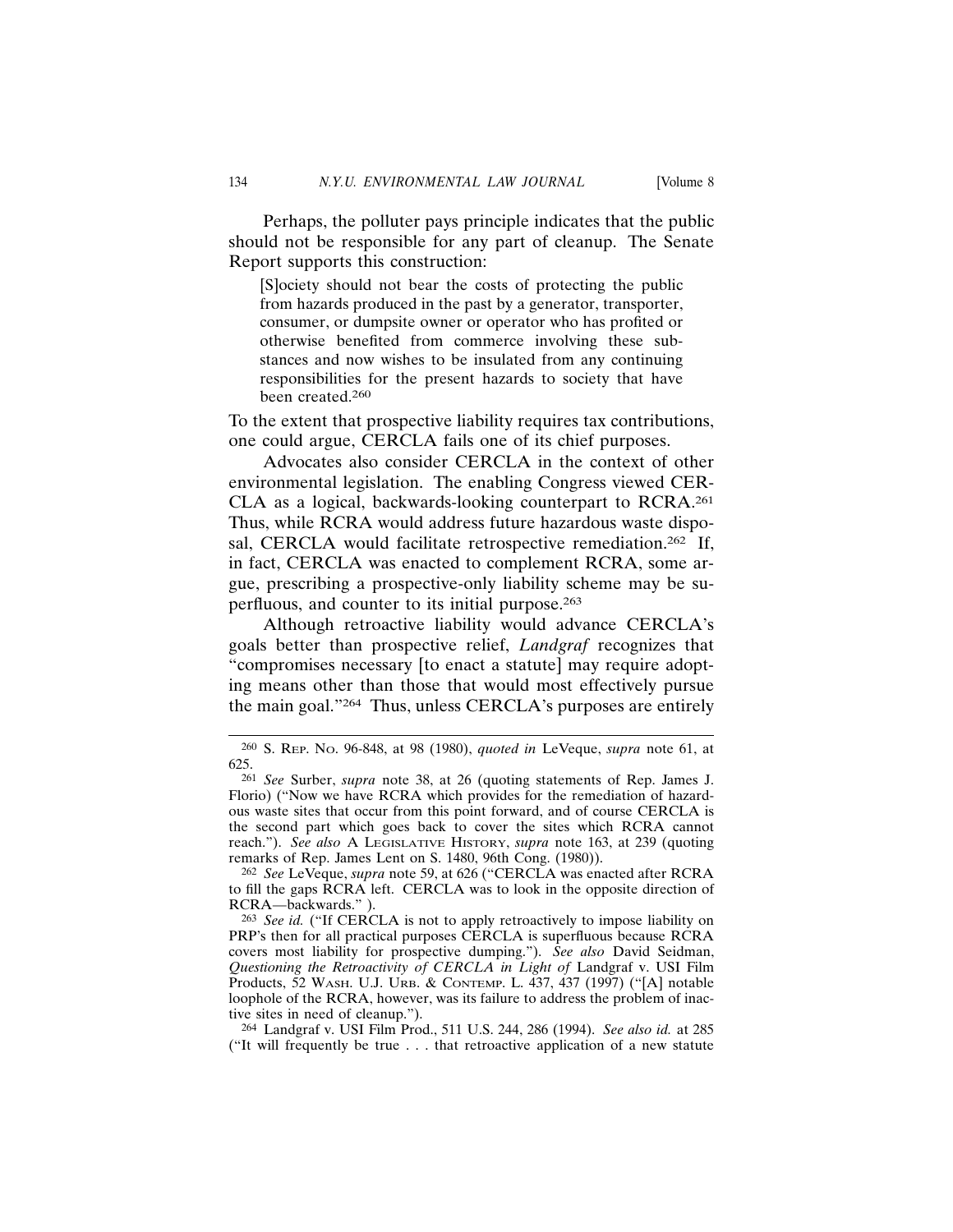obviated, the prospectivity presumption prevails. Because CER-CLA can still advance its twin purposes of remediation and polluter responsibility absent pre-enactment liability, *Landgraf* does not require retroactive liability.

The Superfund was created to reduce retroactive liability. Although the initial fund was not large enough to fully remediate all pre-enactment sites,265 its existence indicates that Congress recognized a need to supplement PRP contributions. The legislature may have intended to increase the fund to facilitate continued cleanup.266 Parties could also be held responsible for cleanup expenses if their pre-enactment conduct violated thenexisting state laws, was negligent, or spanned pre-enactment and post-enactment eras.267 This interpretation would further reduce the burden imposed on a limited Superfund.

The perceived compatibility of federal reliance on Superfund for pre-enactment cleanup and the "polluter pays" principle depends upon how one interprets that precept. Perhaps making the polluter pay only implicates current and post-enactment polluters.268 Alternatively, it may only require payment from negligent or pre-enactment guilty polluters. After all, retroactive liability does not *truly* impose the cost on the polluter. The original polluter may no longer be alive or financially solvent. Thus, liability is imposed retroactively on distant relatives who did not create the hazardous condition in the first place.

Early consumers who paid too little for environmentally harmful goods were the *true* beneficiaries of pre-enactment disposal. Had the original polluters realized they would be responsible decades later, they would have internalized this cost by raising prices and reducing sales and profits; however, retroactive liability penalizes them for long-forgotten profits that did not reflect these eventual costs. In a competitive market, the original polluter would not have retained this "surplus profit." Thus, CERCLA imposes costs on the companies while savings were long ago transferred to the original consumers. It seems funda-

would vindicate its purpose more fully. That consideration, however is not sufficient to rebut the presumption against retroactivity.").

<sup>265</sup> *See supra* note 227 and accompanying text.

<sup>266</sup> *See* Kubasek et al*.*, *supra* note 22, at 208 n.67 (Superfund was increased from \$1.6 billion to \$8.5 billion in 1986). Kubasek would probably not support this interpretation of CERCLA.

<sup>267</sup> *See* Freeman, *supra* note 12, at 681.

<sup>268</sup> *See* McGinnis, *supra* note 14, at 523.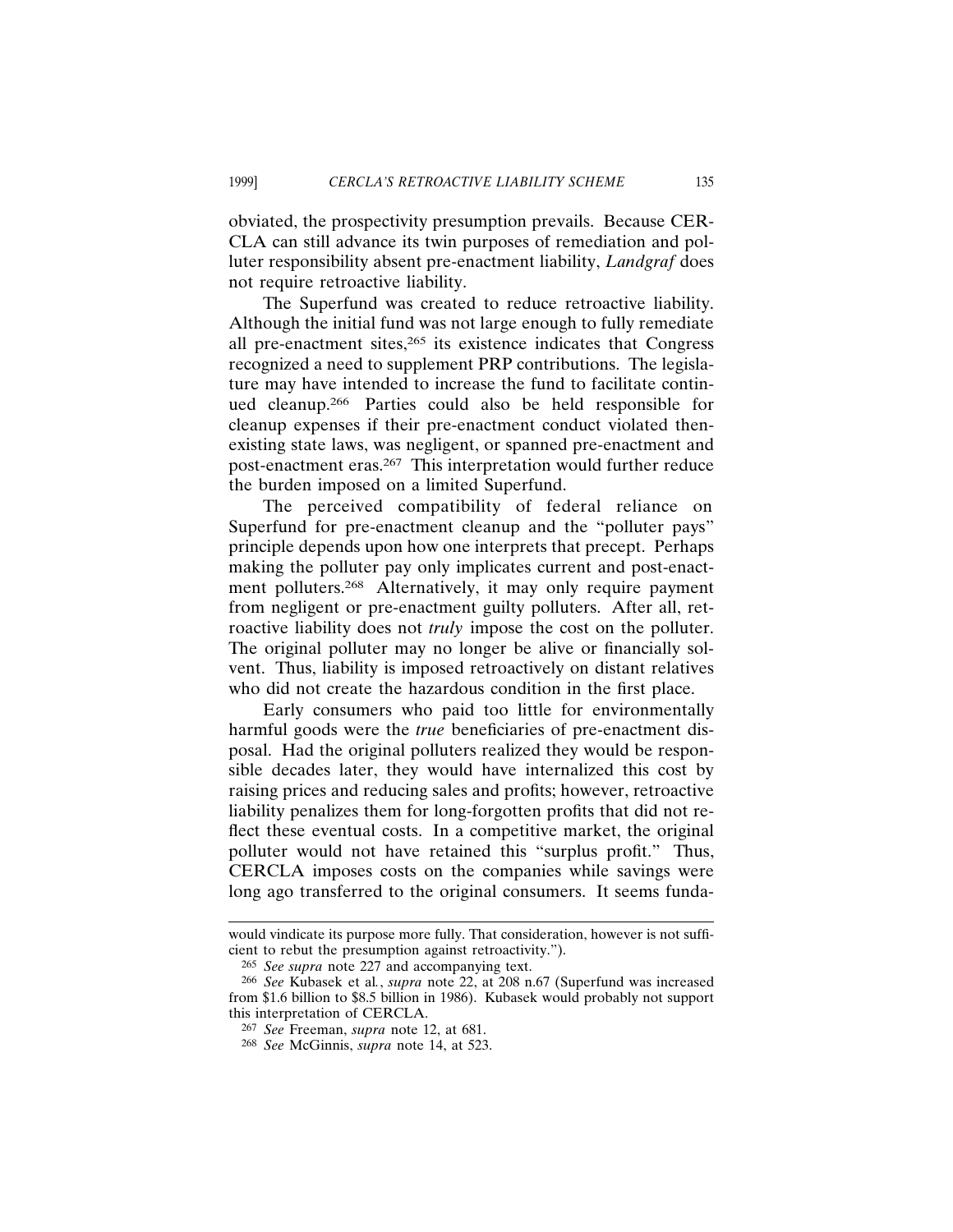mentally unfair to declare that "the polluter pays" when the general public actually benefited.269 Gerrard considers this perverse cost imposition: "It is challenging indeed to find an ethical justification for forcing individuals (as opposed to society at large) in the 1990s to pay to protect hypothetical people in the 2090s from actions taken lawfully in the 1890s."270 Noting that the government disproportionately targets a few deep-pocket offenders, others complain that retroactive liability does not make polluters pay evenly.271

Those who contend that prospective liability would obviate CERCLA's purpose emphasize that program costs would exceed Superfund's capabilities. Yet the greatest costs of the existing program can be attributed to the retroactive liability scheme. Litigation represents over one third of all Superfund expenditures272 and delays cleanup.273 Eliminating retroactivity could actually advance CERCLA's purpose by facilitating remediation at a reduced cost.274

The compliance incentives of strict liability are attenuated in the CERCLA context because the pre-enactment polluter may have been complying with all existing disposal laws.<sup>275</sup> In certain situations, the government may have mandated a particular method of waste disposal that was subsequently declared ille-

<sup>269</sup> *See* Bruce Howard, *A New Justification for Retroactive Liability in CER-CLA: An Appreciation of the Synergy Between Common and Statutory Law*, 42 ST. LOUIS U. L.J. 847, 852-53. *See also* Gerrard, *supra* note 7, at 742 (citing KATHERINE N. PROBST ET AL., FOOTING THE BILL FOR SUPERFUND CLEANUPS 11, 66-67 (1995)) (noting that the current liability scheme "leaves a windfall gain to earlier consumers who paid low prices for goods that were produced too cheaply, and imposes a windfall loss on new shareholders who paid a normal price for shares of a firm that did not expect the discovery of a Superfund site."). See also Howard, *supra* note 15, for general background.

<sup>270</sup> Gerrard, *supra* note 7, at 742*.*

<sup>271</sup> *See, e.g.*, Slattum, *supra* note 13, at 173.

<sup>272</sup> *See* Freedman, *supra* note 18, at 1172 (citing a 1994 RAND study estimating that 36% of the \$11.3 billion spent on Superfund cleanups through 1991 went toward legal fees); Howard, *supra* note 269, at 854 (noting that another RAND study estimates that 44% of the expenditures at a multi-party Superfund site can be attributed to transaction costs).

<sup>273</sup> *See* Gerrard, *supra* note 7, at 722 & nn.82-83. Early estimates indicated that the average time between site identification and cleanup was eight years. More recent numbers suggest that the average cleanup time per site is approaching twenty years. *See id.*

<sup>274</sup> *But see* Steinzor, *supra* note 18, at 10,084 (noting that prospective liability would not eliminate costs associated with determining the appropriate liability cutoff point).

<sup>275</sup> *See* Slattum, *supra* note 13, at 171.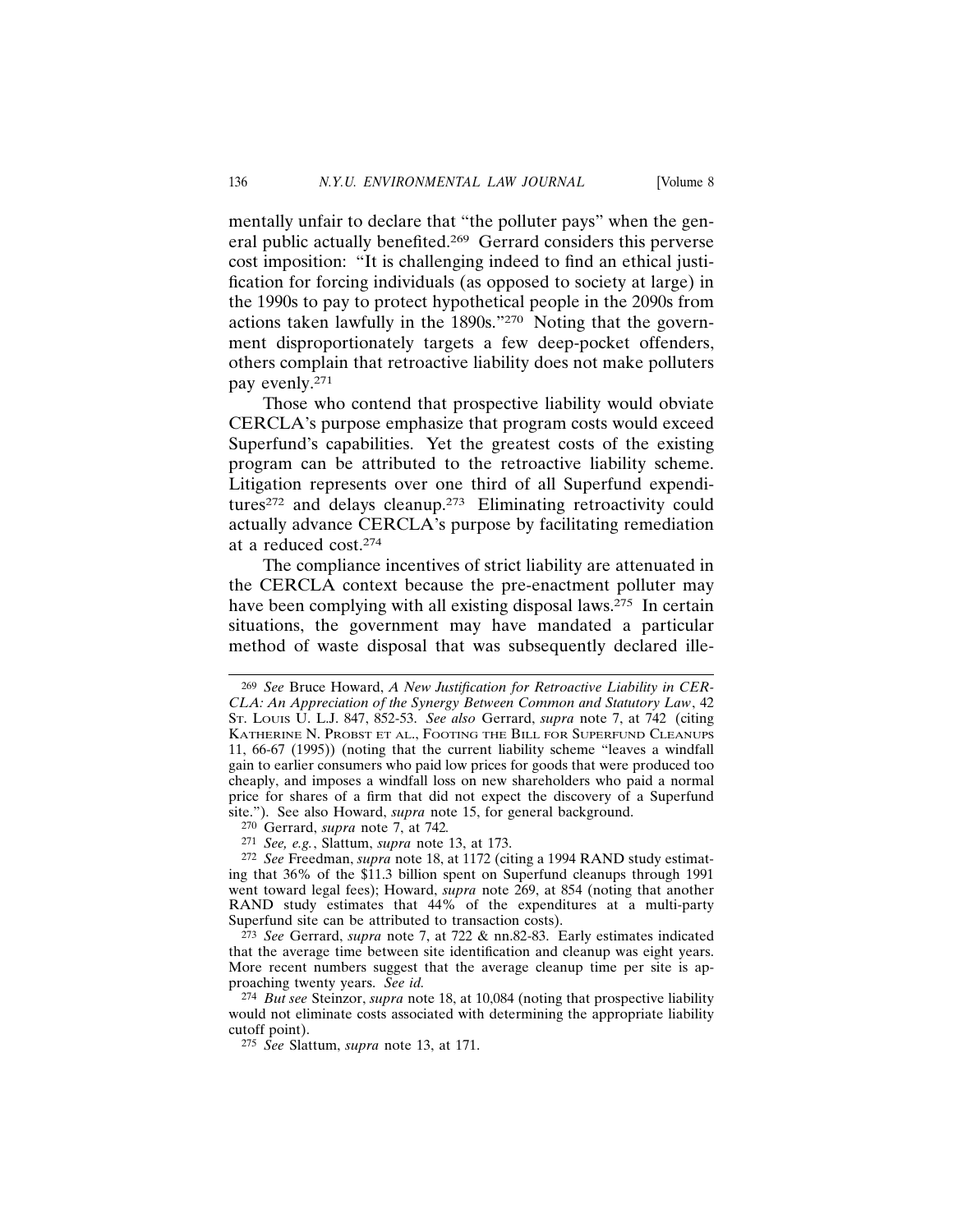gal.276 Thus, retroactive strict liability does not create proper incentives because the actions have already occurred. Instead, retroactive strict liability "merely dislocates certain workers and capital from the older companies to the newer ones."277

CERCLA clearly fails the *Landgraf* test. The Act lacks any explicit statement authorizing its retroactive application and textual deductions based on tense, negative inference, and effective date are inadequate. Similarly, there is no indication of congressional intent supporting retroactivity that can override the traditional prospectivity presumption. In fact, the legislative history is ambiguous and "murky." Congressional silence does not constitute endorsement, nor does CERCLA's purpose necessitate such a construction. Thus, under *Landgraf*, CERCLA cannot be given retroactive construction. Although the *Landgraf* test does not require consideration of constitutional issues raised by a retroactive liability scheme, these issues were examined by the Supreme Court in *Eastern Enterprises v. Apfel*, and will be addressed in Part IV. This analysis provides further support for the contention that CERCLA's liability scheme must be modified.

# IV

# CONSTITUTIONAL CHALLENGES TO CERCLA'S RETROACTIVE APPLICATION: *<sup>E</sup>ASTERN ENTERPRISES <sup>V</sup>. APFEL* STRENGTHENS THE PROSPECTIVITY PRESUMPTION

Although the Constitution evidences a general distrust of retroactive legislation, these limitations are generally restricted to penal law.278 In fact, some have summarily concluded that the "Court currently has no constitutional doctrine that [addresses] penal statutes."279 Given this limitation, constitutional arguments against CERCLA's retroactive liability scheme are unlikely to prevail:

<sup>276</sup> *See id.* at 172 nn. 185-86.

<sup>277</sup> Howard, *supra* note 269, at 855.

<sup>278</sup> *See, e.g.*, U.S. CONST. art. I, §9, cl. 3 ("No Bill of Attainder or ex post facto Law shall be passed."). *But see* COLO. CONST. art. II, §11; MONT. CONST. art. XIII, § 1, cl. 3; N.H. CONST. pt. 1 art. 23; OHIO CONST. art. II, § 28; Alfred R. Light, *New Federalism, Old Due Process, and Retroactive Revival: Constitutional Problems with CERCLA's Amendment of State Law*, 40 U. KAN. L. REV. 365, 390 nn. 194-95 and accompanying text (1992) (noting that many state constitutions expressly forbid retroactive civil legislation).

<sup>279</sup> Lund, *supra* note 31, at 89.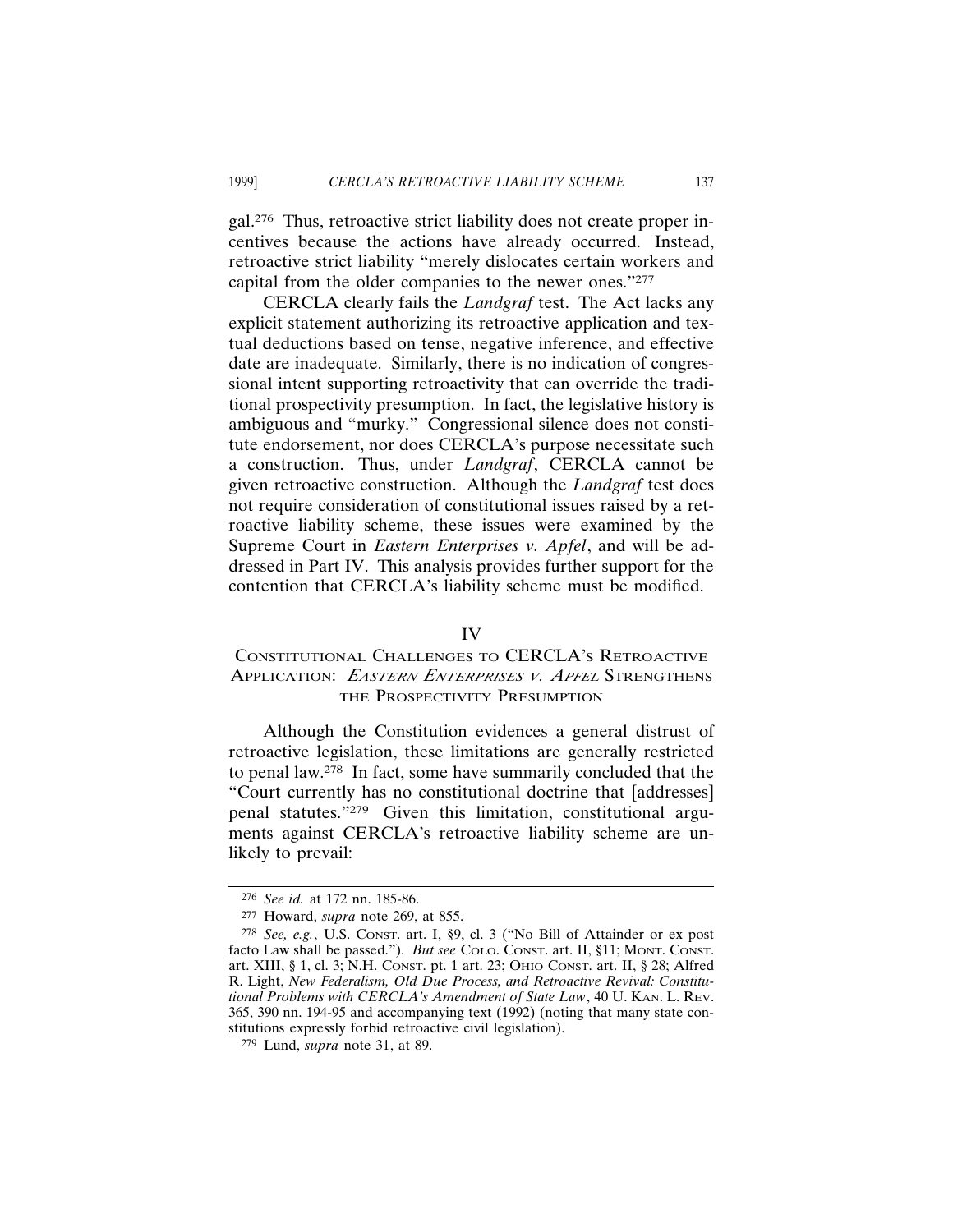Given the policy considerations and the great weight of authority on this issue, the rabble-rouser's assertion of a constitutional argument in the CERCLA context proved in most circumstances to be a waste of time and money . . . the great bulk of authority supports the conclusion that constitutional challenges will in almost all circumstances be rejected.280

The constitutional claims against CERCLA *are* weaker than the statutory claims, highlighted in Part III. Recognizing this, CERCLA jurisprudence has historically eschewed constitutional inquiry.281 Because the statutory challenges are so strong, constitutional claims may be unnecessary. Indeed, constitutional challenges are generally avoided by federal courts when there is an alternative legal theory.282 Yet, notwithstanding this precautionary introduction, retroactive regulations, even retroactive civil regulations, may "signal a court to scrutinize legislation more closely."283

Although the Supreme Court has historically discouraged constitutional challenges, a recent decision suggests that the current Court may be amenable to such claims. In an opinion with potentially enormous ramifications for CERCLA jurisprudence, the Supreme Court determined on June 25, 1998 that retroactive civil liability may violate the Takings Clause.284 The case involved a challenge to the Coal Industry Retiree Health Benefit Act (Coal Act),285 a medical benefits act that required Eastern Enterprises, a coal mining company that had ceased operations in 1965, to provide health benefits to workers that had not been employed by the company for over thirty years. Years after Eastern left the industry, the Coal Act was passed in order to supplement funding shortfalls for injured miners.286 Presumably, it was

<sup>280</sup> ALLAN J. TOPOL & REBECCA SNOW, SUPERFUND LAW AND PROCEDURE § 2.1, at 47 (1992).

<sup>281</sup> *See, e.g.*, Ohio *ex rel.* Brown v. Georgeoff, 562 F. Supp. 1300, 1302 (N.D. Ohio 1983).

<sup>282</sup> *See, e.g.*, New York v. Ferber, 458 U.S. 747, 769 n.24 (1982) ("When a federal court is dealing with a federal statute challenged as overbroad, it should, of course, construe the statute to avoid constitutional problems, if the statute is subject to such a limiting construction.").

<sup>283</sup> Light, *supra* note 278, at 390 n.193 (citing Usery v. Turner Elkhorn Mining Co., 428 U.S. 1, 16-17 (1976)).

<sup>284</sup> *See* Eastern Enter. v. Apfel, 524 U.S. 498 (1998).

<sup>285</sup> *See* 26 U.S.C. §§ 9701-9722 (1994 & Supp. III 1997).

<sup>286</sup> *See Eastern*, 524 U.S. at 503-18.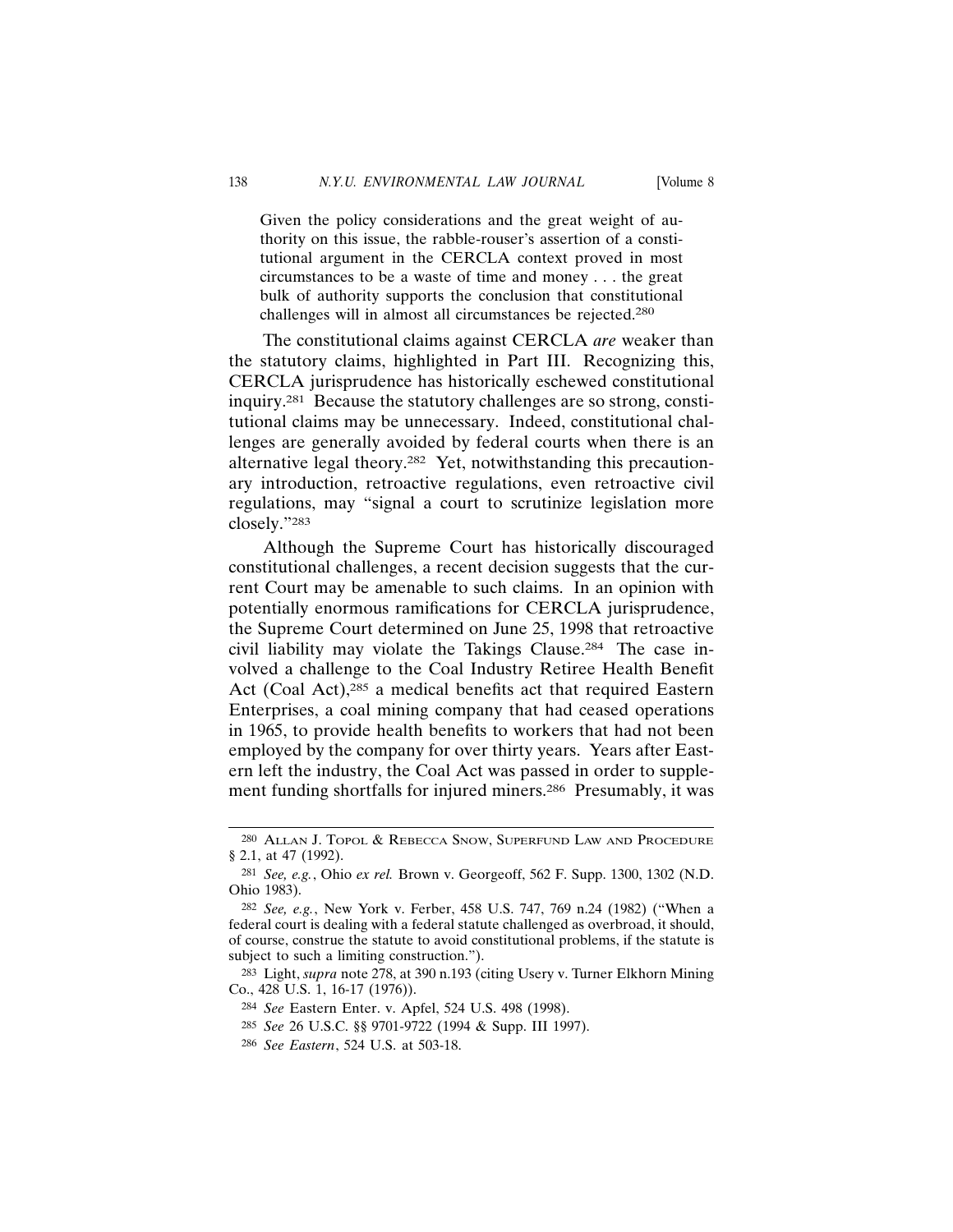designed to impose costs upon those that "were most responsible for . . . liabilities."287

The Supreme Court rejected Eastern's liability. It observed that "legislation might be unconstitutional if it imposes severe retroactive liability on a limited class of parties that could not have anticipated the liability, and the extent of that liability is substantially disproportionate to the parties' experience."288 In contrast, retroactive liability may be justified if it is "confined to the short and limited periods required by the practicalities of producing national legislation."289 The thirty year, multi-million dollar retroactive liability created by the Coal Act was too severe, unpredictable, and disproportionate to Eastern's former experiences to withstand constitutional challenge. The same rationale could apply to a constitutional challenge under CER-CLA. Disposal often occurred more than thirty years before enactment, and liability is often comparable to the 50 to 100 million dollars at issue in *Eastern.* Part IV considers potential constitutional challenges to CERCLA in light of this recent decision.

## A. *Immediate* Eastern *Aftermath*

In the year following the *Eastern* decision, at least three district courts have heard cases attempting to apply its expansive reading of the Takings Clause to challenge CERCLA's retroactive liability scheme.290 These arguments have been rejected, with the courts maintaining that *Eastern* has limited precedential value because it is a plurality decision.<sup>291</sup> In particular, the

<sup>287</sup> *Id.* at 512-15.

<sup>288</sup> *Id.* at 528.

<sup>289</sup> *Id.* at 500 (quoting Pension Benefit Guar. Corp. v. R.A. Gray Co., 467 U.S. 717, 731 (1984)).

<sup>290</sup> *See* Combined Properties v. Morrow, 58 F. Supp. 2d 675 (E.D. Va. 1999); United States v. Alcan Aluminum Corp., 49 F. Supp. 2d. 96 (N.D.N.Y. 1999); United States v. Vertac Chem. Corp., 33 F. Supp. 2d 769 (W.D. Ark. 1998).

<sup>291</sup> *Eastern* was decided by a four justice plurality. A concurring opinion by Justice Kennedy found that the challenged Act violated the Due Process Clause, rather than the Takings Clause. Justices John Paul Stevens, David Souter, Ruth Bader Ginsburg and Stephen Breyer filed two separate dissenting opinions, each joined by all four justices. A plurality decision is not binding precedent. *See, e.g.*, *Morrow*, 58 F. Supp. 2d at 68; *Alcan*, 49 F. Supp. 2d at 99. *See also* Association of Bituminous Contractors, Inc. v. Apfel, 156 F.3d 1246, 1255 (D.C. Cir. 1998) ("[T]he only binding aspect of [the *Eastern* plurality decision] is its specific result—holding the Coal Act unconstitutional as applied to Eastern Enterprises"); Anker Energy Corp. v. Consolidated Coal Co., 177 F.3d 161, 170 (3d Cir. 1999), *cited in Morrow*, 58 F. Supp. 2d at 680.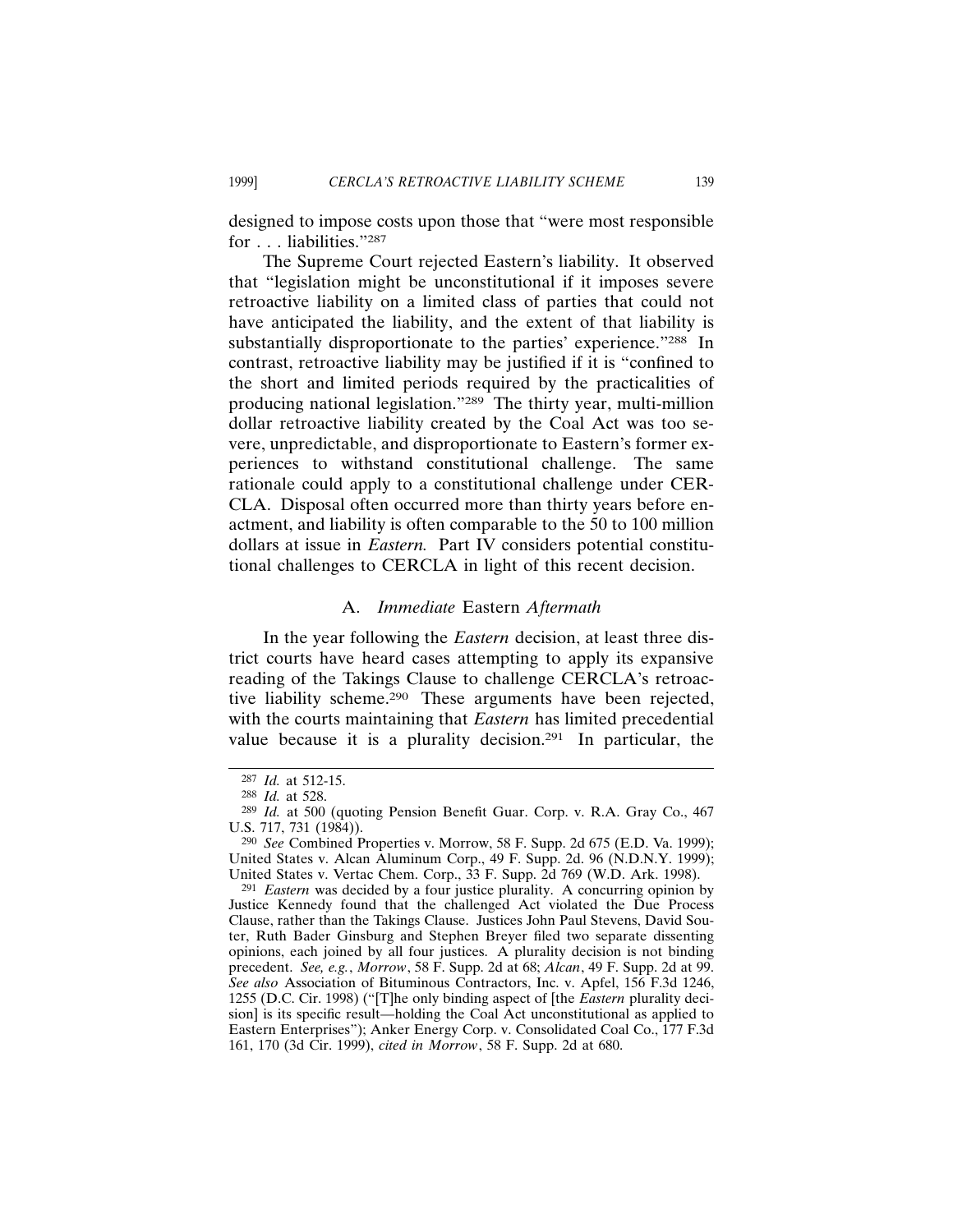Court's due process argument has been dismissed as meaningless in the CERCLA context because it was raised in a concurring opinion filed by a single justice.292 One court dismissed CER-CLA constitutional challenges entirely, insisting that the Act's constitutionality has long been established, and can no longer be disputed.293 Substantively, the *United States v. Alcan* court attempted to distinguish CERCLA from the Coal Act by emphasizing that whereas Eastern Enterprises did not directly contribute to the "funding crisis created by industry commitments to expanded benefits" under the Coal Act, CERCLA liability is "predicated on the link between [defendants'] waste disposal activities and the environmental harms caused."294 This distinction is dubious. Although Eastern Enterprises may not have participated in the negotiations leading to retroactive liability under the Coal Act and the corresponding funding crisis, Eastern contributed to that crisis by employing the beneficiaries during the time when they likely incurred the health effects that necessitated expanded liability.295 Similarly, CERCLA PRPs likely played no role in CERCLA's development; however, their earlier actions led to the waste crisis necessitating such expansive liability. In both instances, the defendant's harmful action terminated prior to passage of the respective act. If the Supreme Court found Eastern's connection to the ultimate harm too attenuated to assign liability, CERCLA PRPs should be similarly shielded.

*Alcan* also distinguished the case before it from *Eastern* by highlighting the disparity between the economic impact of the two actions.296 Although this distinction may have been persuasive under *Alcan*, where the defendant's damages were estimated at five million dollars, it may be less persuasive in other CER-CLA actions, where cleanup costs and defendant liability averages thirty million dollars per site.<sup>297</sup> Thus, notwithstanding *Eastern*'s limited precedential value, the distinctions between the

<sup>292</sup> *See Alcan*, 49 F. Supp. 2d at 100-01.

<sup>293</sup> *See Vertac*, 33 F. Supp. 2d at 785.

<sup>294</sup> *Alcan*, 49 F. Supp. 2d at 100.

<sup>295</sup> *See, e.g.*, Eastern Enter. v. Apfel, 524 U.S. 498, 517 (1998) (recounting that Eastern was assigned liability for "over 1,000 retired miners who had worked for the company before 1966, based on Eastern's status as the pre-1978 signatory operator for whom the miners had worked for the longest period of time.").

<sup>296</sup> *See id*.

<sup>297</sup> *See* CHURCH & NAKAMURA, *supra* note 17, at 8.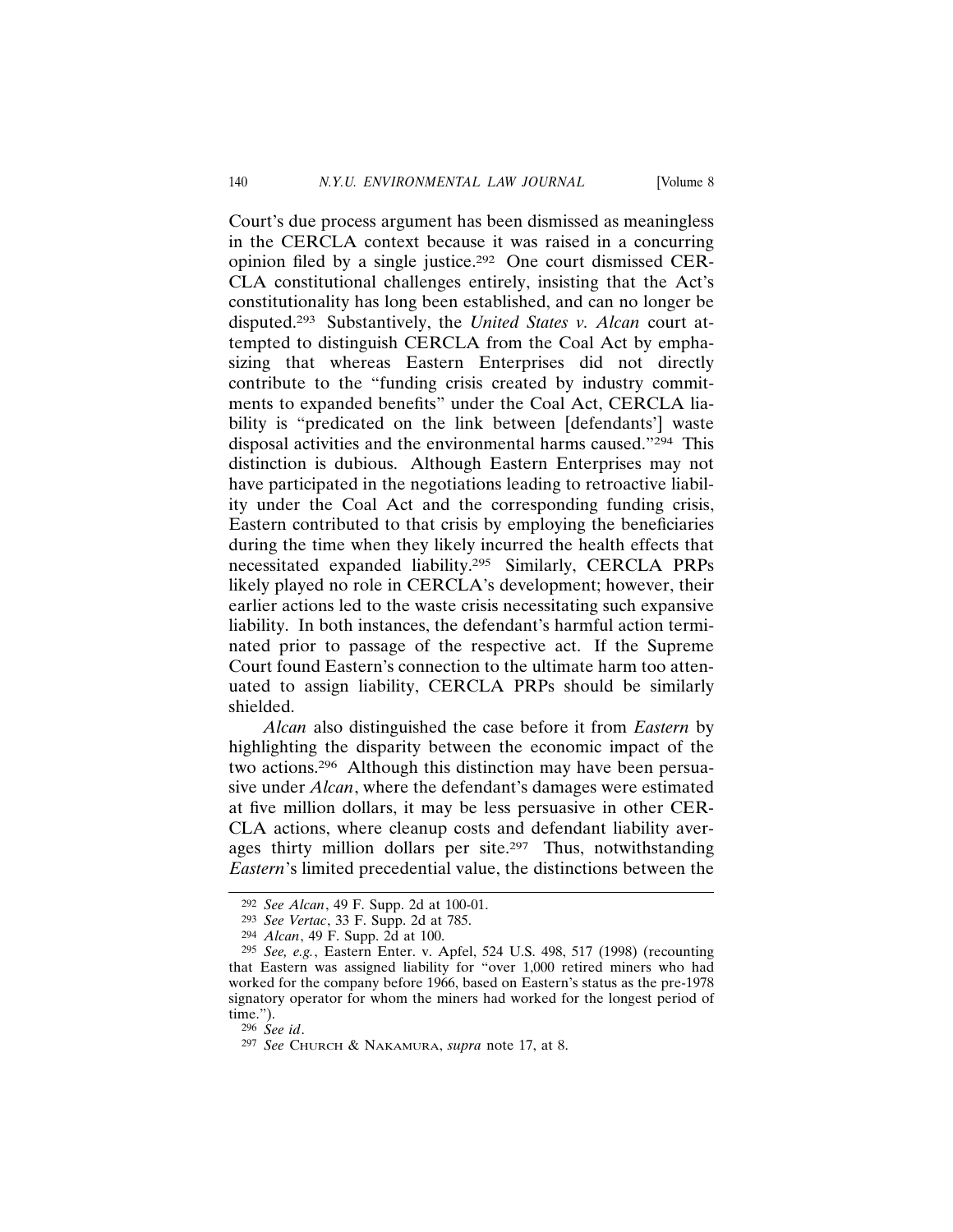Coal Act and CERCLA are largely unpersuasive. Although the *Eastern* plurality opinion may not provide binding precedent, the Court's arguments could similarly be advanced in the CERCLA context. These arguments are considered in detail below.

#### B. *Retroactive Liability and the Takings Clause*

The Fifth Amendment is meant to prevent the government "from forcing some people alone to bear public burdens which, in all fairness and justice, should be borne by the public as a whole."<sup>298</sup> In determining whether the Coal Act violated these basic principles, the *Eastern* Court considered the three factors that are generally applied to regulatory takings analysis: "the economic impact of the regulation, its interference with reasonable investment backed expectations, and the character of the governmental action."299 The economic impact of the Coal Act was considered substantial.300 The Court further determined that the Coal Act interfered with the plaintiff's investment-backed expectations by imposing liability thirty to fifty years after Eastern had employed the beneficiaries.<sup>301</sup> Had Eastern foreseen this liability, the cost could have been deducted from their employees' salaries. Absent such internalization, the employees would, in effect, be getting a double windfall. Finally, although the government action was imposed on Eastern Enterprises, the company did not participate in the decision-making process.302 Coal Act negotiations were initiated after the plaintiff's retirement.<sup>303</sup> The Court determined that when a chosen solution "singles out certain employers to bear a burden that is substantial in amount, based on the employers' conduct far in the past, and unrelated to any commitment that the employers made or to any injury they caused, the governmental action implicates fundamental principles of fairness underlying the Takings Clause."304

304 *Id*.

<sup>298</sup> *Eastern*, 524 U.S. at 522 (quoting Armstrong v. United States, 364 U.S. 40, 49 (1960)).

<sup>299</sup> *Id.* (quoting Kaiser Aetna v. United States, 444 U.S. 164, 175 (1979)).

<sup>300</sup> *See id.* at 527.

<sup>301</sup> *See id.*

<sup>302</sup> *See id.* at 531.

<sup>303</sup> *See id.* (noting that Eastern ceased mining operations in 1965).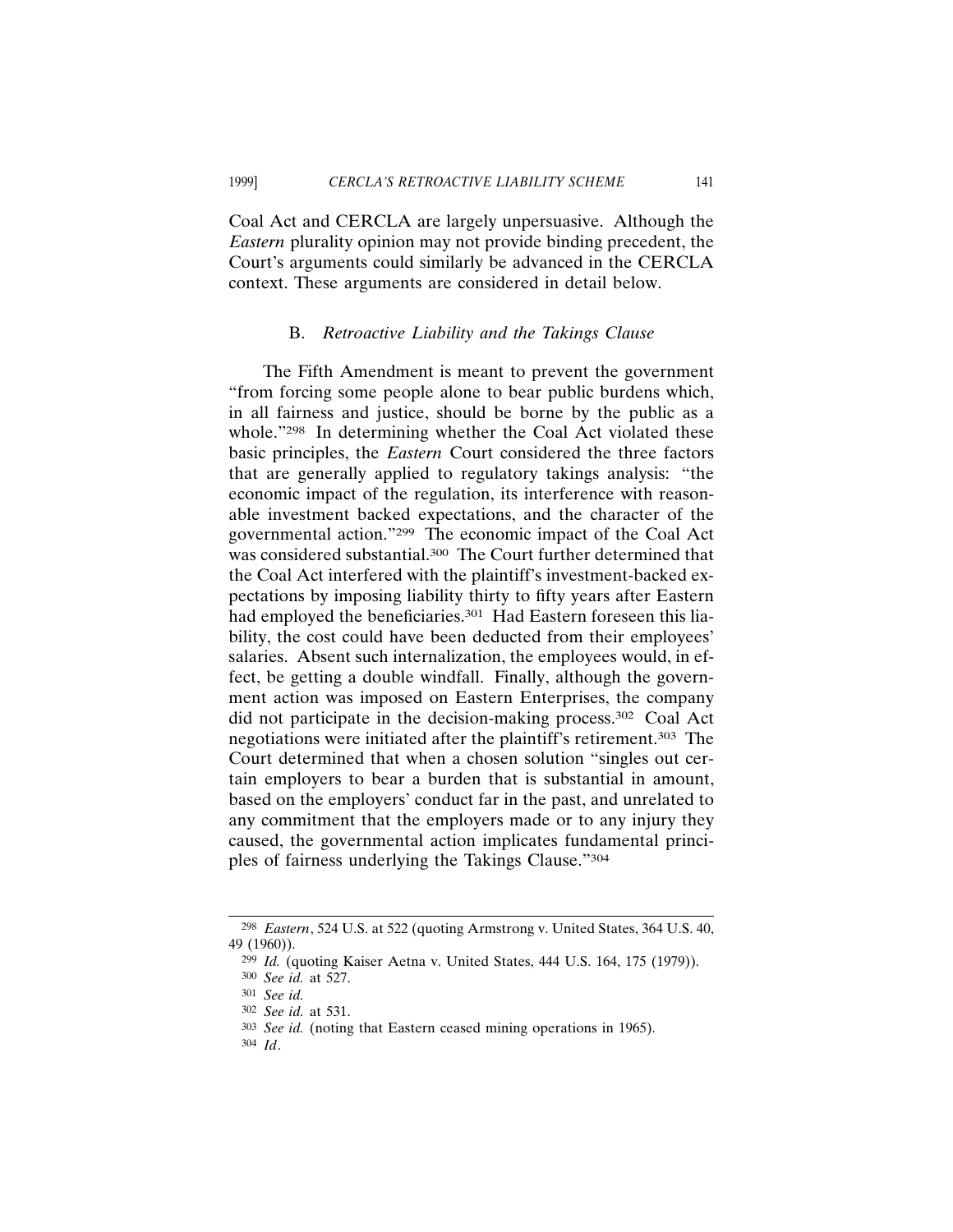A parallel analysis can be applied to CERCLA. Certainly, CERCLA's economic impact is similarly substantial.305 As with the Coal Act, CERCLA PRPs could not have anticipated their future liability. Indeed, pre-enactment parties not only may have disposed of their waste in a legal manner, the government may have mandated the disposal method. Alternatively, the generator may have sent materials to a municipal solid waste site that was implicated decades later. CERCLA's liability web would capture the original generator, even if its particular waste could not be linked to the problem. In other instances, foreseeability may be completely obscured because the responsible party is a descendant of the initial actor. In fact, the PRP may not have any knowledge of the chemicals used at the facility fifty years earlier and certainly would not know about the former operator's disposal methods. Finally, as with the Coal Act, the responsible party likely played no role in CERCLA negotiations. Thus, in terms of "character of the government action," CERCLA creates a substantial imposition on past conduct.306

Some suggest that CERCLA imposes obligations that are disproportionate to the harm created by the responsible party.307 When no other financially solvent parties can be found, CER-CLA's joint and several liability scheme imposes costs exceeding a single individual's contribution.308 This imposition violates the idea of "rough proportionality" between benefits and exactions.309 Although this argument sounds persuasive, its applicability to CERCLA is dubious.<sup>310</sup> Indeed, courts have generally held that the right of contribution authorized by section 113 of CERCLA shields any individual from bearing a disproportionate burden.311

<sup>305</sup> *See* CHURCH & NAKAMURA, *supra* note 17, at 8 (estimating that the average CERCLA cleanup cost is \$30 million per site).

<sup>306</sup> *See supra* notes 6-7 and accompanying text.

<sup>307</sup> *See, e.g*., Gerrard & Goldberg, *supra* note 6.

<sup>308</sup> *See, e.g*., Charter Township of Oshtemo v. American Cyanamid Co., 896 F. Supp. 506, 509 (W.D. Mich. 1995) (determining that "orphan shares should be apportioned among all of the solvent PRPs that are parties in this litigation, including plaintiffs, in amounts corresponding to their relative equitable responsibility for any indivisible harm for which joint and several liability otherwise applies.").

<sup>309</sup> *See* Dolan v. City of Tigard, 512 U.S. 374 (1994).

<sup>310</sup> TOPOL & SNOW, *supra* note 280, at 49.

<sup>311</sup> *See, e.g*., *id.* (citing Combined Properties v. Morrow, 58 F. Supp. 2d 675, 680 (E.D. Va. 1999); United States v. Stringfellow, 661 F. Supp. 1053 (C.D. Cal. 1987); United States v. Conservation Chem. Co., 619 F. Supp. 162 (W.D. Mo.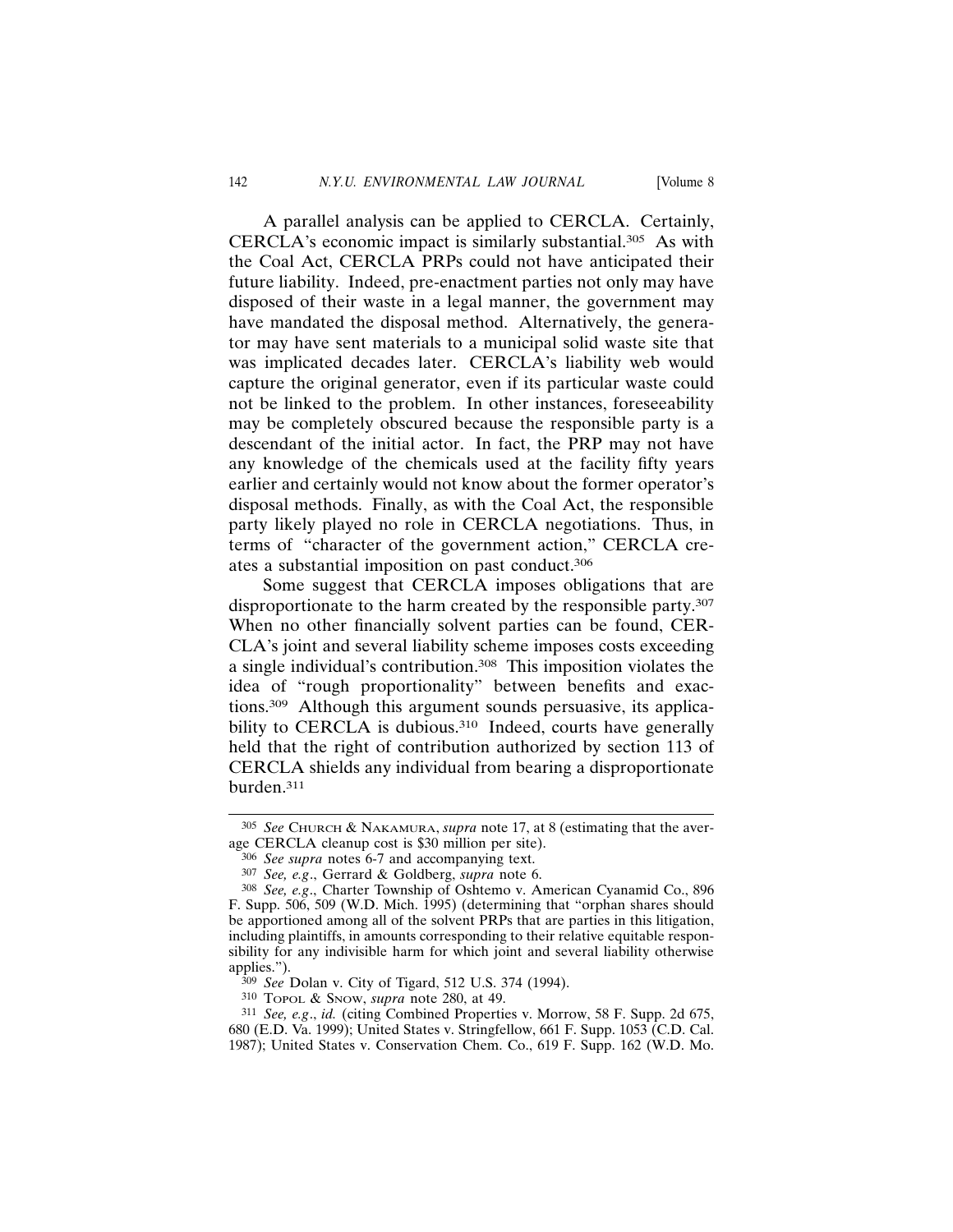Courts are generally hesitant to find that economic regulation constitutes a taking.312 This aversion is evident in Justice Stephen Breyer's dissent in *Eastern Enterprises*313 and Justice Anthony Kennedy's concurrence.314 These opinions insist that the Fifth Amendment applies to the taking of property (i.e., land), but not money. Fearing a slippery slope, the dissent queried: "If the Clause applies when the government simply orders A to pay B, why does it not apply when the government simply orders A to pay the government, i.e., when it assesses a tax?"315 To the extent that a constitutional challenge contends that retroactive liability causes bankruptcy, the claimant must convince five members of the Court that the Fifth Amendment anticipates this type of economic liability. This may be easier in the case of owners who have a vested interest in the land; however, it may be more tenuous in the context of generators, operators, arrangers, and transporters. Certainly, most regulatory takings precedents involve a claimant with a personal interest in the land.316

Most commentators believe that a Takings Clause claim will fail.<sup>317</sup> In reaching this conclusion, Amy Blaymore considered CERCLA in light of four traditional takings tests. She inter-

<sup>1985) (&</sup>quot;[I]n a CERCLA action the defendant has the opportunity to lessen its damages by proving during an apportionment hearing that it had not made a significant contribution to the environmental harm.")*. See also* Saillan, *supra* note 5, at 10204 n.24 (noting that 42 U.S.C. § 9613(f)(2) (1994) allows PRPs to seek contributions from other liable parties for any costs in excess of their fair share). Yet, section 113's shield is doubtful in situations where only one PRP is financially solvent.

<sup>312</sup> *See, e.g.*, Penn Cent. Transp. Co. v. New York City, 438 U.S. 104, 124 (1978) (noting that takings claims are more often initiated when "the interference with property can be characterized as a physical invasion by government, than when interference arises from some public program adjusting the benefits and burdens of economic life to promote the common good.").

<sup>313</sup> *See Eastern*, 524 U.S. 554-68 (Breyer, J., dissenting). Justice Breyer was joined by Justices Stevens, Souter and Ginsburg.

<sup>314</sup> *See id.* at 554-32 (Kennedy, J., concurring).

<sup>315</sup> *See id.* at 555.

<sup>316</sup> *See, e.g.*, Lucas v. South Carolina Coastal Council, 505 U.S. 1003 (1992) (land use restrictions may constitute a taking if they deprive an owner of all property value); Pennsylvania Coal Co. v. Mahon, 260 U.S. 393 (1922) (regulation may constitute a taking if it goes "too far"). *See also Eastern*, 524 U.S. at 540-51 (Kennedy, J., concurring) (indicating takings jurisprudence generally applies to real estate).

<sup>317</sup> *See, e.g.*, Amy Blaymore, *Retroactive Application of Superfund: Can Old Dogs Be Taught New Tricks?*, 12 B.C. ENVTL. AFF. L. REV. 1, 40-46 (1985); Saillan, *supra* note 5, at 10204 n.24.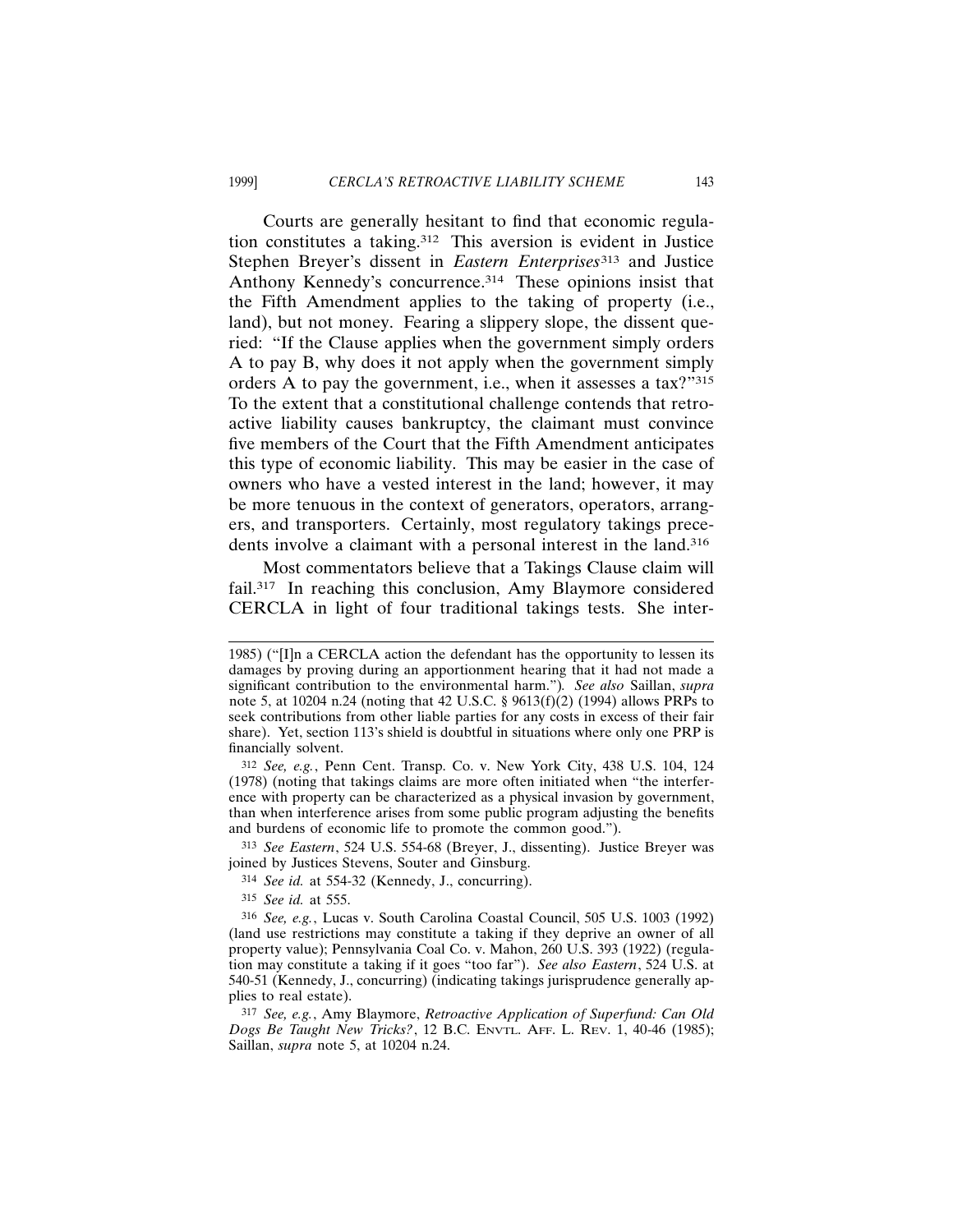preted *Pennsylvania Coal Co. v. Mahon*<sup>318</sup> as requiring a balancing test to compare the public benefit of the regulation with the private loss.319 Blaymore argued that the private loss—investment-backed expectations—was weak when balanced against the public's interest in a clean and safe environment.320 CERCLA similarly failed the "*Lucas* test" because the "prior use of land as a dump site in and of itself will usually render the property useless for any other purpose."321 Although *Loretto v. Teleprompter Manhattan CATV Corp.*322 prohibits permanent physical invasions, Blaymore argued that in light of the extreme public health threats, such an invasion (presumably by remediation equipment) "would probably be considered not only justifiable, but necessary."323 Finally, she considered the "noxious-use or harmbenefit approach," which allows the government to regulate public nuisances without compensation.<sup>324</sup> Arguably, a Superfund site constitutes a public nuisance.

Although Blaymore's analysis maintained that a takings claim would fail, the decision in *Eastern Enterprises* suggests the Court may be willing to consider such challenges. While Blaymore dismissed the PRPs' expectations when balanced against the public's interest in a clean environment,<sup>325</sup> one could argue that the public's interest should be protected by the public fisc. This argument is strengthened by the three factors considered by the *Eastern Enterprises* Court: economic impact, investment-backed expectations, and character of the government action.326 Indeed, the case against CERCLA seems at least as strong as the takings threat imposed by the Coal Act. Nonetheless, in light of the Court's cautionary approach to regulatory takings analysis, success is by no means guaranteed.

## C. *Retroactive Liability and the Due Process Clause*

The *Eastern* plurality noted that economic regulation may violate substantive due process if it is "arbitrary and irra-

<sup>318</sup> 260 U.S. 393 (1922).

<sup>319</sup> *See* Blaymore, *supra* note 317, at 42.

<sup>320</sup> *See id.* at 43.

<sup>321</sup> *Id.* at 44.

<sup>322</sup> 458 U.S. 419 (1982).

<sup>323</sup> Blaymore, *supra* note 317, at 45.

<sup>324</sup> *See id.*

<sup>325</sup> *See id.* at 43.

<sup>326</sup> *See* Eastern Enter. v. Apfel, 524 U.S. 498, 529-38 (1998).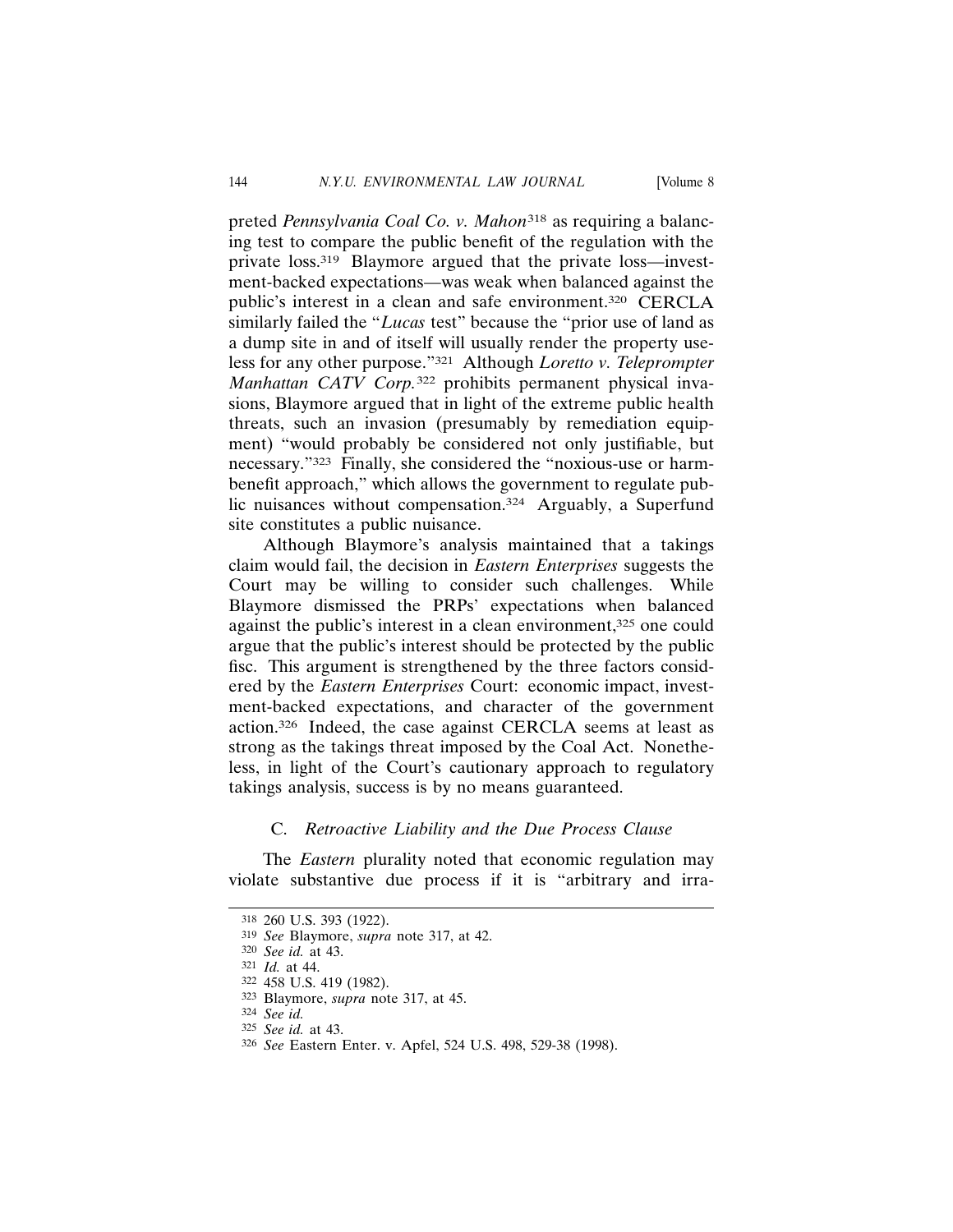tional."327 However, the Court did not elaborate on these requirements because it had already concluded that the Coal Act violated the Takings Clause.328 In his concurrence, Justice Kennedy rejected the plurality's takings analysis, noting that "[t]he liability imposed on Eastern no doubt will reduce its net worth and its total value, but this can be said of any law which has an adverse economic effect."329 Instead, he determined that the Coal Act is unconstitutional because it violates due process.330 In cautioning against retroactive laws that alter "legal consequences of transactions long closed," he stated that "due process protection for property must be understood to incorporate our settled tradition against retroactive laws of great severity."331 Thus, the constitutionality of retroactive civil legislation can be determined by the "degree of retroactive effect."332 The Coal Act, he concluded, violates this norm, because, by imposing liability on events that occurred thirty-five years prior, it "has a retroactive effect of unprecedented scope."333 In dissent, Justice Breyer, joined by Justices John Paul Stevens, David Souter, and Ruth Bader Ginsburg, similarly recognized that "retrospective civil legislation may offend due process if it is particularly harsh and oppressive."334 Nonetheless, the dissent concluded that the Coal Act did not violate due process because it only extends liability to miners whom Eastern itself employed.

Justice Kennedy's reasoning is particularly illuminating in the CERCLA context. If a thirty-five year retroactive liability scheme is "unprecedented" in scope, how much more so is CER-CLA's limitless liability? CERCLA's far-reaching liability scheme is unlikely to violate the dissent's standard for regulations that are "particularly harsh and oppressive." However, the dissent ultimately supported the Coal Act because of a presumed nexus between the beneficiaries and their former employer. Sim-

<sup>327</sup> *Id.* at 538 (quoting Usery v. Turner Elkhorn Mining Co., 428 U.S. 1, 15 (1976)).

<sup>&</sup>lt;sup>328</sup> *See id.* ("Because we have determined that the third tier of the Coal Act's allocation scheme violates the Takings Clause as applied to Eastern, we need not address Eastern's due process claim.").

<sup>329</sup> *Id.* at 543 (Kennedy, J. , concurring).

<sup>330</sup> *See id.* at 539 (Kennedy, J., concurring).

<sup>331</sup> *Id.* at 550.

<sup>332</sup> *Id.*

<sup>333</sup> *Id*.

<sup>334</sup> *Id.* at 557 (Breyer, J., dissenting) (quoting Pension Benefit Guar. Corp. v. R.A Gray & Co., 467 U.S. 717, 733 (1984)).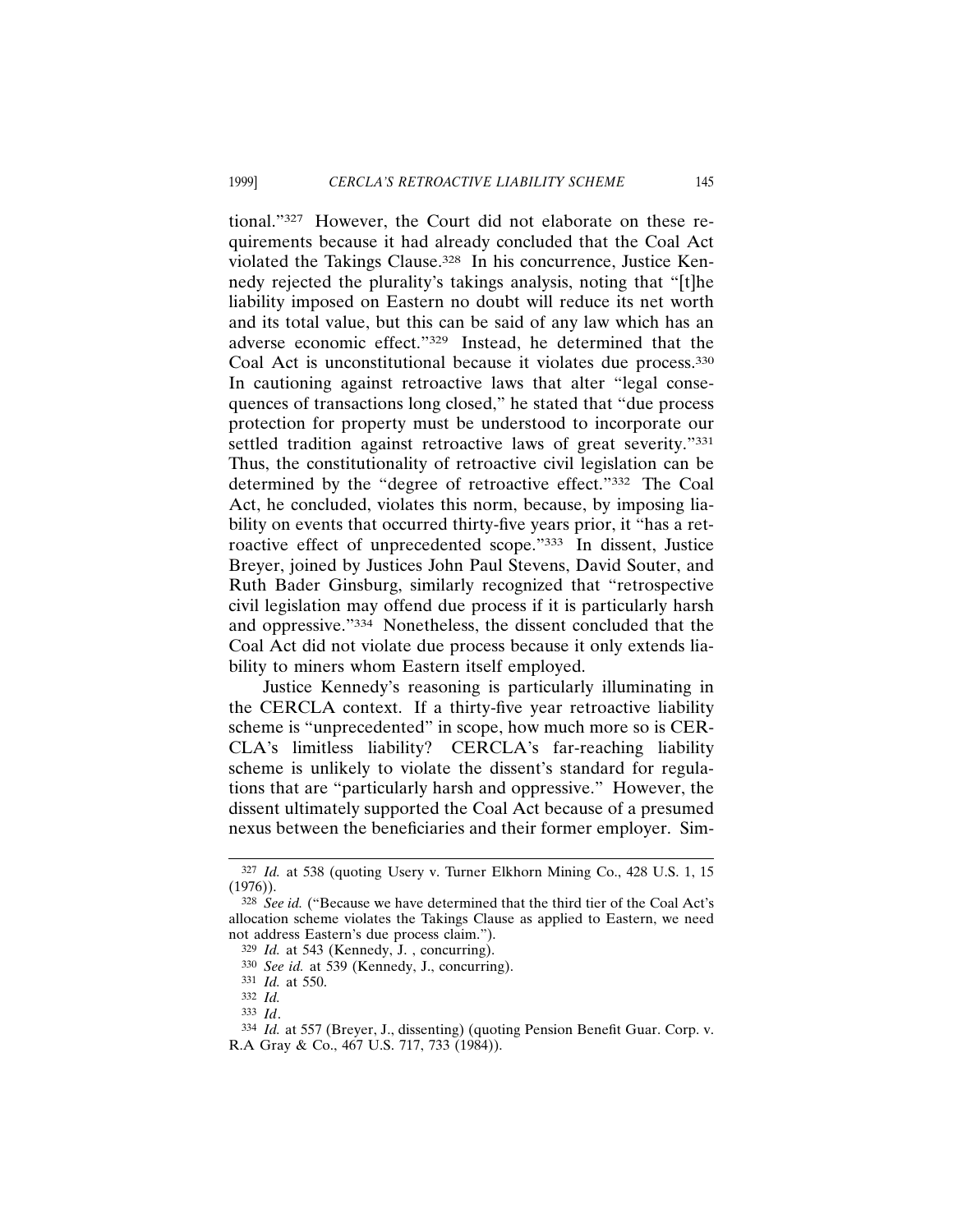ilarly, CERCLA purportedly links liability to those who were responsible for creating the hazardous condition. However, to the extent that CERCLA implicates descendants of the original generator, the link may be more attenuated than under the Coal Act. If one could prove that contemporary PRPs are unconnected to the original act,<sup>335</sup> the dissenting justices may support a due process claim. Because the plurality never explicitly considered the due process challenge, it is unclear how they would decide such an issue.

Unfortunately, precedent indicates that the Court does not typically expose retroactive civil legislation to searching review. In fact, the Supreme Court has said that it will reject retroactive civil regulation only if it is "arbitrary and irrational" or unsupported by a "rational legislative purpose."336 Thus, to uphold CERCLA, a court must only find that it has a rational purpose that advances a legitimate government objective.337

A court could foreseeably hold that retroactive liability rationally maximizes limited funds to advance the government purpose of waste remediation. Imposing liability on those who supposedly created the problem cannot easily be discredited as "arbitrary and capricious."338 In fact, in a post-*Eastern* decision, the *Alcan* court reaffirmed CERCLA's rational basis in dismissing Alcan's reliance on *Eastern*. 339 Certainly, the current liability scheme may be more rational than distributing liability to the public through an "across-the-board tax scheme," as the public may have had no connection to the condition.340 Precedent supports this application of rational basis review to CERCLA.<sup>341</sup>

*Nachman Corp. v. Pension Benefit Guaranty Corp.* formulated a somewhat different test to determine the legitimacy of

340 *See Generator Liability*, *supra* note 27, at 1250.

<sup>335</sup> *See, e.g*., *supra* notes 6-7, 306 and accompanying text.

<sup>336</sup> Usery v. Turner Elkhorn Mining Co., 428 U.S. 1, 15, 18 (1976) (holding that due process was satisfied because the black lung compensation scheme presented a "rational measure to spread the costs of the employee's disabilities to those who have profited from the fruits of their labor.").

<sup>337</sup> *See generally* TOPOL & SNOW, *supra* note 280, at 8; *Judge's Bench Memorandum*, *supra* note 183, at 822.

<sup>338</sup> *See generally* Surber, *supra* note 38, at 28-29; *Judge's Bench Memorandum*, *supra* note 183, at 843.

<sup>339</sup> *See* United States v. Alcan Aluminum Co., 49 F. Supp. 2d 96, 100 (N.D.N.Y. 1999) (citations omitted).

<sup>341</sup> *See, e.g.*, United States v. Monsanto Co., 858 F.2d. 160, 173 (4th Cir. 1988); United States v. Northeastern Pharm. & Chem. Co., 810 F.2d 726, 736 (8th Cir. 1986).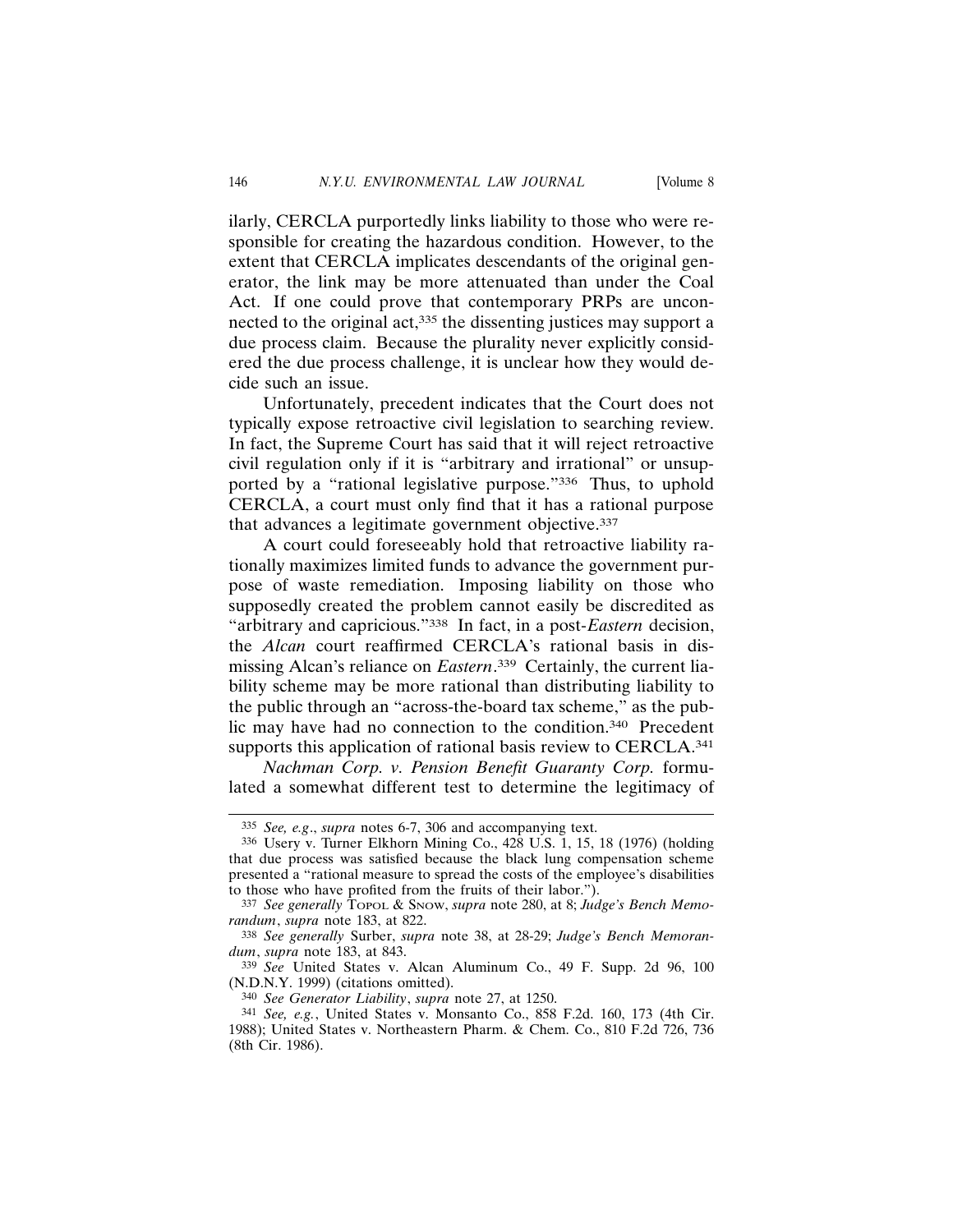retroactive civil legislation. *Nachman* involved a due process challenge to the Employee Retirement Income Security Act (ERISA), which required employers to provide pension benefits to workers who had completed employment prior to ERISA's passage. The court concluded that ERISA satisfied due process requirements after comparing "the problem to be remedied with the nature and scope of the burden imposed to remedy that problem."342 To facilitate this comparison, the court developed a test involving four factors: (1) the reliance interests of the parties affected, (2) whether the area had previously been subjected to regulatory control, (3) the equities of imposing the legislative burdens, and (4) the existence of statutory provisions to ameliorate the regulatory impact. The *Nachman* test captures the "factors relevant to a judicial assessment of rationality."343 This test is indeterminate in the CERCLA context.

In terms of the first factor, CERCLA PRPs surely never anticipated incurring massive liability damages years after their actions. Had they foreseen this liability, prices could have been raised to reflect these future costs. On the other hand, Blaymore argues that this reliance interest is marginal when compared to the public's reliance on a clean and safe environment.344

Second, to the extent that CERCLA imposes retroactive liability on parties who not only complied with all then-existing environmental laws, but may have specifically followed government mandates for disposal, CERCLA clearly attaches liability to an area not formerly subjected to regulatory control. However, to the extent that CERCLA is simply codifying common law nuisance principles, hazardous waste *has* previously been regulated.345

Third, one could argue that it is more equitable to impose remediation costs on past waste generators than on the general public or new companies who may have no connection to the hazardous condition.<sup>346</sup> This rationale is apparently supported by CERCLA's legislative history which maintains that "it is wholly appropriate and equitable for the industries which have

<sup>342</sup> Nachman Corp. v. Pension Benefit Guar. Corp., 592 F.2d 947, 960 (7th Cir. 1979).

<sup>343</sup> Blaymore, *supra* note 317, at 25.

<sup>344</sup> *See id.* at 27.

<sup>345</sup> *See id.* at 29 (citing a letter from Douglas Costle, EPA Administrator, to Hon. Jennings Randolph in S. REP. NO 848, at 100).

<sup>346</sup> *See Generator Liability*, *supra* note 27, at 1250.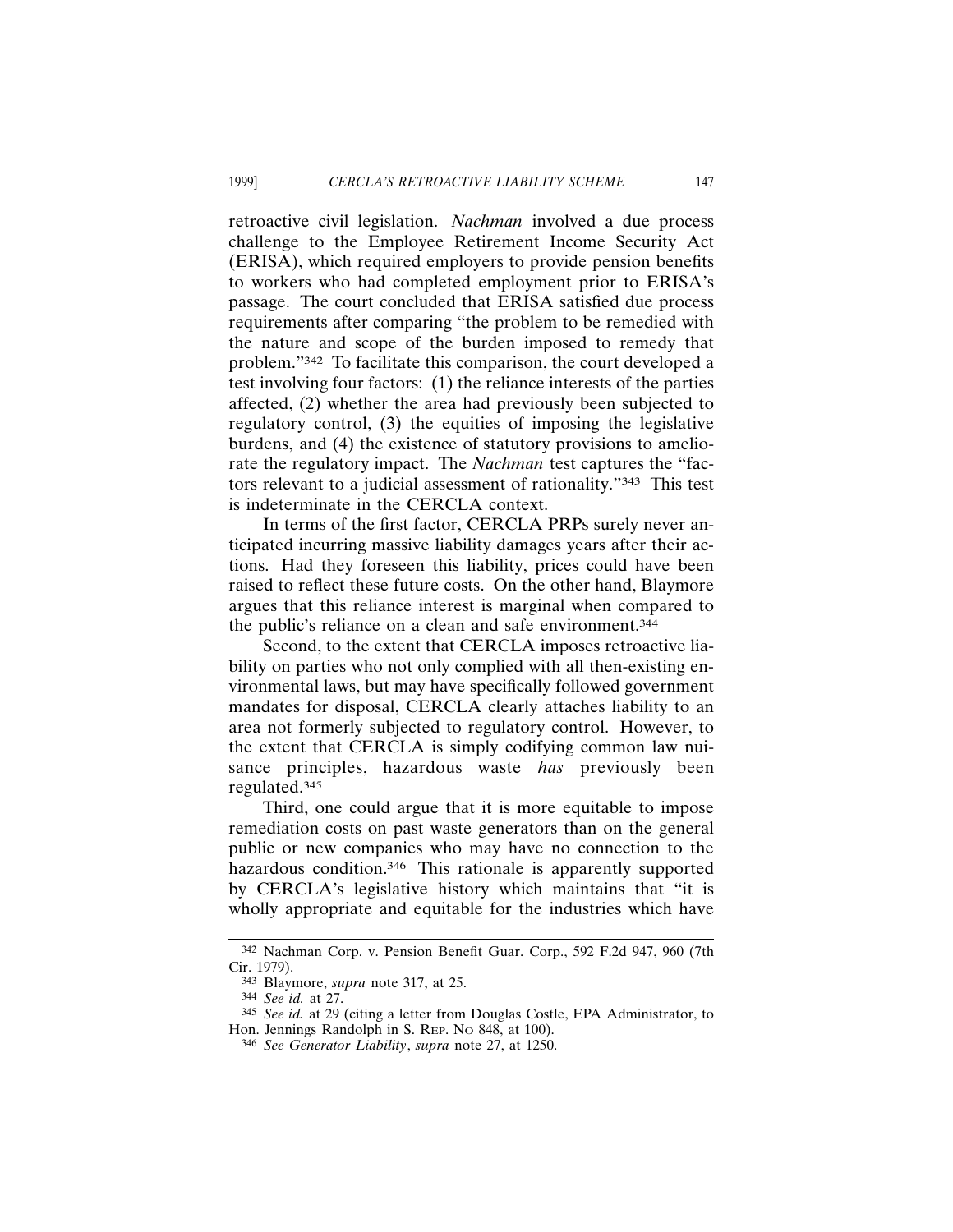benefited most directly from cheap, inadequate disposal practices, and which have generated the wastes which imposed the risks on society to contribute a substantial portion of the response costs."<sup>347</sup> While this argument seems sound, the original generators, owners, and operators seldom accrued the benefits of cheap disposal. Rather, the competitive market transferred these benefits to consumers in the form of lower prices.348 It could be argued that it is most equitable to impose liability on the general public through increased taxes. Thus, CERCLA could be said to violate the third *Nachman* factor.

The final *Nachman* factor requires consideration of moderating provisions. Although the Act's retroactive burden appears limitless because there is no statute of limitations, CERCLA nonetheless incorporates several limiting factors. For instance, the right of contribution theoretically shields individual PRPs from bearing a disproportionate share of the burden.349 A PRP can also avoid joint and several liability by showing that she is only partially responsible for a divisible harm. Similarly, generators may seek indemnification from transporters in a separate cause of action.350 The Act also includes exemptions for acts of god, war, and third party omissions.351 On balance, these statutory provisions moderate CERCLA's burden in accordance with the *Nachman* test.

The test is ultimately inconclusive in this context. Compelling arguments can be made both for and against the constitutionality of CERCLA's liability scheme. The success of a due process claim will likely depend on the depth of the Court's rational basis scrutiny and the influence of Justice Kennedy's position against retroactive legislation of "great severity." The Act's retroactive scheme seems to be supported by rational means. After all, remediating hazardous conditions to protect public health and welfare is a legitimate regulatory goal. Theoretically, imposing liability on those closest to the waste facilities provides a funding source for the necessary remediation. Yet, to the ex-

<sup>347</sup> *Administration Testimony to the Subcomm. on Envtl. Pollution and Resource Protection of the Senate Comm. on Env't and Pub. Works*, 96th Cong. 93, 229 (1980) (statement of Thomas Jorling, Ass't Administrator, Water and Waste Mgt., EPA).

<sup>348</sup> *See supra* notes 269-73 and accompanying text.

<sup>349</sup> *See supra* notes 299-299 and accompanying text.

<sup>350</sup> *See* 42 U.S.C. § 9607(e)(1)(2) (1994).

<sup>351</sup> *See* 42 U.S.C. § 9607(b) *See also* Blaymore, *supra* note 317, at 34.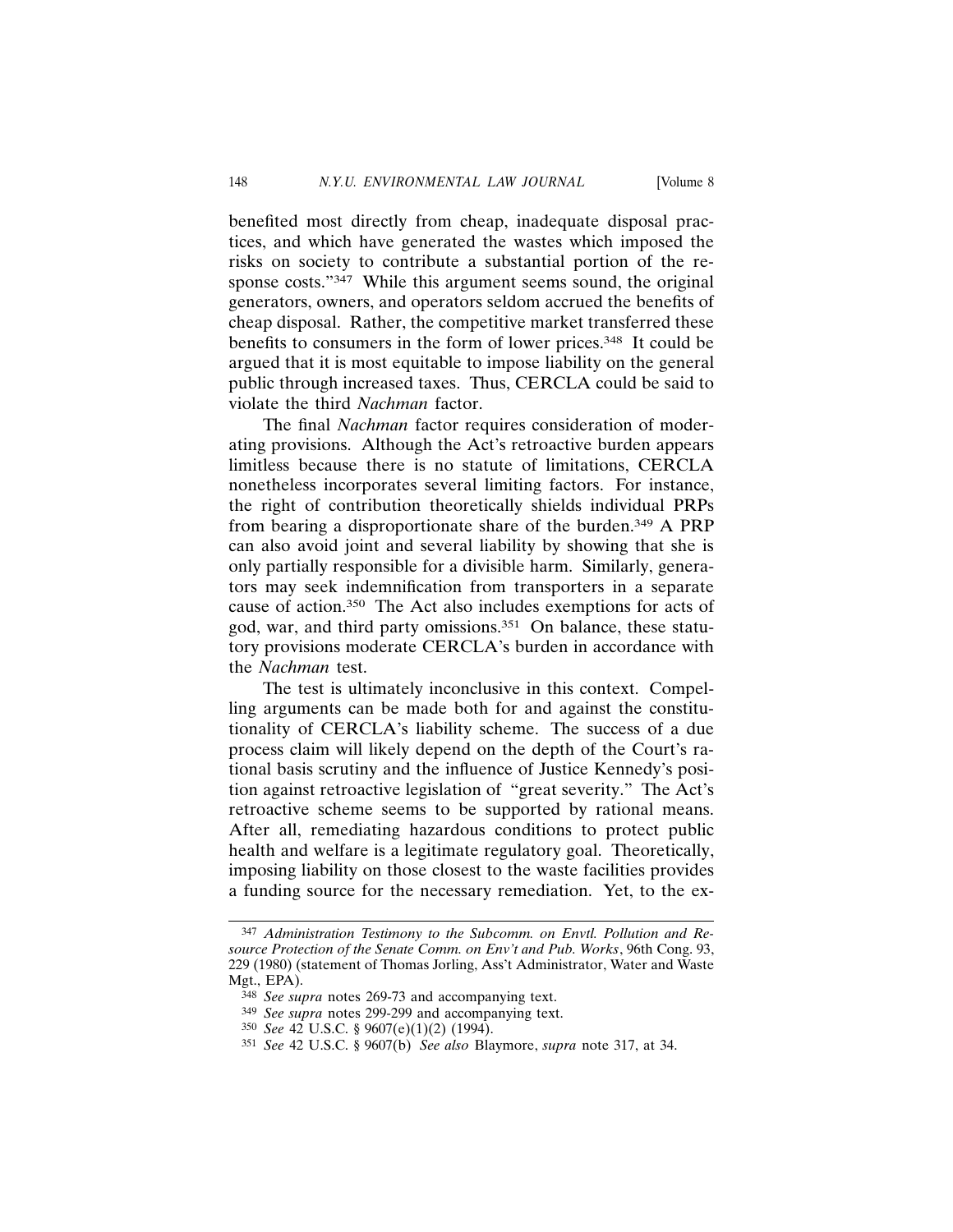tent that past polluters could not have predicted that their honest conduct would create future liability, these parties did *not* actually benefit from cheap disposal. These actors cannot retroactively internalize the costs they created. To the extent that PRPs relied on existing regulations, the public was the true beneficiary of cheap disposal. Thus, a broad public tax may be the more rational means for the government to achieve its legitimate goals. However, as *Usery v. Turner Elkhorn Mining Co.* provides: "It is enough to say that the Act approaches the problem of cost spreading rationally; whether a broader cost-spreading scheme would have been wiser or more practical under the circumstances is not a question of constitutional dimension."352 Given this lax reading and CERCLA precedent rejecting due process challenges, the Supreme Court would be unlikely to hold that the Act violates due process. Still, *Eastern* suggests a contrary conclusion. Justice Kennedy's concurrence indicates that retroactive civil legislation may violate due process if there is a substantial time lag between the challenged action and the new liability rule. Ultimately, the strength of a due process claim depends on how the Court chooses to reconcile this reading with rational basis review.

## D. *Retroactive Liability and the Ex Post Facto Clause*

Although *Eastern* is based primarily on the Fifth Amendment, Justice Clarence Thomas wrote a separate concurrence to emphasize the relevance of the Ex Post Facto Clause.353 The Clause reflects a general belief that "[a]ll laws should be . . . made to commence, in futuro, and [those affected should] be notified before their commencement."354 Although it is generally construed to prohibit the retroactive application of penal legislation, Justice Thomas indicated that he has "never been convinced of the soundness of this limitation."355 This stance, however, seems to be the minority position, and while retroactive penal legislation raises a "serious constitutional question,"356 nonpunitive retroactive legislation is only restricted if it is arbitrary and

<sup>352</sup> Usery v. Turner Elkhorn Mining Co., 428 U.S. 1, 19 (1976).

<sup>353</sup> *See* Eastern Enter. v. Apfel, 524 U.S. 498, 544 (1998).

<sup>354</sup> Freeman, *supra* note 8, at 219 (internal citations omitted).

<sup>355</sup> *Eastern*, 524 U. S. 544.

<sup>356</sup> *See* Landgraf v. USI Film Prod., 511 U.S. 244, 281 (1994).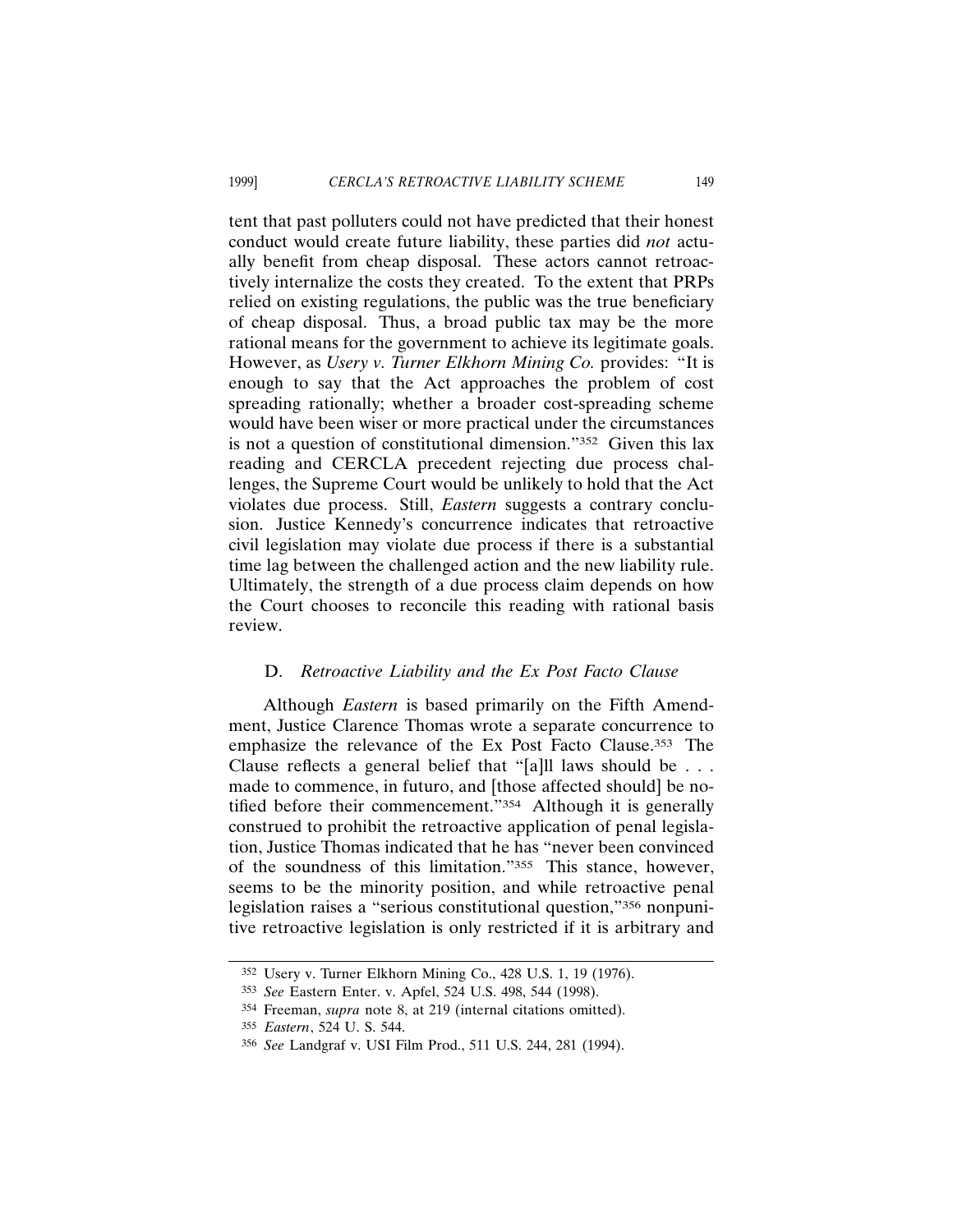irrational.<sup>357</sup> Thus, an ex post facto Superfund claim must emphasize CERCLA's punitive elements.

CERCLA contains several punitive elements. For instance, section  $103(b)(3)$  imposes a fine or imprisonment for failure to provide notice of unpermitted releases, section 106(b) issues fines to parties who do not comply with an executive branch abatement order, and section  $107(c)(3)$  authorizes punitive, treble damages for failure to comply with government orders. "Given the very real threat of punitive damages," the *Olin* District court concluded that "CERCLA retroactivity poses very nearly the same 'ex post facto' danger referred to in *Landgraf.*"358

Blaymore dismissed this argument, insisting that the Court had formerly held that the Ex Post Facto Clause was violated when "the legislative aim was to punish [an] individual for past activity" but not when "the restriction . . . comes about as a relevant incident to a regulation of a present situation."359 Under this construction, the questionable clauses in CERCLA are not meant to punish, but merely to facilitate cleanup of an existing hazardous condition. In this way, any punitive elements of CER-CLA liability are a consequence of a legitimate legislative goal hazardous waste remediation—and not the independent purpose of CERCLA. Alternatively, one could argue that CERCLA's liability scheme is based on theories of strict tort liability, rather than blameworthiness.360 Thus, liability is not meant to be punitive.

Notwithstanding CERCLA's clear non-punitive remediation goals, the liability scheme *can* be construed as having punitive effect. *Cummings v. Missouri* established over a century ago that nonpenal retroactive legislation may be unconstitutional if it is punitive in nature. *Cummings* involved a successful challenge against a state constitutional provision foreclosing certain careers to those who had engaged in rebellion. Although this provision was not penal, the Court concluded that it still implicated the Ex Post Facto Clause because the preclusion against retroactive legislation "cannot be evaded by making that civil in form which is

<sup>357</sup> *See, e.g*., Usery v. Turner Elkhorn Mining Co., 428 U.S. 1 (1976).

<sup>358</sup> United States v. Olin Corp., 927 F. Supp. 1502, 1516 (S.D. Ala. 1996), *rev'd*, 107 F.3d 1506 (11th Cir. 1997).

<sup>359</sup> Blaymore, *supra* note 317, at 47-49 (quoting DeVeau v. Braisted, 363 U.S. 144, 160 (1960)).

<sup>360</sup> *See, e.g.*, *Generator Liability, supra* note 27, at 1247.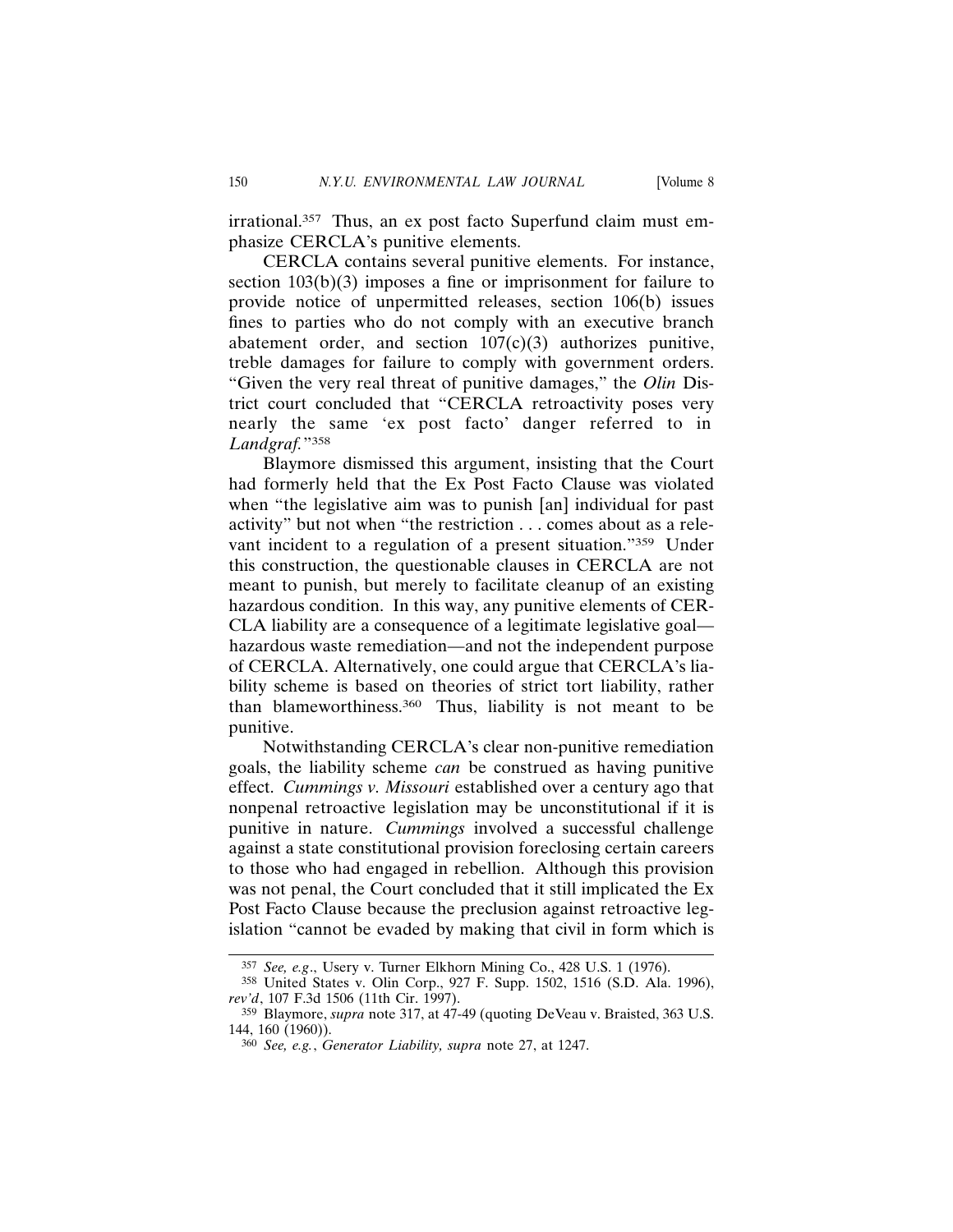essentially criminal in character."361 The Court then characterized the Ex Post Facto Clause as prohibiting any regulation which "renders an act punishable in a manner in which it was not punishable when it was committed."362 Of most relevance to the CERCLA context, the Court adopted an expansive vision of punishment:

What is punishment? The infliction of pain or privation. To inflict the penalty of death, is to inflict pain and deprive of life. To inflict the penalty of imprisonment, is to deprive of liberty. To impose a fine, is to deprive of property. To deprive of any natural right, is also to punish. And so it is punishment to deprive of a privilege.<sup>363</sup>

The *Cummings* opinion captures the foundation of CER-CLA's liability scheme. To the extent that response costs can be deemed a fine, retroactive liability constitutes punishment. Similarly, CERCLA renders acts punishable that were not illegal when committed. The joint and several liability scheme may also impose a greater punishment on PRPs than their acts would have earned when committed. Gerrard supports this conception of CERCLA in highlighting the similarity between the term "PRP" and police shorthand for "perpetrator."364 He also emphasizes that PRP is used interchangeably with the word polluter. "'Polluter' is a word of opprobrium, and the concept that the 'polluter pays' is common to much environmental regulation."365 Following this logic, making the 'polluter pay' is tantamount to punishment, and CERCLA liability may therefore be construed as imposing a fine on responsible parties.

While CERCLA precedent dismisses these constitutional claims,366 Justice Thomas' *Eastern* concurrence shows that at least one member of the Court is amenable to expanding traditional ex post facto jurisprudence to retroactive civil legislation. The strength of such a claim relies on analogizing CERCLA to penal legislation. This may be difficult because CERCLA's ultimate purpose is not penal, although it does create new conse-

<sup>361</sup> Cummings v. Missouri, 71 U.S. 277, 285 (1866).

<sup>362</sup> *Id.* at 286.

<sup>363</sup> *Id.*

<sup>364</sup> *See* Gerrard, *supra* note 7, at 715.

<sup>365</sup> *Id*.

<sup>366</sup> *See, e.g*., United States v. Alcan Aluminum Corp., 49 F. Supp. 2d 96, 100 (N.D.N.Y. 1999) ("Liability for response costs under CERCLA is not penal under the Ex Post Facto Clause.") (citations omitted); Topol & Snow, *supra* note 280, at 12 & nn.35-37 (citing cases denying CERCLA's punitive effect because it advances a "legitimate and important non-punitive purpose").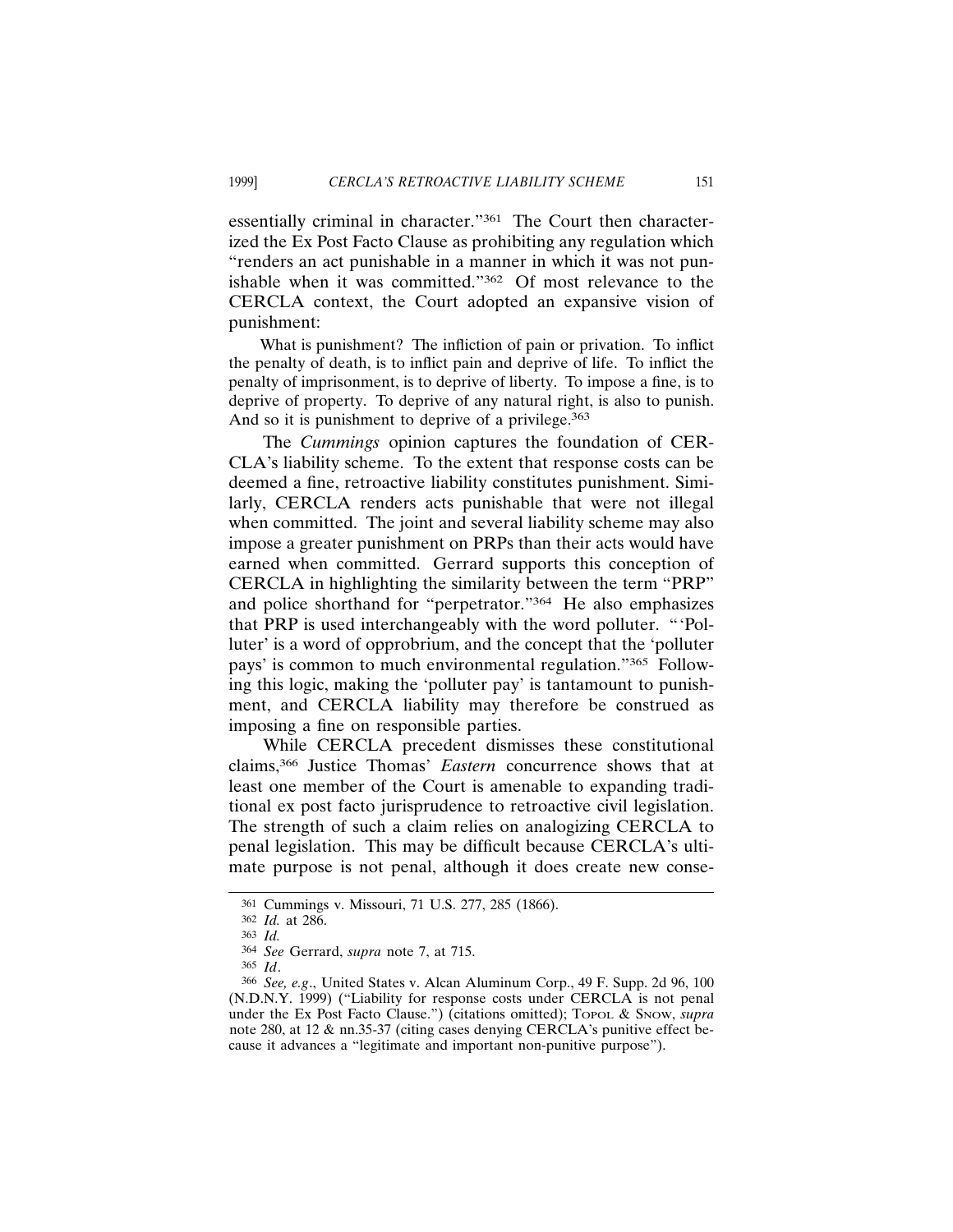quences for actions that were not actionable when committed. Arguably, an alternative plan could reach the same ends with reduced private costs. It is unclear whether the Ex Post Facto Clause requires that the chosen strategy be one with the *least* punitive effect, or, as Blaymore suggests, whether the effect is irrelevant assuming that the ends are constitutional.367

*Eastern* raises the very real possibility that retroactive civil legislation may create constitutional concerns.368 As the above discussion reveals, however, constitutional challenges must overcome significant hurdles. Economic legislation is seldom regarded as a taking, civil legislation is generally subjected to mere rational basis review, and the Ex Post Facto Clause is restricted to legislation with a clear punitive effect, and perhaps a clear purpose. These challenges may not be insurmountable; however, to the extent that a CERCLA challenge can rely on statutory claims, those claims may be preferable.

#### V

## ALTERNATIVES TO RETROACTIVITY

The foregoing discussion reveals the complications of retroactive liability. Part V proffers recommended responses to these problems. These recommendations include amending CERCLA

<sup>367</sup> *See supra* note 359 and accompanying text.

<sup>368</sup> In addition to the arguments advanced in *Eastern*, CERCLA may also violate separation of powers. Regardless of Congress' intent, by not including an explicit retroactivity provision, the legislature may have eschewed its constitutional responsibilities, by leaving statutory decisions to the judiciary. *See, e.g.*, McGinnis, *supra* note 14, at 517 (cautioning against "judicial wanderings into the margins of the legislative arena"). As Freeman notes, "to leave Superfund's key provisions for completion by the judiciary is totally incompatible with separation of powers principles, under which policy decisions are to be made by representatives and senators who can be reelected or voted out of office at the next election." *See* Freeman, *supra* note 9, at 227. Thus, Congress avoids difficult decisions and "evad[es] the political accountability to the people that is essential for the legitimacy of legislative power. And if the federal courts, insulated from the winds of popular opinion, accept and exercise that legislative power, they will undermine their own role in the constitutional scheme as neutral arbiters." *Id.* at 234. Although this argument is intuitively compelling, the nondelegation doctrine is really an empty formalism that is seldom enforced by the Court. In fact, the Supreme Court has only twice held that legislation violates this basic constitutional principle. *See* Schechter Poultry Corp. v. United States, 295 U.S. 495 (1935); Panama Ref. Co. v. Ryan, 293 U.S. 388 (1935). For evidence that this trend may be changing, however, see *American Trucking Ass'ns, Inc. v. EPA*, 175 F.3d 1027 (D.C. Cir. 1999) (holding that aspects of the Clean Air Act violate the nondelegation doctrine).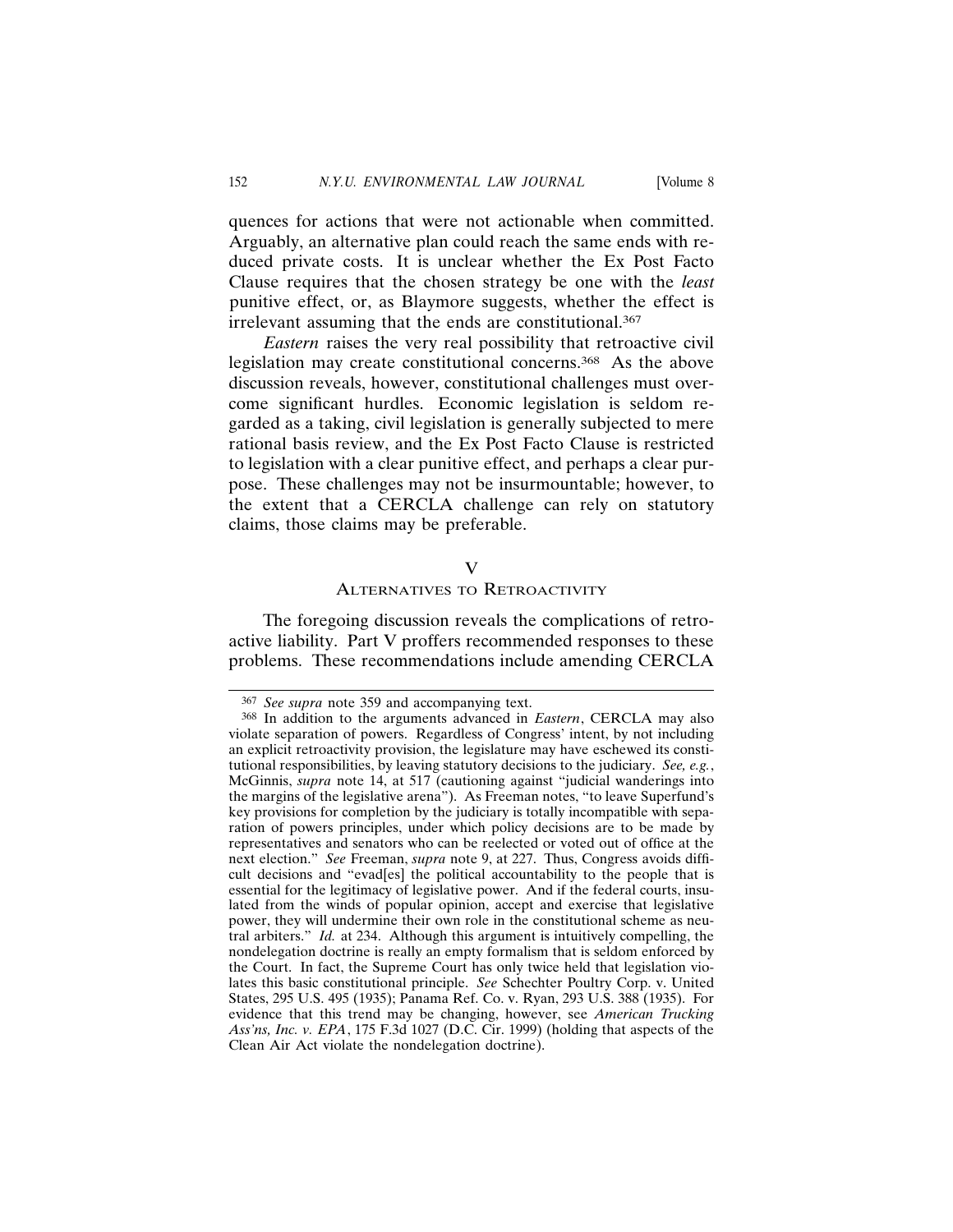to incorporate an explicit retroactivity provision; modifying the retroactive scheme by creating "carve-outs" or restricting liability to pre-enactment negligent parties; and eliminating all retroactive liability, with cutoff dates ranging from 1980 to 1986. The latter policies will necessitate some alternative funding mechanism, which may include a general tax, an increase in the existing Superfund tax, or a waste-end tax on RCRA producers. Ultimately, this Article supports a modified retroactive liability scheme restricting liability to pre-enactment negligent or illegal actions. The revenue shortfall should be provided through a waste-end tax on RCRA producers.

## A. *Possible Reforms*

### 1. *Retain CERCLA's Retroactive Liability Scheme*

Notwithstanding its obvious problems, many support CER-CLA's existing liability scheme. Advocates view retroactivity as "a necessary evil," noting that "[w]ithout retroactive liability, the Superfund program would rarely reach enough parties with sufficient assets to clean up contaminated sites."369 This position is supported by studies from the Congressional Budget Office estimating that a full repeal would cost the federal government 1.3 billion dollars annually.<sup>370</sup> Advocates also suggest that modifying CERCLA's liability scheme after nearly twenty years of retroactive application would create more equity issues than the repeal would solve. It *does* seem unfair to penalize parties that responded early to CERCLA's mandate to remediate pre-enactment hazardous conditions while rewarding recalcitrant landowners for their delay.371 A retroactivity repeal creates additional equity issues because parties who acted in substantially the same manner will be treated differently, solely because of the date of disposal. In contrast, the existing scheme imposes the same burdens on everyone who handles hazardous waste, regardless of timing. Others argue that repeal is "just a smoke screen for the abdication of the public responsibility to clean up

<sup>369</sup> Taylor, *supra* note 16, at 81.

<sup>370</sup> *See* Freedman, *supra* note 18, at 1172.

<sup>371</sup> *See, e.g.*, Kubasek et al*.*, *supra* note 22, at 229; Saillan, *supra* note 5, at 10256. *But see* McGinnis, *supra* note 14, at 526 ("[T]o continue a wrong for the sake of those punished in the past would only sacrifice the rights of innumerable parties in the future.").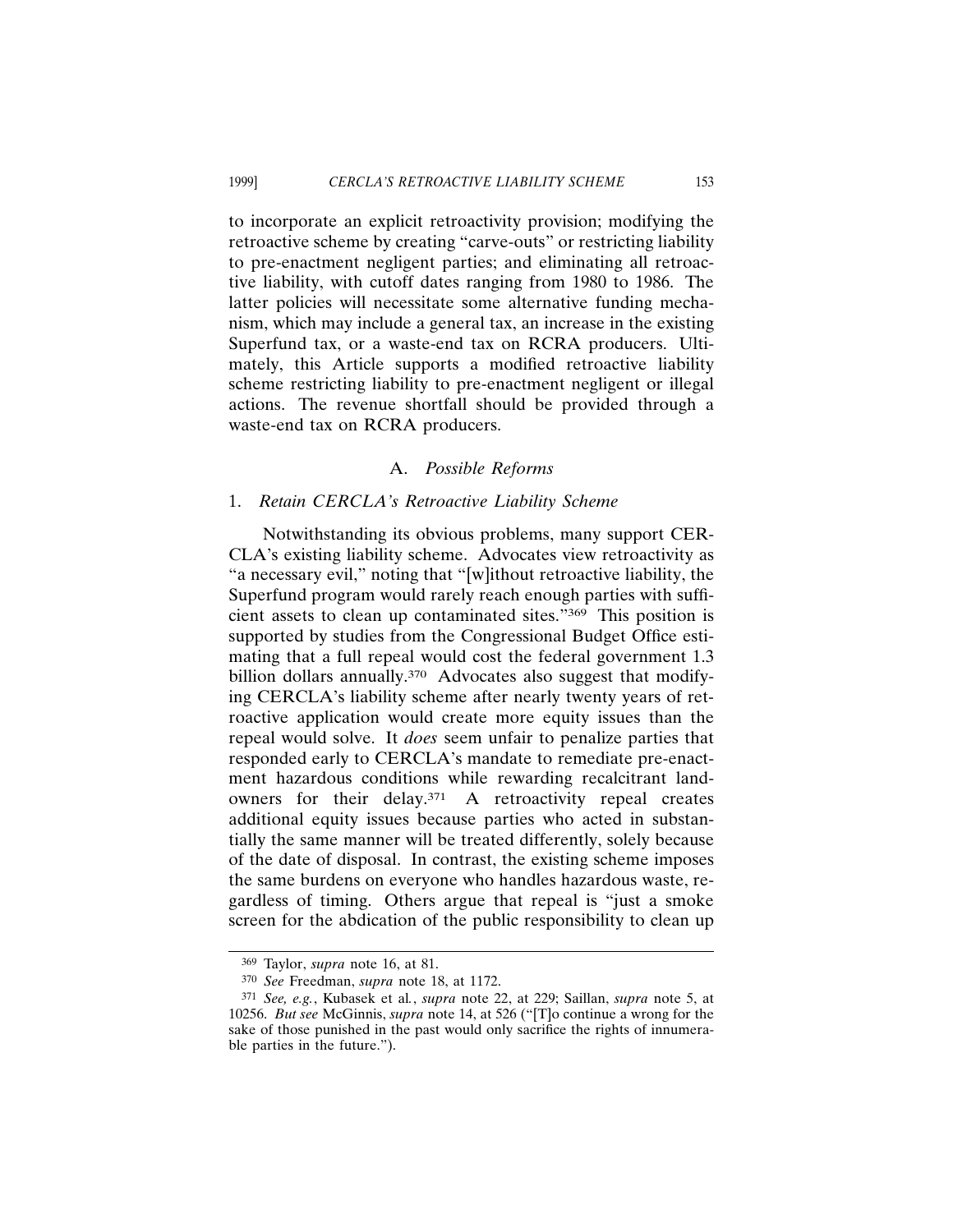waste."372 In this sense, retroactive liability is perceived as merely one of the many burdens that citizens must face to protect their interest in a clean environment. By permitting PRPs to eschew this responsibility, the public is told that they can pass the buck to the federal government.<sup>373</sup> Furthermore, one could argue that eliminating CERCLA's retroactive liability scheme may counterintuitively *increase* transaction costs by prompting PRPs to litigate about the precise date of disposal.374

While retaining a retroactive liability scheme endorses the status quo, this proposal would still necessitate some amendments to CERCLA. *Landgraf* provides that the presumption against retroactivity can be overcome by incorporation of an explicit retroactivity clause or through other indicia of congressional intent. The Act's legislative history will always be ambiguous: clarity cannot be imparted on a haphazard and hasty legislative process nearly two decades after CERCLA's passage. Thus, pursuant to *Landgraf*, retroactive liability can only be maintained by adding an explicit retroactivity provision.375

#### 2. *Repeal Retroactivity*

Many industry representatives and insurance groups advocate a completely prospective liability scheme.376 Similar policies have drawn bipartisan political support.<sup>377</sup> Prospectivity proponents insist that reducing the number of PRPs involved in hazardous waste liability will reduce transaction costs and eliminate the incentive to litigate for shared contributions.378 While a pro-

<sup>372</sup> Freedman, *supra* note 18, at 1171 (quoting Sen. Max Baucus).

<sup>373</sup> *See* Kubasek et al., *supra* note 22, at 229.

<sup>374</sup> *See* Saillan, *supra* note 5, at 10256 (citing Lois J. Schiffer, *Keep Superfund Liability Intact*, ENVTL. F., Sept./Oct. 1995, at 24).

<sup>375</sup> *See, e.g.*, Kubasek et al., *supra* note 22, at 228 ("Congress needs to settle the issue of retroactive liability by amending the act with language such as: 'Liability under this Act is retroactive."); Seidman, *supra* note 263, at 450-51.

<sup>376</sup> *See, e.g.*, Kubasek et al*.*, *supra* note 22, at 198 (citing *Insurers Have Their Say*, HAZARDOUS WASTE NEWS, Sept. 16, 1996) (noting that the Washington Legal Foundation, the American Insurance Association, the National Association of Independent Insurers, and the Reinsurance Association of America expressed strong support of the *Olin* District decision and its implications for CERCLA's retroactive application).

<sup>377</sup> *See infra* notes 375-85 and accompanying text.

<sup>378</sup> *See, e.g*., Slattum, *supra* note 13, at 164 ("On the positive side, eliminating retroactive application lowers transaction costs. Because retroactivity enlarges the pool of PRPs outward in concentric proportions, its elimination would immediately limit the numbers of litigants at any given site.") (citing Daniel Abuhoff et al., *Superfund Reform Now Rests in Hands of GOP*, NAT'L L.J.,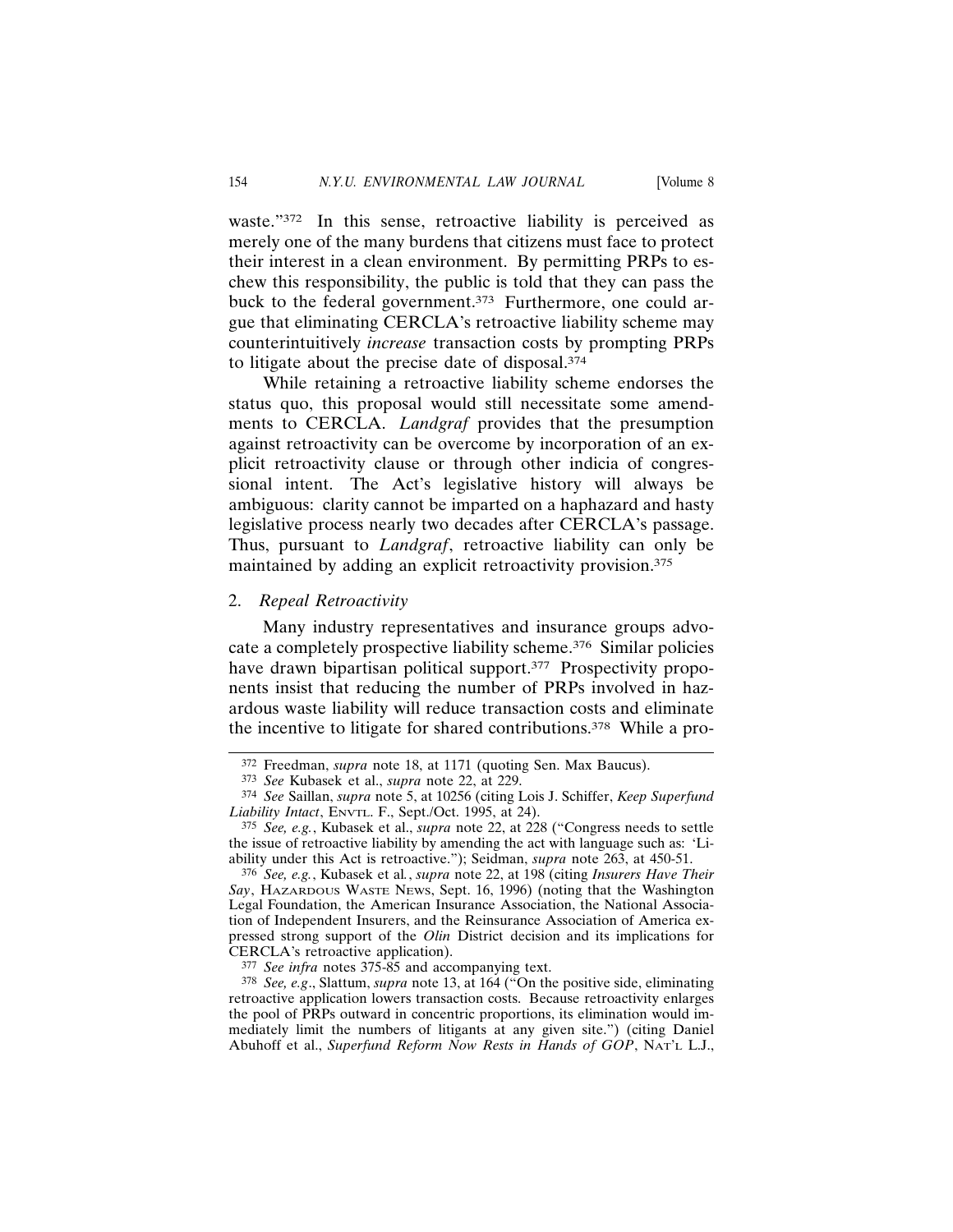spective scheme places an obvious burden on the public fisc, proponents insist that tax breaks and voluntary cleanups can alleviate this impact. $379$  These incentives, combined with increased efficiency from reduced transaction costs, will ultimately diminish CERCLA's financial imposition on the public.<sup>380</sup> One author suggests that the federal financial burden can be ameliorated by transferring funding and administrative responsibilities to the states.381

Multiple constituencies have advanced retroactivity repeals. One coalition of insurance companies, manufacturers, and local governments drafted "A Superfund Reform '95" which would have lifted liability for all pre-1987 claims.<sup>382</sup> The Executive Director of that reform justifies this late cutoff because it "cover[s] the bulk of the sites that have sparked extensive litigation, suggesting that ending such disputes would save money and get the sites cleaned up faster."383 Katherine Probst and Paul Portney consider a possible pre-1981 liability release with pre-enactment site cleanup provided through an augmented Trust Fund managed by the EPA.384 The authors estimate that this proposal would require federally funded remediation of 580 sites on the existing National Priorities List in addition to any newly discovered pre-enactment sites.385 They defend the 1981 cutoff because it represents the point after which PRPs were legally obligated to comply with CERCLA.386

These divergent proposals indicate that determining the appropriate cutoff date is one of the complexities of a retroactivity repeal. Regardless of the date, repeal will engender controversy about whether or not the amended act applies to a particular

380 *See id.*

383 *Id.*

384 *See* KATHERINE N. PROBST & PAUL R. PORTNEY, ASSIGNING LIABILITY FOR SUPERFUND CLEANUPS: AN ANALYSIS OF POLICY OPTIONS, 35-39 (1992). 385 *See id* at 37.

Dec. 5, 1994, at C10; John Shanahan, *Superfund Status Quo: Why The Reauthorization Bills Won't Fix Superfund's Fatal Flaws*, THE HERITAGE FOUND. ISSUE BULL., Oct. 3, 1994 (visited Feb. 3, 2000) <http://www.heritage. org/library/categories/enviro/ib204.html>.

<sup>379</sup> *See, e.g.*, Slattum, *supra* note 13, at 163 n.132 (citing comments of Sen. Robert C. Smith and Rep. Michael B. Oxley).

<sup>381</sup> *See* Freedman, *supra* note 18, at 1171.

<sup>382</sup> *See id.* at 1172*.*

<sup>386</sup> *See id* at 38-39*. See also* Alfred R. Light, "*The First Thing We Do . . .": The ABA's Resolution on CERCLA Reauthorization*, 9 J. NAT. RESOURCES & ENVTL. L. 371, 379 (1993-1994).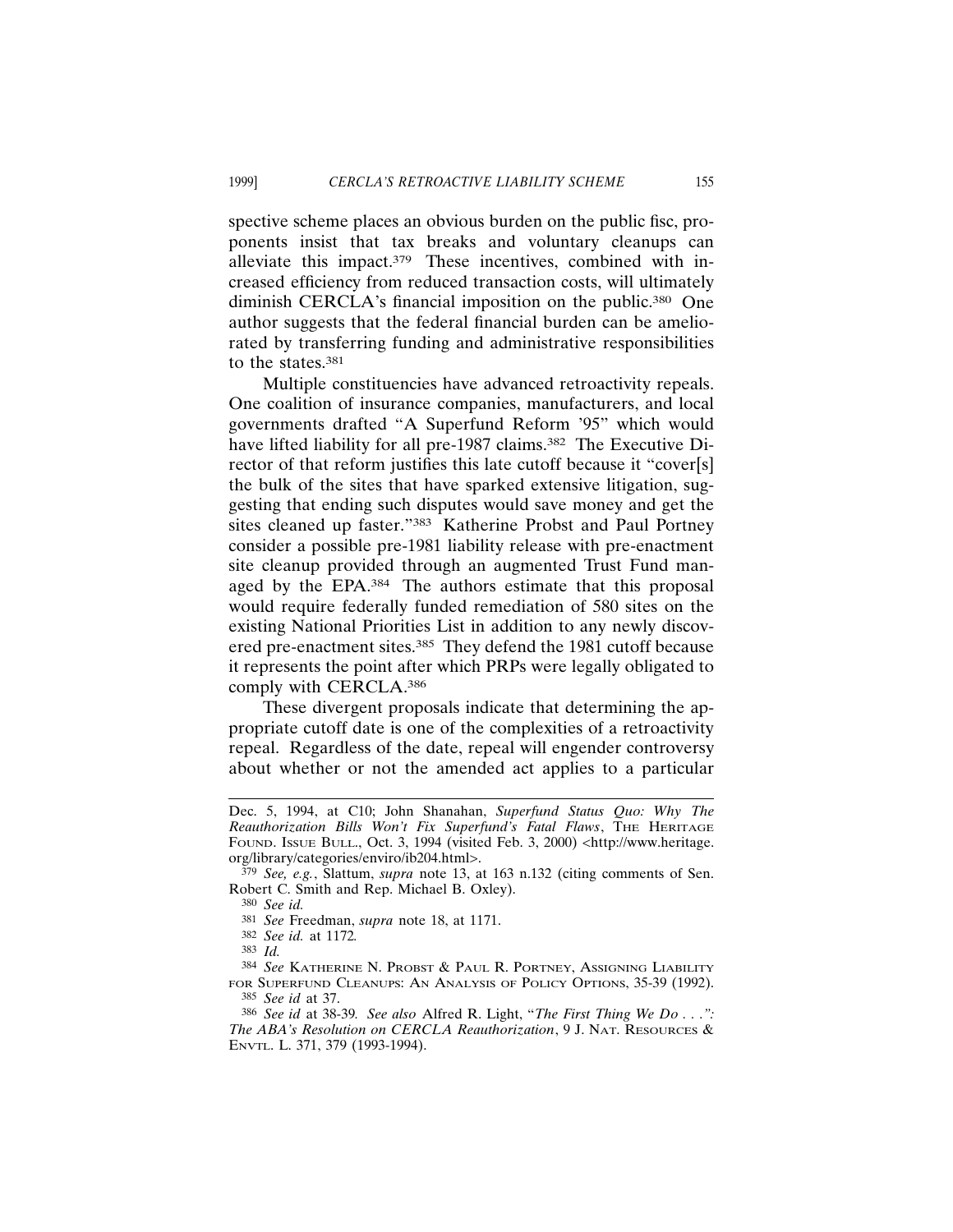party. The amendment would have to specify whether the date corresponds to the time the party sent the waste to a site, the time of transport, the time of ownership or operation, or the time of closure. Once this rule is established, borderline candidates will likely litigate to challenge liability judgments.

A retroactivity repeal seems to have gained moderate bipartisan support. For instance, Representative Sam Gibbons of Florida, the ranking Democrat on the House Ways and Means Committee, declared that retroactive liability is "fundamentally, basically unfair" and resolved not to support Superfund reauthorization absent a repeal.<sup>387</sup> Representative Bud Shuster echoed this sentiment, proclaiming that retroactivity is "fundamentally un-American."388 Similarly, Representative Bill Archer, a Republican from Texas, conditioned continued financing on "total elimination of retroactivity and elimination of joint and several liability."389 These views were reflected in several bills introduced in both the House and the Senate.<sup>390</sup> While these bills indicate some congressional activism to repeal retroactivity, they were subsequently defeated. Despite the evidence of some Democratic support for a repeal, Nancy Kubasek maintains that such proposals are unlikely to survive general Democratic opposition.391

The defeat of these bills can likely be attributed to their revenue impact. In fact, one author estimates that a pre-1980 retroactivity repeal would cost an estimated 1.3 billion dollars per

<sup>387</sup> Mark Hoffman, *Superfund Reform Redux: Calls to Repeal Retroactive Liability Continue, Legislators Say*, 2 BUS. INS., Feb. 10, 1997 at 2. See also Freedman, *supra* note 18, at 1173, who notes that Rep. Sam Gibbons has also proclaimed that retroactivity "shocks [his] legislative sense of justice. It's unfair. It's un-American. It's a wrong public policy to go back and impose that kind of liability." *Id.*

<sup>388</sup> Hoffman, *supra* note 387.

<sup>389</sup> *House Committee Leaders Push for Repeal of Retro, Joint and Several Liability*, 25 Env't Rep. (BNA) No. 41, 1999, 1999 (Feb. 17, 1995). *See also* Hoffman, *supra* note 387 (citing additional comments of Rep. Archer).

<sup>390</sup> *See, e.g.*, Kubasek et al., *supra* note 22, at 222-28 (including detailed discussion of the Smith Bill, S. 1285, 104th Cong. (1995), and the Oxley Bill, H.R 2500, 104th Cong. (1995), which aimed to eliminated pre-1980 and pre-1987 liability respectively); Steinzor, *supra* note 18, at 10,084-85 (discussing Reps. Smith and Zeliff's proposals, S. 1994, 103d Cong. (1994) and H.R. 4161, 103d Cong. (1994), respectively, which eliminate response cost liability for all preenactment activities "unless such actions were 'contrary to law' when they occurred.").

<sup>391</sup> *See* Kubasek et al*.*, *supra* note 22, at 227.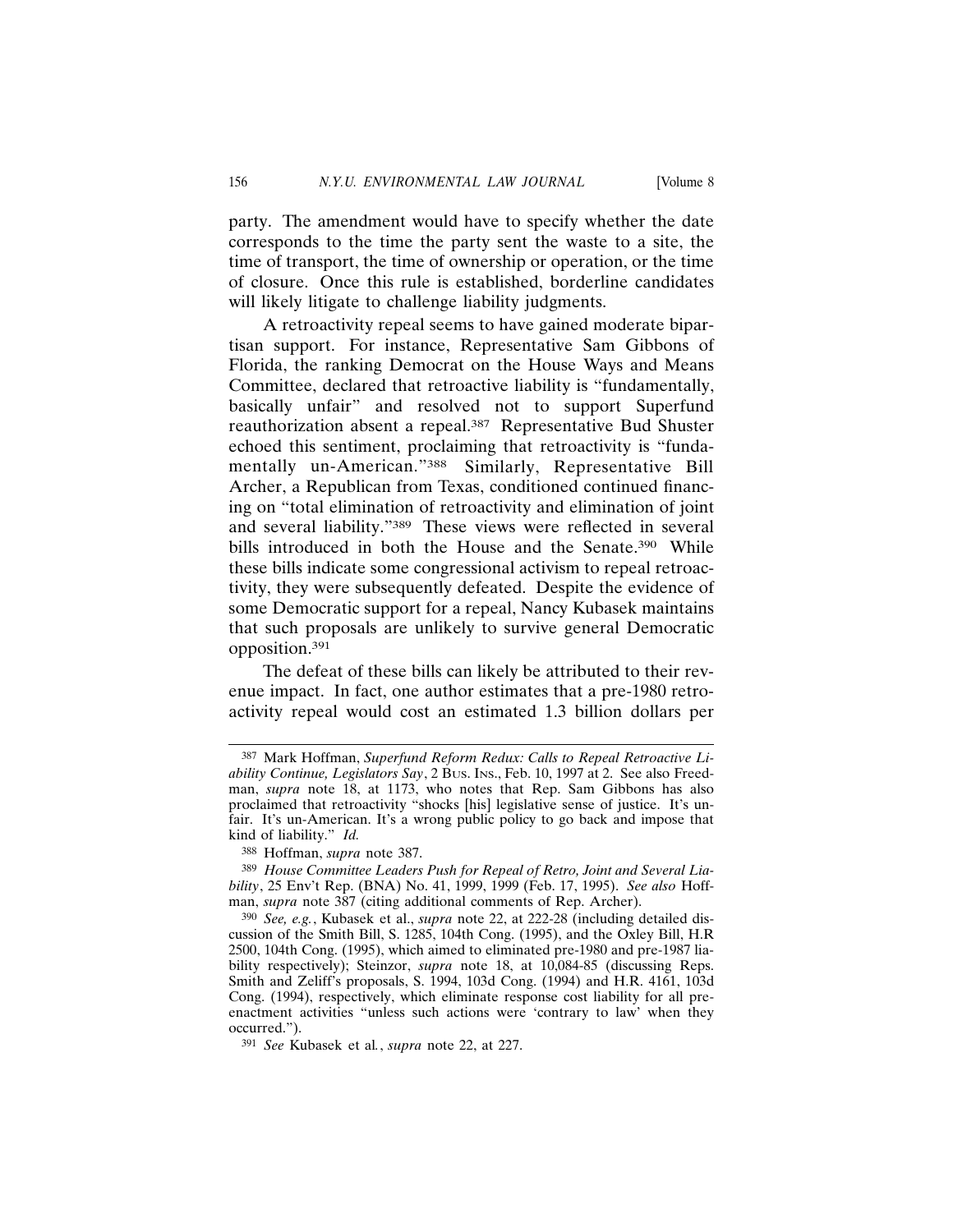year.392 Although the congressmen who introduced two of the repeals (Senator Robert C. Smith and Representative William Zeliff) projected that a pre-1981 liability repeal would only affect about 15% of the sites on the National Priorities List, Resources for the Future actually projects that such a proposal would affect 77.5% of such sites, with obvious financial implications.393 Given these enormous costs, a partial repeal may be more viable.

## 3. *Limited Repeal*

Some advocate more modest reform to avoid the inevitable financial implications of a full repeal. Proponents highlight the financial benefits of such modifications.394 These reforms include a retroactivity discount, limited "carve-outs," and enforcement of a pre-enactment negligence standard.395 A discount would avoid some of the inherent unfairness of the existing scheme by reducing the burden for those that could not have anticipated liability.396 Liability carve-outs for PRPs who are particularly hurt by the attachment of liability may also reduce the inequities of retroactivity. These parties may include municipalities and lenders who own the property through foreclosure.<sup>397</sup> Some criticize this

395 *See* Slattum, *supra* note 13, at 164-65, 178.

396 *See id*. at 164 n.141 and accompanying text (citing a letter from Carol Browner suggesting that the EPA may support such a proposal). This type of retroactivity discount was embodied in H.R. 2500, cited *supra* note 390.

<sup>392</sup> *See* Freedman, *supra* note 18, at 1172 (citing a Congressional Budget Office analysis estimating that a pre-1987 repeal would cost \$1.6 billion annually). *See also* Steinzor, *supra* note 18, at 10,087 (reporting estimates that Superfund would have to increase two to three times in order to finance continued remediation absent retroactive liability).

<sup>393</sup> *See* Steinzor, *supra* note 18, at 10,087 (basing this conclusion on data reporting 55% of sites ceased waste disposal before 1981, with 50% of the waste at the remaining sites deposited before that time).

<sup>394</sup> *See* Freedman, *supra* note 19, at 2262 (comments of Rep. Boehlert).

<sup>397</sup> *See, e.g.*, Slattum, *supra* note 13, at 178. *See generally* Freedman, *supra* note 19 (discussing a proposal by Rep. Boehlert to eliminate pre-1980 liability for PRPs that dumped waste at municipal sites that received waste from more than one party). *See also Recent Developments in the Congress*, 28 Envtl L. Rep. (Envtl. L. Inst.) 10,097 (Feb. 1998); (discussing S. 8, "The Superfund Cleanup Acceleration Act of 1997," a Republican proposal introduced by Sens. Robert K. Smith (a Republican from New Hampshire), John H. Chafee (a Republican from Rhode Island) and Trent Lott (a Republican from Mississippi)). S. 8 exempts all co-disposal landfill generators, arrangers and transporters for pre-1987 activities, relieving about 75% of the parties connected with disposal. *See Recent Development in the Congress*, 27 Envtl L. Rep. (Envtl. L. Inst.) 10,128 (Mar. 1997). Sen. Chafee formerly voted to uphold retroactive liability. *See* Freedman, *supra* note 18, at 1173.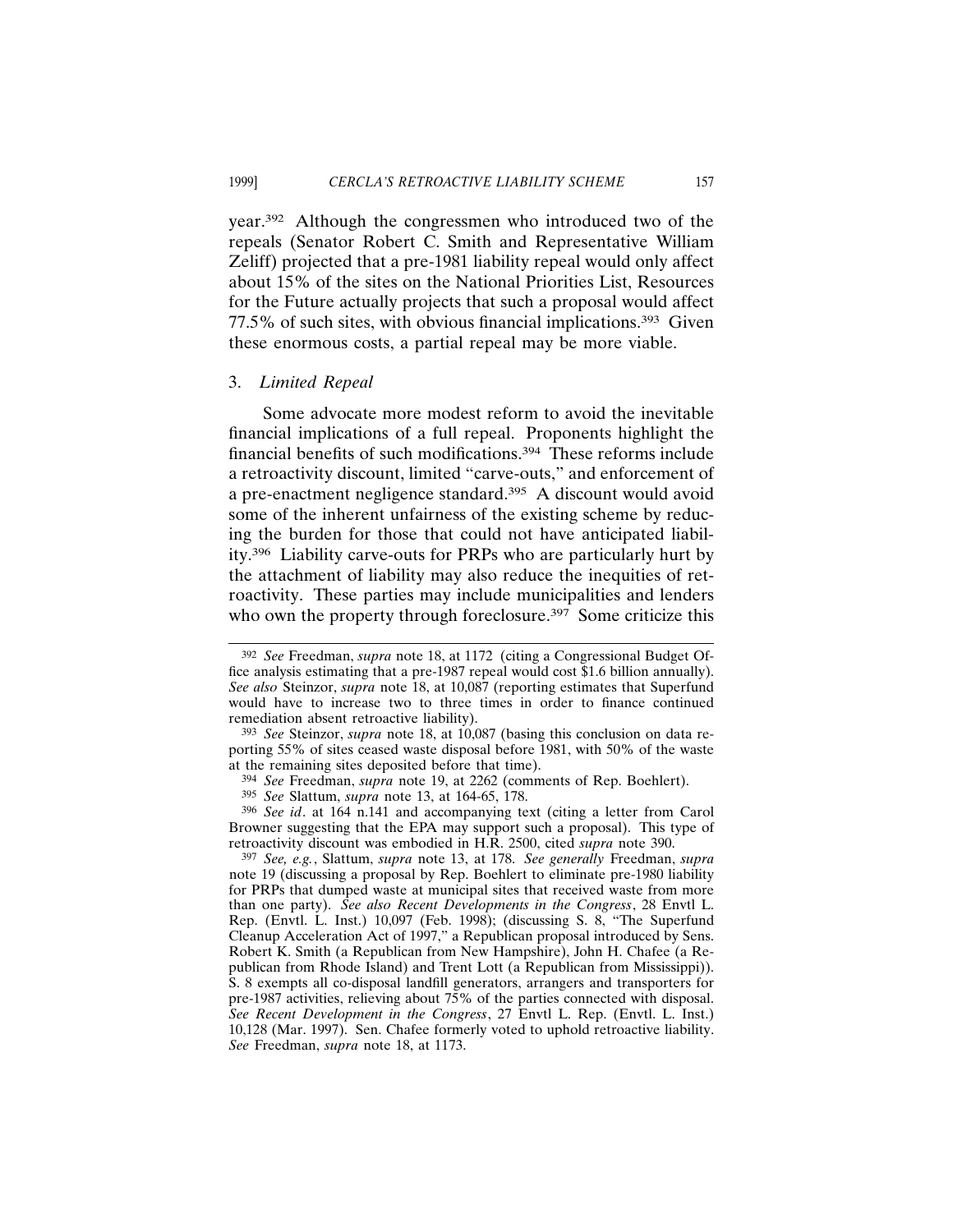proposal, however, contending that "[w]hittling away at the edges of CERCLA unfairness will not solve the problem."398 Perhaps the best retroactivity compromise would restrict pre-enactment liability to negligent conduct.399 This option would amount to more than mere "whittling away," while still adhering to CERCLA's guiding polluter pays principle.

A negligence-based liability scheme would increase CER-CLA's efficiency by reducing transaction costs, facilitating remediation, and reducing the unfairness of the current scheme. Limited retroactive liability would not circumvent the polluter pays principle. Rather, a negligence standard would "grant equity to those who acted reasonably" in light of existing regulation, while preventing "unconscionable polluters [from] elud[ing] liability."400 Whereas a complete retroactivity repeal would impose a massive financial burden on the government while permitting irresponsible polluters to escape liability, a limited form of prospective application would "by no means eviscerate the  $\arct$ .  $\frac{1}{401}$ 

## B. *Financing a Partial Retroactivity Repeal*

While a pre-enactment negligence standard will not transfer *all* financial responsibility to the government, any reform will have an undeniable impact on available resources. Without proper planning, this revenue shortfall could impede the already inefficient program. The burden of finding alternative funding sources is a likely reason for the failure of so many legislative proposals. As Representative Fred Upton (Republican, Michigan) declared: "You can't have a repeal of retroactivity without solving the fantasy of who pays for it."<sup>402</sup> While any funding solution will undoubtedly encounter political opposition, there *are* several alternatives—all of which are more equitable than the status quo.

Increasing the existing Superfund tax scheme is the most obvious funding option. The existing program raised approximately

<sup>398</sup> Slattum, *supra* note 13, at 178 & n.221 (quoting Jerry L. Anderson, *The Hazardous Waste Land*, 13 VA. ENVTL. L.J. 1, 48 (1993)).

<sup>399</sup> *See, e.g*., Slattum, *supra* note 13, at 179-80; *Strict Liability Should Be Replaced by Negligence Standard, Industry Group Says*, 24 Env't Rep. (BNA) No. 193 (May 28, 1993).

<sup>400</sup> Freedman, *supra* note 19, at 2262.

<sup>401</sup> Freeman, *supra* note 8, at 1173.

<sup>402</sup> Freedman, *supra* note 18, at 1171.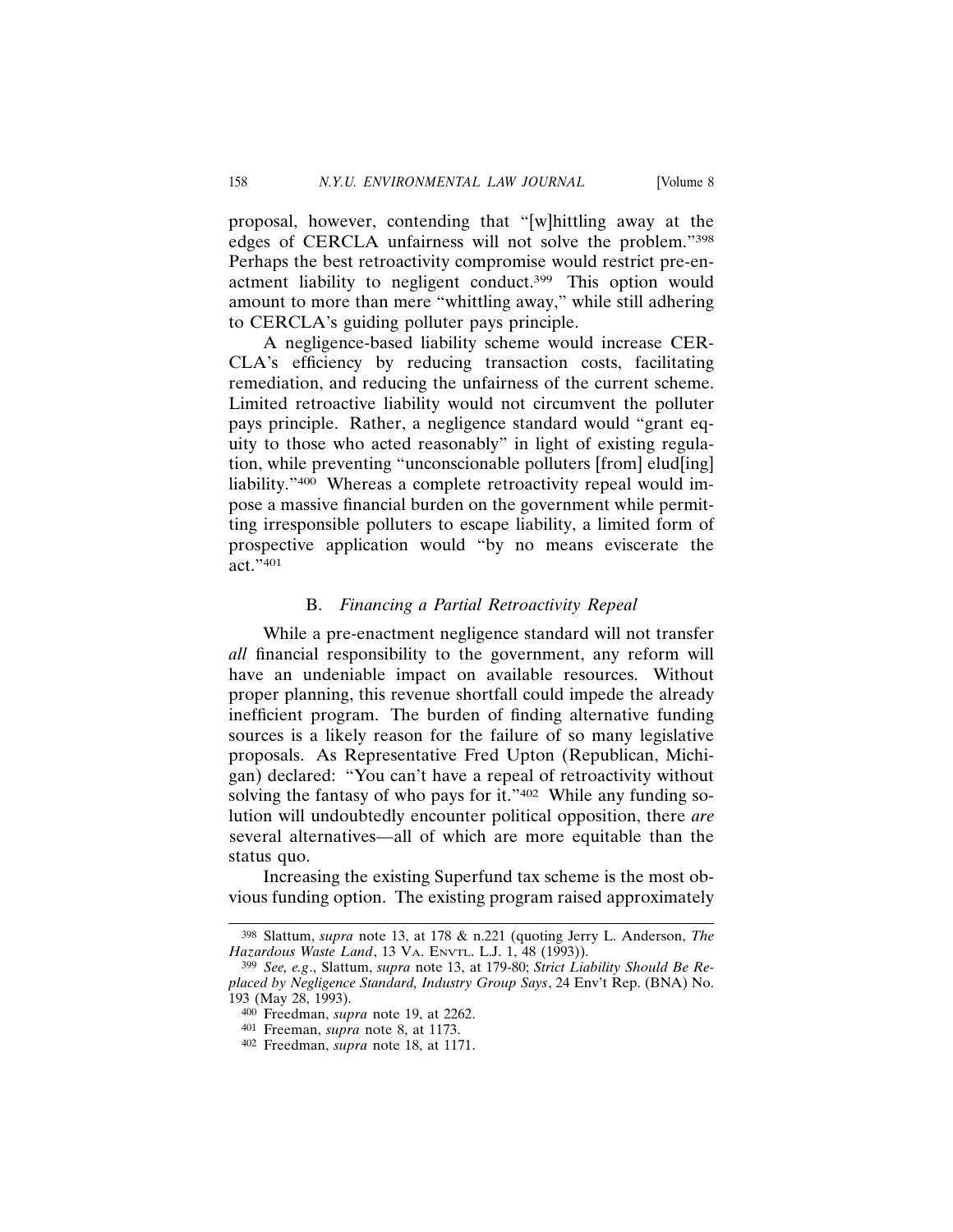1.46 billion dollars in 1993, with contributions from the petroleum industry (560 million dollars), chemical feedstocks (260 million dollars), and a broad-based corporate tax (630 million dollars).403 Presumably, the fact that these groups already contribute to Superfund indicates that the public supports their role in cleanup. However, to the extent that any retroactivity limitation will increase CERCLA's financial impact, it may be inequitable to impose the entire burden on so few constituencies. Thus, this policy may not adequately spread responsibility for cleanup.

A public works alternative, requiring a broad-based general tax, would certainly alleviate concerns about imposing too much liability on one individual. In fact, because every citizen has helped create Superfund sites through purchase decisions, one could argue that the public should similarly share the burden of cleanup. To the extent that the benefits of cheap disposal were transferred to pre-enactment consumers through cheaper prices,404 a general tax may actually be the best way to compel cost internalization. Members of insurance companies and industry have long-supported this diffuse tax burden; unfortunately, it is unlikely to garner the support of the public or many environmentalists.405 The public would likely resent a public works alternative because of a skepticism about increasing taxes. Many environmentalists may oppose the broad-based funding scheme as circumventing CERCLA's guiding mission—making the polluter pay. Even though the public has long benefited from lax hazardous waste policy through cheaper prices, most Americans would insist that the polluter retained these benefits. These groups would further contend that a general tax does not compel industry groups to internalize cleanup costs, thereby reducing incentives to develop innovative technologies.

Of course, these fears could be ameliorated by limiting the public works proposal to retroactive cleanup, while the existing program, relying on Superfund and PRP contributions, would continue to fund post-1980 remediations. A mixed-funding program would reduce the public tax burden of Superfund reform. This alternative would still make most polluters pay and en-

<sup>403</sup> *See* Steinzor, *supra* note 18, at 10,086.

<sup>404</sup> *See supra* notes 269-73 and accompanying text.

<sup>405</sup> *See, e.g*., Steinzor, *supra* note 18, at 10,088 (asserting that a public works program is unlikely to "achieve anything but divided support from industry and vehement opposition from the environmental community.").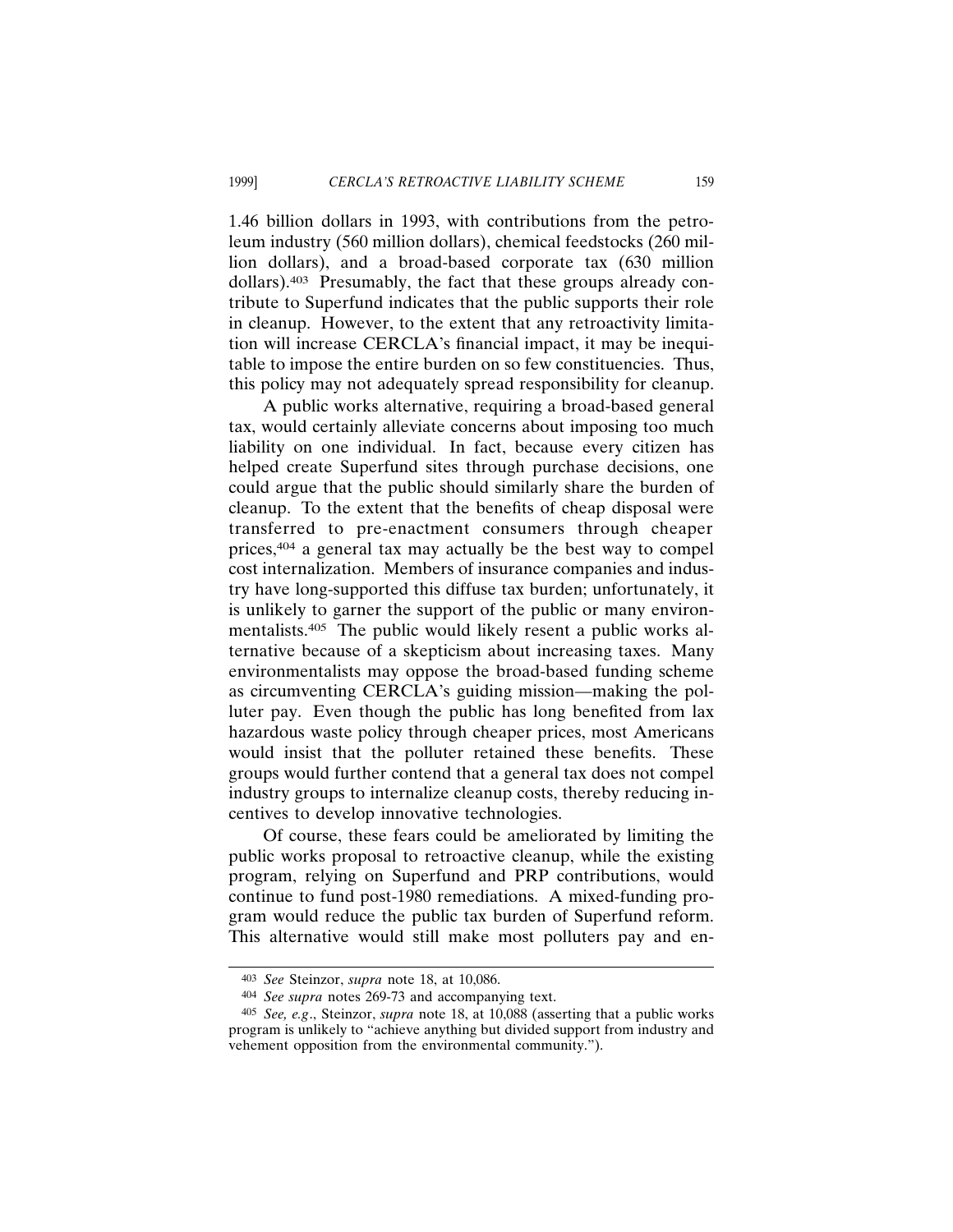courage development of new remediation technologies. Nonetheless, any program that necessitates a tax increase and that demands forgiveness to the perceived "demons" of hazardous waste production is unlikely to secure complete public support.

A tax on waste generation by RCRA producers would address these concerns. Such a waste-end tax would not impose a burden on the general public and would therefore reduce a primary source of opposition. Further, by taxing those that generate hazardous substances, CERCLA would still capture funds from polluters, advancing the polluter pays policy. Finally, by taxing production, a waste-end tax would create incentives for waste minimization and encourage development of non-taxed (i.e., non-hazardous) alternatives, thus reducing long-term risks. Providing tax breaks to industry groups that install particular preventative technologies could further expand this incentive. A waste-end tax is essentially an expanded version of the existing Superfund; however, by taxing all RCRA producers, rather than a narrow group of constituents from the petroleum industry, the burden is shared by those that are most likely to contribute to hazardous conditions.

Industry groups could challenge this proposal, insisting that they did not create the pre-1980 sites; however, CERCLA's broad-reaching joint and several retroactive liability scheme did little better at assigning responsibility to those that created the challenged site. This is certainly true to the extent that retroactive liability captures descendants of pre-1980 polluters.406 While this alternative may merely replace one imperfect system with another, a general industry wide waste-end tax at least diffuses the burden of site cleanups.

None of the proposed funding alternatives is ideal; however, a waste-end tax will be most likely to garner public support while advancing CERCLA's dual goals of making the polluter pay and facilitating hazardous waste remediation. The existing retroactive joint and several liability scheme imposes costs that can be grossly disproportionate to pre-enactment polluters' contribution. The clear inequities of this system have stonewalled site cleanup by creating costly legal delays.407 In fact, Probst and Portney estimate that a pre-1980 liability repeal will save 4.6 bil-

<sup>406</sup> *See, e.g.*, *supra* notes 6-7, 306 and accompanying text.

<sup>407</sup> *See, e.g*., Slattum, *supra* note 13, at 174 (stating site cleanup under the current liability scheme does not begin until eight years after EPA learns of the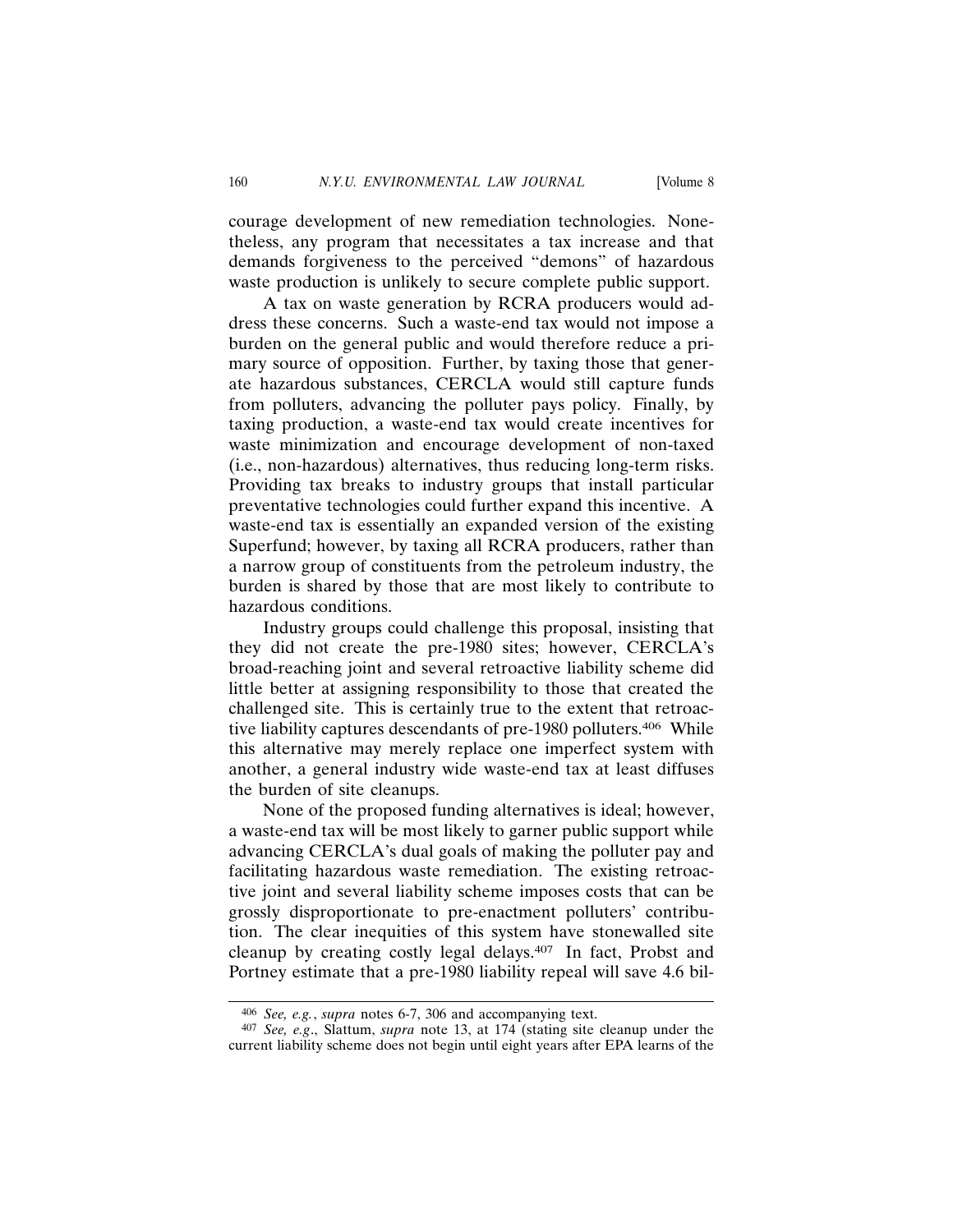lion dollars in transaction costs.408 A waste-end tax will also reduce future hazardous waste burdens by creating incentives for less-risky alternatives.

## **CONCLUSION**

Courts have long declared that "retroactivity is not favored in the law." Retroactive liability violates fundamental notions of fairness and justice by dismissing settled expectations and imposing liability without giving responsible parties an opportunity to seek alternatives. CERCLA's retroactive liability scheme is particularly disturbing because it is limitless in its reach. Indeed, CERCLA may create a multi-million dollar cleanup responsibility for waste management that was not only legal, but federally mandated at the time of disposal—decades earlier.

Although courts have repeatedly upheld CERCLA's retroactive liability scheme, the Supreme Court has never addressed the issue. Furthermore, while CERCLA liability has been approved in dozens of lower court decisions, only three cases evidence a truly searching analysis, reducing the precedential impact of these decisions. Recent Supreme Court decisions also indicate that the Court is becoming increasingly skeptical of retroactive legislation. *Landgraf* rejected the retroactive interpretation of civil legislation absent clear textual support or unambiguous legislative intent. The latter may be increasingly more difficult to prove in light of the Court's skepticism about the legitimacy of legislative history. The reasoning underlying *Landgraf* suggests that the Court would similarly reject CER-CLA's liability scheme: the Act contains no explicit textual support for its retroactive application. Further, CERCLA's ambiguous and convoluted legislative history hardly provides clear evidence of legislative intent. To the contrary, it seems that Congress simply decided to defer this crucial decision to the judiciary. The Supreme Court should not permit such a blatant abdication of congressional responsibility. It is not the Court's duty to legislate.

problem). *See also* Gerrard, *supra* note 7, at 722 & nn.82-83 (citing more recent estimates that suggest average cleanup time per site is approaching 20 years).

<sup>408</sup> *See* PROBST & PORTNEY, *supra* note 384, at 14 (basing a calculation on the assumption that the liability release would apply to 580 sites, with an average cleanup cost of \$40 million per site, 20% of which can be attributed to litigation expenses).